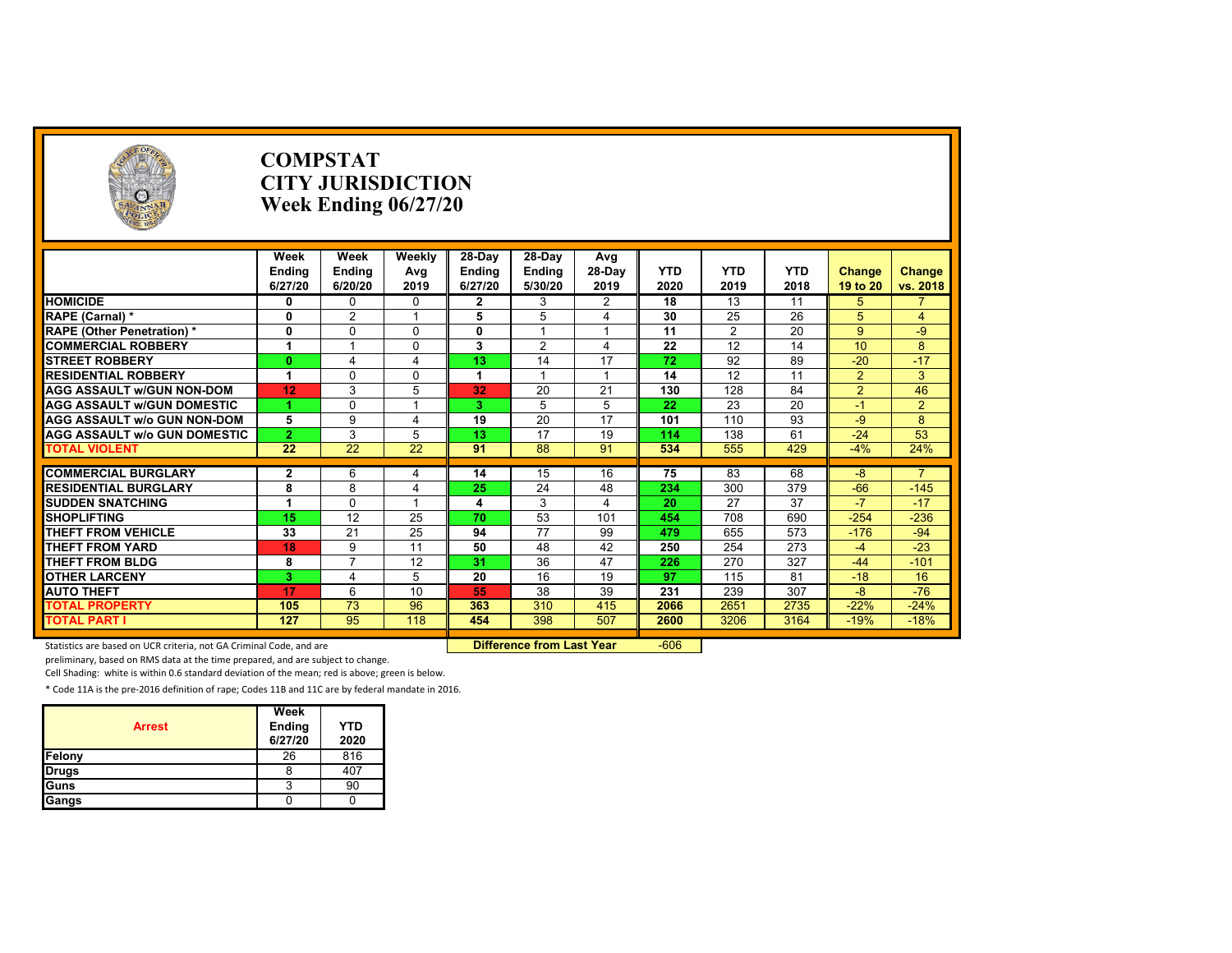

#### **COMPSTATNORTH PRECINCTWeek Ending 06/27/20**

#### **PRECINCT COMMANDER:**

**CAPT. CARY HILL**



|                                     | Week<br><b>Endina</b><br>6/27/20 | Week<br><b>Ending</b><br>6/20/20 | Weekly<br>Avg<br>2019 | $28-Day$<br><b>Endina</b><br>6/27/20 | $28-Dav$<br><b>Ending</b><br>5/30/20 | Avg<br>$28-Dav$<br>2019 | <b>YTD</b><br>2020 | <b>YTD</b><br>2019       | <b>YTD</b><br>2018       | <b>Change</b><br>19 to 20 | Change<br>vs. 2018 |
|-------------------------------------|----------------------------------|----------------------------------|-----------------------|--------------------------------------|--------------------------------------|-------------------------|--------------------|--------------------------|--------------------------|---------------------------|--------------------|
| <b>HOMICIDE</b>                     | 0                                | $\mathbf{0}$                     | $\Omega$              | 0                                    | 0                                    | $\Omega$                | 3                  | 3                        | $\overline{2}$           | 0                         |                    |
| RAPE (Carnal) *                     | 0                                | $\Omega$                         | $\Omega$              |                                      | 3                                    |                         | 12                 | 6                        | $\overline{\phantom{a}}$ | 6                         | 5                  |
| <b>RAPE (Other Penetration) *</b>   | $\mathbf{0}$                     | $\Omega$                         | 0                     | $\bf{0}$                             | $\Omega$                             | $\Omega$                | $\overline{2}$     | $\overline{\phantom{a}}$ | 3                        | $\blacktriangleleft$      | $-1$               |
| <b>COMMERCIAL ROBBERY</b>           | $\mathbf 0$                      |                                  | 0                     |                                      | $\Omega$                             |                         | 3                  |                          | 4                        | $\overline{2}$            | $-1$               |
| <b>STREET ROBBERY</b>               | $\mathbf{0}$                     |                                  |                       | 5                                    | 4                                    | 5                       | 22                 | 26                       | 28                       | $-4$                      | $-6$               |
| <b>RESIDENTIAL ROBBERY</b>          | 0                                | $\Omega$                         | <sup>0</sup>          | 0                                    | 0                                    | $\Omega$                | 4                  | 3                        | 5                        |                           | $-1$               |
| <b>AGG ASSAULT W/GUN NON-DOM</b>    | 3                                |                                  |                       | 9                                    | 6                                    | 4                       | 38                 | 34                       | 23                       | 4                         | 15                 |
| <b>AGG ASSAULT W/GUN DOMESTIC</b>   | $\mathbf{0}$                     | $\Omega$                         | $\Omega$              | 4.                                   |                                      | $\overline{\mathbf{A}}$ | 6                  | -4                       | 5                        | 5                         | $\mathbf{1}$       |
| <b>AGG ASSAULT w/o GUN NON-DOM</b>  | $\overline{2}$                   |                                  |                       | 5                                    | 4                                    | 6                       | 26                 | 38                       | 29                       | $-12$                     | $-3$               |
| <b>AGG ASSAULT w/o GUN DOMESTIC</b> | 1                                | 0                                |                       | 3                                    | 3                                    | 5                       | 16                 | 34                       | 15                       | $-18$                     | 1                  |
| <b>TOTAL VIOLENT</b>                | 6                                | $\overline{4}$                   | 6                     | 25                                   | 21                                   | 24                      | 132                | 147                      | 121                      | $-10%$                    | 9%                 |
|                                     |                                  |                                  |                       |                                      |                                      |                         |                    |                          |                          |                           |                    |
| <b>COMMERCIAL BURGLARY</b>          | 0                                | 2                                |                       |                                      | 5                                    | 4                       | 25                 | 15                       | 16                       | 10                        | 9                  |
| <b>RESIDENTIAL BURGLARY</b>         | 3                                | 3                                |                       | 7                                    | 5                                    | 7                       | 52                 | 47                       | 40                       | 5                         | 12                 |
| <b>SUDDEN SNATCHING</b>             | 4                                | 0                                | 0                     | 4                                    |                                      |                         | 12                 | 10                       | 19                       | $\overline{2}$            | $-7$               |
| <b>SHOPLIFTING</b>                  | 3                                | 4                                | 3                     | 16                                   | 13                                   | 12                      | 78                 | 75                       | 132                      | 3                         | $-54$              |
| <b>THEFT FROM VEHICLE</b>           | 4                                | 8                                | 6                     | 23                                   | 23                                   | 24                      | 93                 | 149                      | 115                      | $-56$                     | $-22$              |
| <b>THEFT FROM YARD</b>              | 4                                | 4                                | 3                     | 11                                   | 13                                   | 11                      | 67                 | 62                       | 75                       | 5                         | $-8$               |
| <b>THEFT FROM BLDG</b>              | 4                                | $\overline{A}$                   | 3                     | 3                                    | 6                                    | 11                      | 39                 | 59                       | 92                       | $-20$                     | $-53$              |
| <b>OTHER LARCENY</b>                | 1                                | 0                                |                       | 4                                    | 3                                    | 4                       | 19                 | 17                       | 16                       | $\overline{2}$            | 3                  |
| <b>AUTO THEFT</b>                   | $\overline{2}$                   |                                  | 2                     | 8                                    | 6                                    | 8                       | 46                 | 35                       | 56                       | 11                        | $-10$              |
| <b>TOTAL PROPERTY</b>               | 19                               | 23                               | 19                    | 83                                   | 75                                   | 82                      | 431                | 469                      | 561                      | $-8%$                     | $-23%$             |
| <b>TOTAL PART I</b>                 | 25                               | $\overline{27}$                  | 25                    | 108                                  | 96                                   | 106                     | 563                | 616                      | 682                      | $-9%$                     | $-17%$             |

Statistics are based on UCR criteria, not GA Criminal Code, and are **Difference from Last Year** -53

preliminary, based on RMS data at the time prepared, and are subject to change.

Cell Shading: white is within 0.6 standard deviation of the mean; red is above; green is below.

| <b>Arrests</b> | Week<br>Ending<br>6/27/20 | YTD<br>2020 |
|----------------|---------------------------|-------------|
| <b>Felony</b>  | ь                         | 201         |
| <b>Drugs</b>   |                           | 104         |
| Guns           |                           | 30          |
| Gangs          |                           |             |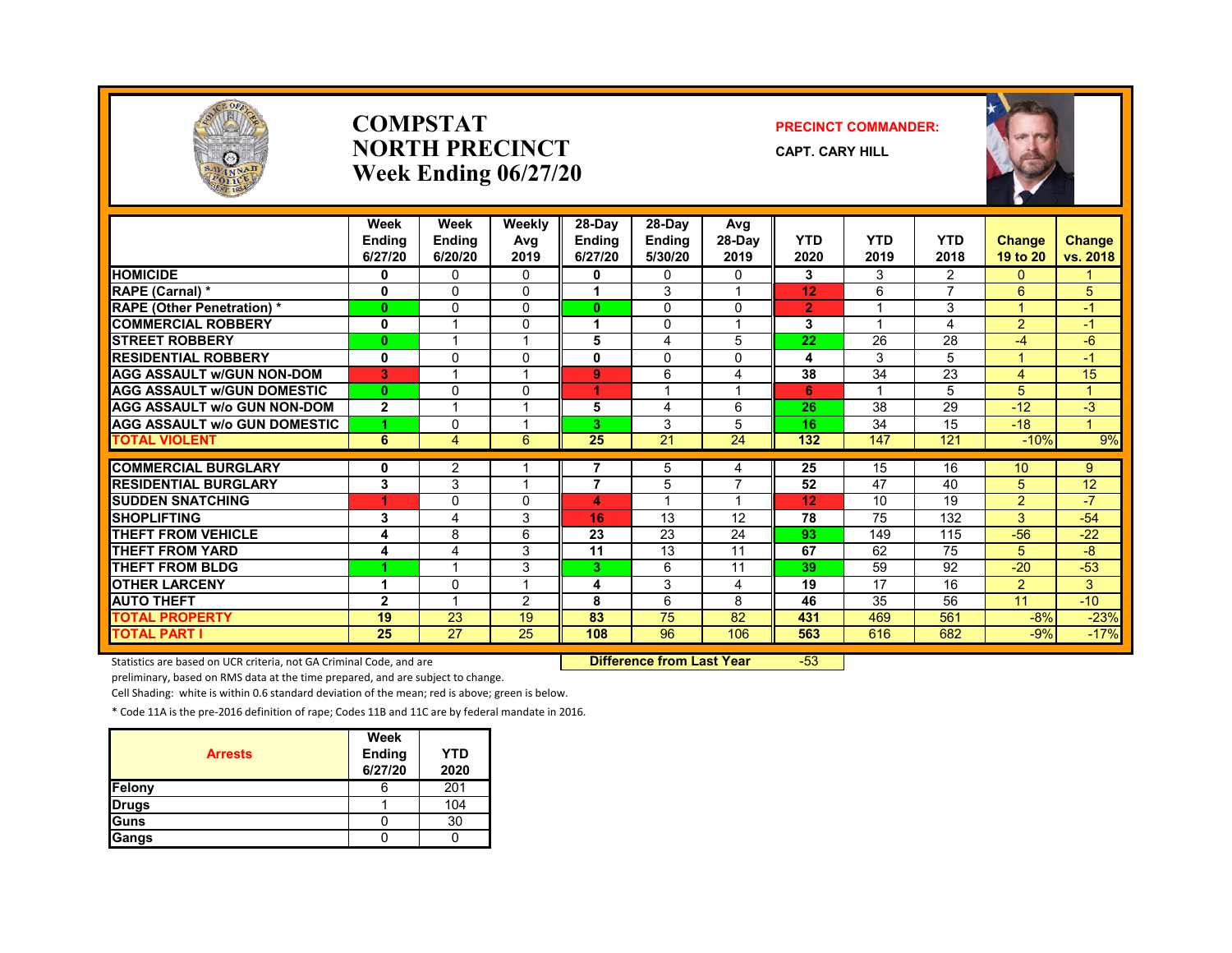

#### **COMPSTATCENTRAL PRECINCTWeek Ending 06/27/20**

#### **PRECINCT COMMANDER:**

**CAPT. TONYA REID**



|                                                           | Week<br><b>Endina</b><br>6/27/20 | Week<br><b>Ending</b><br>6/20/20 | Weekly<br>Avg<br>2019 | 28-Day<br><b>Ending</b><br>6/27/20 | 28-Day<br><b>Ending</b><br>5/30/20 | Avg<br>28-Day<br>2019 | <b>YTD</b><br>2020 | <b>YTD</b><br>2019       | <b>YTD</b><br>2018 | <b>Change</b><br>19 to 20 | <b>Change</b><br>vs. 2018 |
|-----------------------------------------------------------|----------------------------------|----------------------------------|-----------------------|------------------------------------|------------------------------------|-----------------------|--------------------|--------------------------|--------------------|---------------------------|---------------------------|
| <b>HOMICIDE</b>                                           | 0                                | $\Omega$                         | 0                     | 2.                                 | $\Omega$                           | 0                     | 10                 | 2                        | 0                  | 8                         | 10 <sup>°</sup>           |
| <b>RAPE (Carnal) *</b>                                    | 0                                | $\Omega$                         | $\Omega$              | 1                                  | 2                                  | $\overline{ }$        | 9                  | 7                        | 8                  | $\overline{2}$            | $\mathbf{1}$              |
| <b>RAPE</b> (Other Penetration) *                         | 0                                | $\mathbf{0}$                     | 0                     | $\bf{0}$                           | $\mathbf{0}$                       | $\mathbf{0}$          | 1                  | $\overline{\phantom{a}}$ | 3                  | $\Omega$                  | $-2$                      |
| <b>COMMERCIAL ROBBERY</b>                                 | 0                                | $\mathbf{0}$                     | 0                     | $\bf{0}$                           |                                    | 2                     | 3                  | 3                        | 3                  | $\Omega$                  | $\Omega$                  |
| <b>STREET ROBBERY</b>                                     | $\bf{0}$                         | $\mathbf{0}$                     |                       | $\overline{\mathbf{4}}$            | 5                                  | 5                     | 22                 | 29                       | 23                 | $-7$                      | $-1$                      |
| <b>RESIDENTIAL ROBBERY</b>                                | $\mathbf{0}$                     | $\Omega$                         | $\Omega$              | 0                                  |                                    | $\Omega$              | 5                  | 3                        | 3                  | $\overline{2}$            | $\overline{2}$            |
| <b>AGG ASSAULT w/GUN NON-DOM</b>                          | 4                                | $\Omega$                         | $\overline{2}$        | 8                                  | 4                                  | $\overline{7}$        | 35                 | 41                       | 33                 | $-6$                      | $\overline{2}$            |
| <b>AGG ASSAULT W/GUN DOMESTIC</b>                         | 4                                | $\Omega$                         | 0                     |                                    |                                    | $\overline{ }$        | 5                  | 8                        | 9                  | $-3$                      | $-4$                      |
| <b>AGG ASSAULT w/o GUN NON-DOM</b>                        | $\bf{0}$                         | 3                                |                       | 5                                  | 3                                  | 4                     | 22                 | 27                       | 23                 | $-5$                      | $-1$                      |
| <b>AGG ASSAULT W/o GUN DOMESTIC</b>                       | $\bf{0}$                         |                                  |                       | 3                                  | 5                                  | 5                     | 34                 | 36                       | 18                 | $-2$                      | 16                        |
| <b>TOTAL VIOLENT</b>                                      | 5                                | 4                                | 6                     | 24                                 | 22                                 | 26                    | 146                | 157                      | 123                | $-7%$                     | 19%                       |
|                                                           |                                  |                                  |                       |                                    |                                    |                       |                    |                          |                    |                           |                           |
| <b>COMMERCIAL BURGLARY</b><br><b>RESIDENTIAL BURGLARY</b> | $\mathbf{2}$                     | 2                                |                       | 4                                  | 4<br>8                             | 6<br>16               | 22<br>76           | 21<br>93                 | 18<br>111          | $-17$                     | 4                         |
|                                                           | 0                                |                                  |                       | 5                                  |                                    |                       |                    |                          |                    |                           | $-35$<br>$-3$             |
| <b>SUDDEN SNATCHING</b><br><b>SHOPLIFTING</b>             | 0                                | $\Omega$                         | 0<br>5                | $\mathbf{0}$                       | 15                                 | 19                    | 3<br>87            | 4<br>116                 | 6<br>84            | -1<br>$-29$               | 3                         |
| <b>THEFT FROM VEHICLE</b>                                 | $\overline{2}$                   | 2                                |                       | 14<br>28                           | 16                                 |                       |                    |                          | 155                |                           |                           |
| <b>THEFT FROM YARD</b>                                    | 7<br>6                           | 8                                | 6                     | 14                                 | 14                                 | 25<br>15              | 106<br>78          | 151<br>97                | 78                 | $-45$<br>$-19$            | $-49$                     |
|                                                           |                                  | $\mathbf{0}$                     | 4                     |                                    |                                    |                       |                    |                          |                    |                           | $\overline{0}$            |
| <b>THEFT FROM BLDG</b>                                    | 3                                |                                  | 3                     | 10                                 | 15                                 | 10<br>$\overline{7}$  | 58<br>27           | 61                       | 87                 | $-3$<br>$-13$             | $-29$                     |
| <b>OTHER LARCENY</b>                                      | $\mathbf{0}$                     |                                  | $\overline{2}$        | 4                                  | 3                                  |                       |                    | 40                       | 19                 |                           | 8                         |
| <b>AUTO THEFT</b>                                         | 7                                | $\Omega$                         | $\overline{2}$        | 19                                 | 9                                  | 10                    | 77                 | 65                       | 98                 | 12                        | $-21$                     |
| <b>TOTAL PROPERTY</b>                                     | 27                               | 15                               | 24                    | 98                                 | 85                                 | 107                   | 534                | 648                      | 656                | $-18%$                    | $-19%$                    |
| <b>TOTAL PART I</b>                                       | 32                               | 19                               | 30                    | 122                                | 107                                | 133                   | 680                | 805                      | 779                | $-16%$                    | $-13%$                    |

Statistics are based on UCR criteria, not GA Criminal Code, and are **Difference from Last Year** -125

preliminary, based on RMS data at the time prepared, and are subject to change.

Cell Shading: white is within 0.6 standard deviation of the mean; red is above; green is below.

|                | Week              |                    |
|----------------|-------------------|--------------------|
| <b>Arrests</b> | Ending<br>6/27/20 | <b>YTD</b><br>2020 |
|                |                   |                    |
| Felony         | 10                | 307                |
| <b>Drugs</b>   |                   | 181                |
| <b>Guns</b>    |                   | 33                 |
| <b>Gangs</b>   |                   |                    |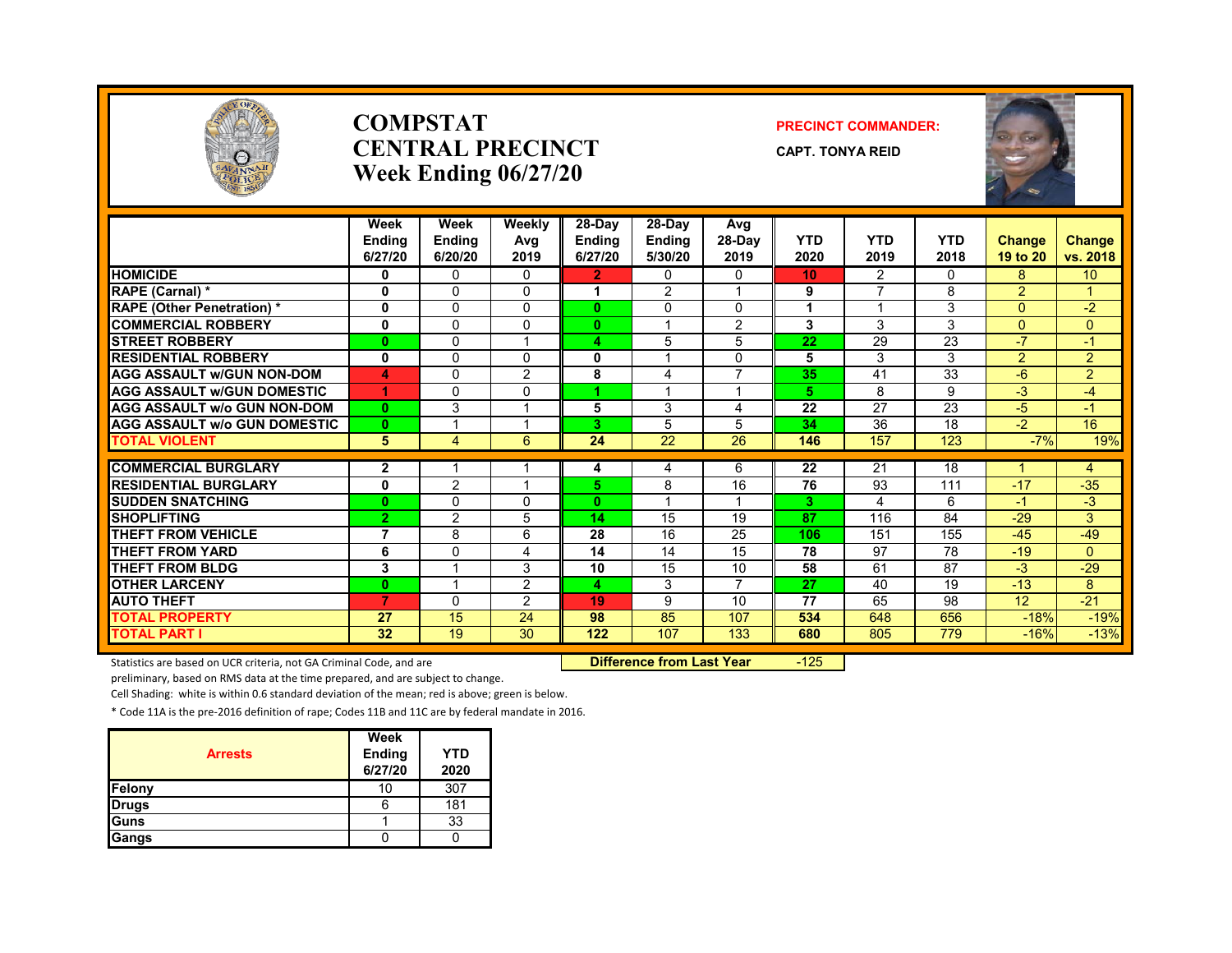

#### **COMPSTATSOUTH PRECINCTWeek Ending 06/27/20**

#### **PRECINCT COMMANDER:**

**CAPT. MICHELLE HALFORD**



|                                     | Week<br><b>Endina</b><br>6/27/20 | Week<br><b>Ending</b><br>6/20/20 | Weekly<br>Avg<br>2019 | 28-Day<br><b>Ending</b><br>6/27/20 | 28-Day<br><b>Ending</b><br>5/30/20 | Avg<br>28-Day<br>2019   | <b>YTD</b><br>2020 | <b>YTD</b><br>2019       | <b>YTD</b><br>2018 | Change<br>19 to 20 | <b>Change</b><br>vs. 2018 |
|-------------------------------------|----------------------------------|----------------------------------|-----------------------|------------------------------------|------------------------------------|-------------------------|--------------------|--------------------------|--------------------|--------------------|---------------------------|
| <b>HOMICIDE</b>                     | 0                                | $\mathbf{0}$                     | $\mathbf{0}$          | 0                                  |                                    |                         | $\mathbf{2}$       | 5                        | $\overline{2}$     | $-3$               | $\mathbf{0}$              |
| RAPE (Carnal) *                     | $\mathbf 0$                      | 2                                | 0                     | 3                                  | $\Omega$                           | $\overline{\mathbf{A}}$ | 9                  | 6                        | 5                  | 3                  | $\overline{4}$            |
| <b>RAPE (Other Penetration)*</b>    | 0                                | $\mathbf{0}$                     | 0                     | $\bf{0}$                           | $\mathbf{0}$                       | $\mathbf{0}$            | 5                  | $\Omega$                 | 10                 | 5                  | $-5$                      |
| <b>COMMERCIAL ROBBERY</b>           | 4                                | $\Omega$                         | $\Omega$              | $\overline{2}$                     |                                    |                         | 12                 | 6                        | 5                  | 6                  | $\overline{7}$            |
| <b>STREET ROBBERY</b>               | $\bf{0}$                         | $\Omega$                         |                       | $\bf{0}$                           | 4                                  | 3                       | 15                 | 16                       | 16                 | -1                 | $-1$                      |
| <b>RESIDENTIAL ROBBERY</b>          | 4                                | $\Omega$                         | 0                     | 1                                  | $\Omega$                           | $\Omega$                | 4                  | 3                        | $\overline{2}$     | $\overline{A}$     | $\overline{2}$            |
| <b>AGG ASSAULT w/GUN NON-DOM</b>    | $\overline{2}$                   | 2                                |                       | 10                                 | 3                                  | 3                       | 31                 | 23                       | 4                  | 8                  | 27                        |
| <b>AGG ASSAULT W/GUN DOMESTIC</b>   | $\bf{0}$                         | $\Omega$                         | $\Omega$              | $\bf{0}$                           | $\Omega$                           | $\overline{A}$          | 3                  | 7                        | $\overline{2}$     | $-4$               | $\mathbf{1}$              |
| <b>AGG ASSAULT w/o GUN NON-DOM</b>  | $\bf{0}$                         | 2                                |                       | $\mathbf{2}$                       | 5                                  | 2                       | 16                 | 16                       | 11                 | $\Omega$           | 5                         |
| <b>AGG ASSAULT w/o GUN DOMESTIC</b> | $\bf{0}$                         | $\Omega$                         |                       |                                    | 3                                  | 4                       | 22                 | 26                       | 11                 | $-4$               | 11                        |
| <b>TOTAL VIOLENT</b>                | 4                                | 6                                | 4                     | 19                                 | 17                                 | 17                      | 119                | 108                      | 68                 | 10%                | 75%                       |
|                                     |                                  |                                  |                       |                                    |                                    |                         |                    |                          |                    |                    |                           |
| <b>COMMERCIAL BURGLARY</b>          | 0                                | 2                                |                       | 2                                  | 2                                  | 5                       | 13                 | 37                       | 20                 | $-24$              | $-7$                      |
| <b>RESIDENTIAL BURGLARY</b>         |                                  | $\Omega$                         |                       | 4                                  | 6                                  | 9                       | 42                 | 45                       | 107                | $-3$               | $-65$                     |
| <b>SUDDEN SNATCHING</b>             | $\bf{0}$                         | $\Omega$                         | 0                     | $\bf{0}$                           | $\overline{\mathbf{A}}$            | $\overline{\mathbf{A}}$ | 3                  | $\overline{\phantom{a}}$ | 5                  | -4                 | $-2$                      |
| <b>SHOPLIFTING</b>                  | 8                                | 4                                | 12                    | 28                                 | 11                                 | 48                      | 154                | 359                      | 303                | $-205$             | $-149$                    |
| <b>THEFT FROM VEHICLE</b>           | 16                               | 3                                |                       | 31                                 | 21                                 | 26                      | 152                | 188                      | 165                | $-36$              | $-13$                     |
| <b>THEFT FROM YARD</b>              | 3                                | $\overline{2}$                   |                       | 9                                  | 13                                 | 6                       | 45                 | 40                       | 44                 | 5                  | 4                         |
| <b>THEFT FROM BLDG</b>              | $\mathbf 2$                      |                                  | 3                     | 8                                  | 9                                  | 13                      | 57                 | 84                       | 64                 | $-27$              | $-7$                      |
| <b>OTHER LARCENY</b>                | 1                                | 2                                |                       | 7                                  | 5                                  | $\overline{4}$          | 23                 | 24                       | 15                 | $-1$               | 8                         |
| <b>AUTO THEFT</b>                   | 5                                | 4                                | 3                     | 20                                 | 12                                 | 11                      | 60                 | 70                       | 74                 | $-10$              | $-14$                     |
| <b>TOTAL PROPERTY</b>               | 36                               | 18                               | 29                    | 109                                | 80                                 | 123                     | 549                | 854                      | 797                | $-36%$             | $-31%$                    |
| <b>TOTAL PART I</b>                 | 40                               | 24                               | 34                    | 128                                | 97                                 | 141                     | 668                | 962                      | 865                | $-31%$             | $-23%$                    |

Statistics are based on UCR criteria, not GA Criminal Code, and are **Difference from Last Year** -294

preliminary, based on RMS data at the time prepared, and are subject to change.

Cell Shading: white is within 0.6 standard deviation of the mean; red is above; green is below.

| <b>Arrests</b> | Week<br>Ending<br>6/27/20 | <b>YTD</b><br>2020 |
|----------------|---------------------------|--------------------|
| Felony         |                           | 183                |
| <b>Drugs</b>   |                           | 82                 |
| Guns           |                           | 16                 |
| Gangs          |                           |                    |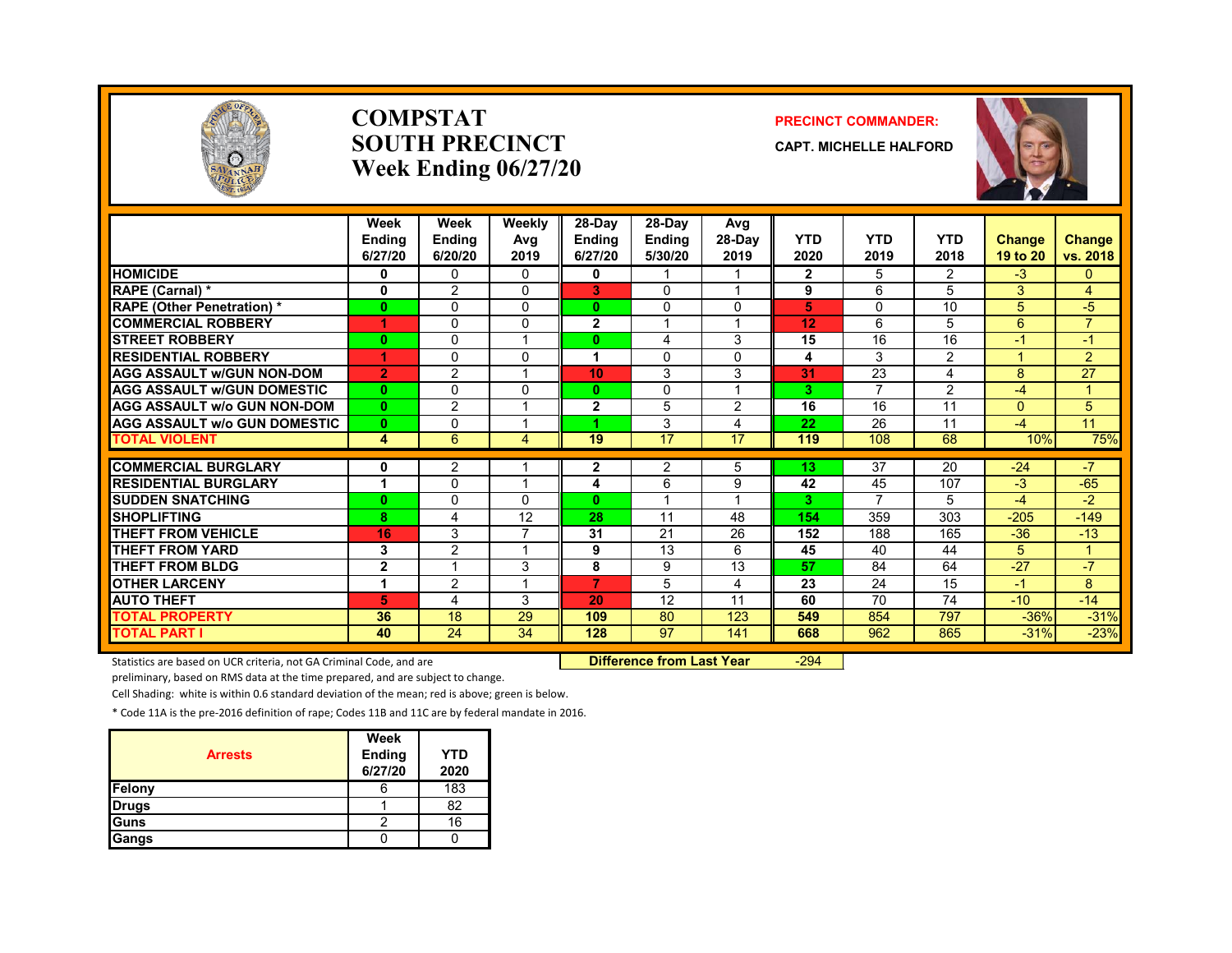

#### **COMPSTATEAST PRECINCTWeek Ending 06/27/20**

#### **PRECINCT COMMANDER:**

**CAPT. GEORGE GUNDICH**



|                                               | Week<br><b>Endina</b><br>6/27/20 | Week<br><b>Ending</b><br>6/20/20 | Weekly<br>Avg<br>2019 | $28-Dav$<br><b>Ending</b><br>6/27/20 | 28-Day<br><b>Endina</b><br>5/30/20 | Avg<br>$28-Dav$<br>2019 | <b>YTD</b><br>2020 | <b>YTD</b><br>2019 | <b>YTD</b><br>2018    | <b>Change</b><br>19 to 20 | Change<br>vs. 2018 |
|-----------------------------------------------|----------------------------------|----------------------------------|-----------------------|--------------------------------------|------------------------------------|-------------------------|--------------------|--------------------|-----------------------|---------------------------|--------------------|
| <b>HOMICIDE</b>                               | 0                                | 0                                | $\mathbf{0}$          | 0                                    | $\overline{2}$                     | 0                       | 3                  | 3                  | 7                     | $\mathbf{0}$              | $-4$               |
| RAPE (Carnal) *                               | $\mathbf 0$                      | $\Omega$                         | 0                     | 0                                    | $\Omega$                           | 1                       | $\mathbf{0}$       | 6                  | 6                     | $-6$                      | $-6$               |
| <b>RAPE (Other Penetration)*</b>              | $\mathbf{0}$                     | $\Omega$                         | $\Omega$              | $\mathbf{0}$                         | $\overline{ }$                     | $\Omega$                | 3                  | $\Omega$           | 4                     | 3                         | $-1$               |
| <b>COMMERCIAL ROBBERY</b>                     | 0                                | $\Omega$                         | 0                     | 0                                    | 0                                  |                         | 4                  | 2                  | $\overline{2}$        | $\overline{2}$            | $\overline{2}$     |
| <b>STREET ROBBERY</b>                         | $\mathbf{0}$                     | 3                                | 1                     | 4                                    | $\overline{\mathbf{A}}$            | 4                       | 13                 | 21                 | 22                    | $-8$                      | $-9$               |
| <b>RESIDENTIAL ROBBERY</b>                    | 0                                | $\Omega$                         | 0                     | 0                                    | 0                                  |                         |                    | 3                  |                       | $-2$                      | $\Omega$           |
| <b>AGG ASSAULT W/GUN NON-DOM</b>              | 3                                | $\Omega$                         | 2                     | 5                                    | $\overline{7}$                     | 6                       | 26                 | 30                 | 24                    | -4                        | $\overline{2}$     |
| <b>AGG ASSAULT W/GUN DOMESTIC</b>             | $\mathbf{0}$                     | $\Omega$                         | $\Omega$              | 4.                                   | 3                                  | 2                       | 8                  | $\overline{7}$     | 4                     | 4                         | 4                  |
| <b>AGG ASSAULT w/o GUN NON-DOM</b>            | G.                               | 3                                | 1                     | 7                                    | 8                                  | 5                       | 37                 | 29                 | 30                    | 8                         | $\overline{7}$     |
| <b>AGG ASSAULT w/o GUN DOMESTIC</b>           | 4                                | $\overline{2}$                   | и                     | 6                                    | 6                                  | 5                       | 42                 | 42                 | 17                    | $\Omega$                  | 25                 |
| <b>TOTAL VIOLENT</b>                          | $\overline{7}$                   | 8                                | 6                     | 23                                   | 28                                 | 24                      | 137                | 143                | 117                   | $-4%$                     | 17%                |
|                                               |                                  |                                  |                       |                                      |                                    |                         |                    |                    |                       |                           |                    |
| <b>COMMERCIAL BURGLARY</b>                    | 0                                |                                  | 0                     |                                      | 4                                  | $\overline{2}$          | 15                 | 10                 | 14                    | 5                         | 1                  |
| <b>RESIDENTIAL BURGLARY</b>                   | 4                                | 3                                | $\overline{2}$        | 9.                                   | 5                                  | 17<br>1                 | 64                 | 115                | 121<br>$\overline{ }$ | $-51$                     | $-57$              |
| <b>SUDDEN SNATCHING</b><br><b>SHOPLIFTING</b> | $\mathbf{0}$                     | $\Omega$                         | 0                     | 0                                    | $\Omega$                           |                         | $\overline{2}$     | 6                  |                       | $-4$                      | $-5$               |
|                                               | $\overline{2}$                   | 2                                | 6                     | 12                                   | 14                                 | 23                      | 135                | 158                | 171                   | $-23$                     | $-36$              |
| <b>THEFT FROM VEHICLE</b>                     | 6                                | $\overline{2}$                   | 6                     | 12 <sub>2</sub>                      | 17                                 | 24                      | 128                | 167                | 138                   | $-39$                     | $-10$              |
| <b>THEFT FROM YARD</b>                        | 5                                | 3                                | $\overline{2}$        | 16                                   | 8                                  | 10                      | 60                 | 55                 | 76                    | 5                         | $-16$              |
| <b>THEFT FROM BLDG</b>                        | $\mathbf{2}$                     | 4                                | 3                     | 10                                   | 6                                  | 12                      | 72                 | 66                 | 84                    | 6                         | $-12$              |
| <b>OTHER LARCENY</b>                          | 1                                | 1                                | 1                     | 5                                    | 5                                  | 5                       | 28                 | 34                 | 31                    | $-6$                      | $-3$               |
| <b>AUTO THEFT</b>                             | 3                                | ٠                                | $\mathcal{P}$         | 8                                    | 11                                 | 10                      | 48                 | 69                 | 79                    | $-21$                     | $-31$              |
| <b>TOTAL PROPERTY</b>                         | 23                               | 17                               | 23                    | 73                                   | 70                                 | 103                     | 552                | 680                | 721                   | $-19%$                    | $-23%$             |
| <b>TOTAL PART I</b>                           | 30                               | 25                               | 29                    | 96                                   | 98                                 | 127                     | 689                | 823                | 838                   | $-16%$                    | $-18%$             |

Statistics are based on UCR criteria, not GA Criminal Code, and are **Difference from Last Year** -134

preliminary, based on RMS data at the time prepared, and are subject to change.

Cell Shading: white is within 0.6 standard deviation of the mean; red is above; green is below.

| <b>Arrests</b> | Week<br>Ending<br>6/27/20 | YTD<br>2020 |
|----------------|---------------------------|-------------|
| Felony         |                           | 125         |
| <b>Drugs</b>   |                           | 40          |
| <b>Guns</b>    |                           |             |
| Gangs          |                           |             |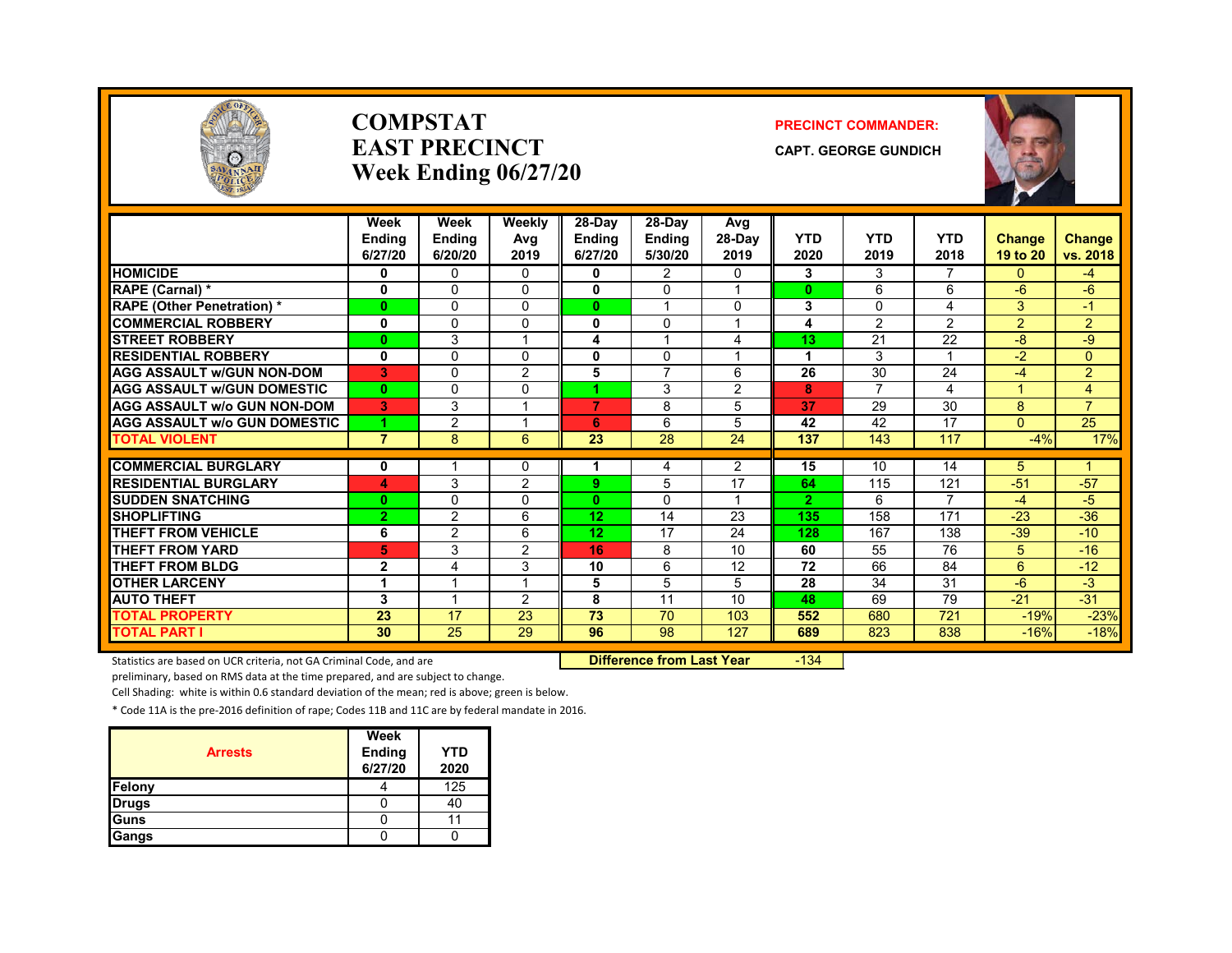# **BEAT 21North PrecinctWeek Ending 06/27/20**

|                                     |                | <b>Last 4 Weeks</b> |                     |               | 28 Days       | 28 Day  |                |                |                |                      |                |
|-------------------------------------|----------------|---------------------|---------------------|---------------|---------------|---------|----------------|----------------|----------------|----------------------|----------------|
|                                     | <b>Endina</b>  | <b>Ending</b>       | <b>Endina</b>       | <b>Endina</b> | <b>Endina</b> | Average | <b>YTD</b>     | <b>YTD</b>     | <b>YTD</b>     | <b>Change</b>        | <b>Change</b>  |
|                                     | 06/06/20       | 06/13/20            | 06/20/20   06/27/20 |               | 06/27/20      | 2019    | 2020           | 2019           | 2018           | 19 to 20             | vs. 2018       |
| <b>HOMICIDE</b>                     | $\Omega$       | 0                   | $\Omega$            | 0             | 0             | 0.0     | $\Omega$       | $\Omega$       | $\Omega$       | $\mathbf{0}$         | $\mathbf{0}$   |
| RAPE (Carnal) *                     | $\Omega$       | $\Omega$            | $\Omega$            | $\Omega$      | $\mathbf{0}$  | 0.2     | $\overline{2}$ | $\mathbf{1}$   | $\Omega$       | $\overline{1}$       | 2              |
| <b>RAPE (Other Penetration)*</b>    | 0              | $\Omega$            | $\Omega$            | $\mathbf{0}$  | $\Omega$      | 0.0     | $\Omega$       | $\Omega$       | $\mathbf{1}$   | $\Omega$             | $-1$           |
| <b>COMMERCIAL ROBBERY</b>           | 0              | 0                   | $\Omega$            | 0             | $\Omega$      | 0.0     | $\Omega$       | 0              | $\Omega$       | $\mathbf{0}$         | $\Omega$       |
| <b>STREET ROBBERY</b>               | 0              | 0                   | 0                   | $\mathbf{0}$  | 0             | 0.0     | $\overline{2}$ | 0              | $\Omega$       | 2                    | $\overline{2}$ |
| <b>RESIDENTIAL ROBBERY</b>          | 0              | $\Omega$            | 0                   | $\Omega$      | 0             | 0.0     | 0              | 0              | 0              | $\Omega$             | $\Omega$       |
| <b>AGG ASSAULT w/GUN NON-DOM</b>    | $\Omega$       | $\Omega$            | $\Omega$            | $\Omega$      | $\Omega$      | 0.1     | $\overline{2}$ | $\overline{2}$ | $\Omega$       | $\Omega$             | $\overline{2}$ |
| <b>AGG ASSAULT W/GUN DOMESTIC</b>   | $\mathbf{1}$   | 0                   | $\Omega$            | 0             | $\mathbf{1}$  | 0.0     | $\mathbf{1}$   | $\Omega$       | $\Omega$       | $\mathbf{1}$         | $\mathbf{1}$   |
| AGG ASSAULT w/o GUN NON-DOM         | $\Omega$       | 0                   | $\Omega$            | $\Omega$      | $\Omega$      | 0.2     | $\Omega$       | $\mathbf{1}$   | 2              | $-1$                 | $-2$           |
| <b>AGG ASSAULT W/o GUN DOMESTIC</b> | $\Omega$       | 0                   | $\Omega$            | 0             | 0             | 0.4     | $\overline{2}$ | $\mathbf{1}$   | $\Omega$       | $\blacktriangleleft$ | $\overline{2}$ |
| <b>TOTAL VIOLENT</b>                | $\mathbf{1}$   | $\mathbf{0}$        | $\mathbf{0}$        | $\mathbf{0}$  | $\mathbf{1}$  | 0.8     | 9              | 5              | 3              | 80%                  | 200%           |
|                                     |                |                     |                     |               |               |         |                |                |                |                      |                |
| <b>COMMERCIAL BURGLARY</b>          | 0              | 0                   | 0                   | 0             | 0             | 0.1     | $\mathbf{1}$   | $\mathbf{1}$   | 0              | $\mathbf{0}$         | 1              |
| <b>RESIDENTIAL BURGLARY</b>         | 0              | 0                   | 0                   | 0             | 0             | 1.3     | 3              | 10             | 6              | $-7$                 | $-3$           |
| <b>SUDDEN SNATCHING</b>             | 0              | $\Omega$            | $\Omega$            | $\Omega$      | $\Omega$      | 0.0     | $\Omega$       | $\Omega$       | $\Omega$       | $\Omega$             | $\Omega$       |
| <b>SHOPLIFTING</b>                  | $\Omega$       | $\Omega$            | $\Omega$            | $\mathbf{0}$  | $\Omega$      | 0.5     | $\overline{2}$ | 5              | $\mathbf{1}$   | $-3$                 | 1              |
| THEFT FROM VEHICLE                  | $\overline{2}$ | $\mathbf{1}$        | $\Omega$            | 0             | 3             | 3.8     | $\overline{7}$ | 30             | 21             | $-23$                | $-14$          |
| <b>THEFT FROM YARD</b>              | 0              | 0                   | $\Omega$            | $\Omega$      | $\Omega$      | 0.6     | $\Omega$       | 3              | 10             | $-3$                 | $-10$          |
| <b>THEFT FROM BLDG</b>              | 0              | $\mathbf{1}$        | 0                   | $\Omega$      | $\mathbf{1}$  | 0.5     | 5              | $\overline{2}$ | 7              | 3                    | $-2$           |
| <b>OTHER LARCENY</b>                | 0              | 0                   | $\Omega$            | $\Omega$      | $\Omega$      | 0.6     | $\Omega$       | $\mathbf{1}$   | $\overline{2}$ | $-1$                 | $-2$           |
| <b>AUTO THEFT</b>                   | $\Omega$       | $\mathbf{1}$        | $\Omega$            | $\mathbf{0}$  | $\mathbf{1}$  | 1.5     | 4              | 12             | 9              | $-8$                 | $-5$           |
| <b>TOTAL PROPERTY</b>               | $\overline{2}$ | 3                   | $\Omega$            | $\Omega$      | 5             | 8.7     | 22             | 64             | 56             | $-66%$               | $-61%$         |
| <b>TOTAL PART I</b>                 | 3              | 3                   | $\Omega$            | $\Omega$      | 6             | 9.5     | 31             | 69             | 59             | $-55%$               | $-47%$         |

 **Difference from Last Year**

‐38

Statistics are based on UCR criteria, not GA Criminal Code.

\* Rape Code 11A is the historical definition of rape (aka Legacy Rape); Rape Codes 11B and 11C are those moved from Part II to Part I in 2017.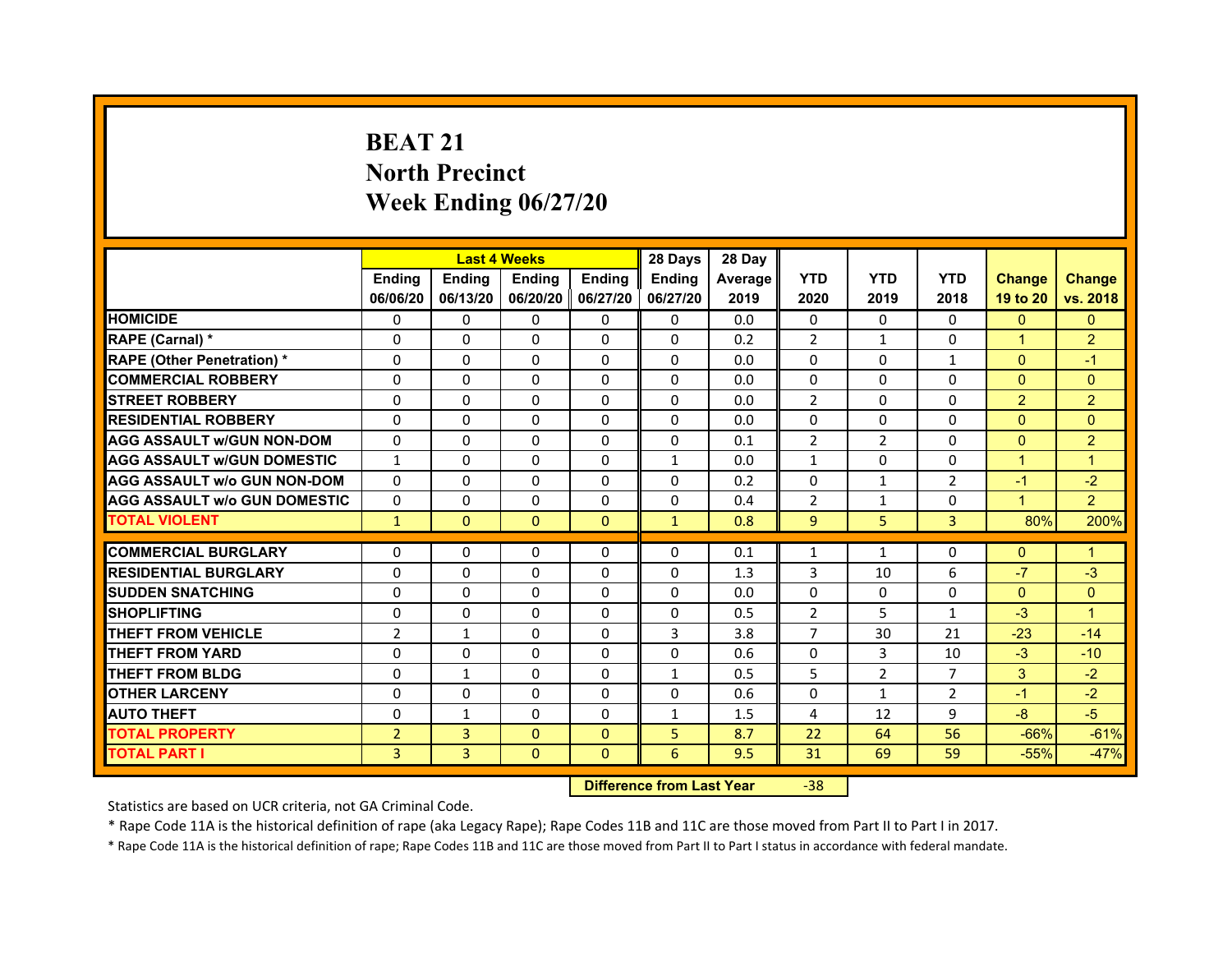# **BEAT 22North Precinct Week Ending 06/27/20**

|                                     |                | <b>Last 4 Weeks</b> |                |                   | 28 Days        | 28 Day         |                |                |                |                |                      |
|-------------------------------------|----------------|---------------------|----------------|-------------------|----------------|----------------|----------------|----------------|----------------|----------------|----------------------|
|                                     | <b>Endina</b>  | <b>Ending</b>       | <b>Endina</b>  | <b>Endina</b>     | <b>Endina</b>  | <b>Average</b> | <b>YTD</b>     | <b>YTD</b>     | <b>YTD</b>     | <b>Change</b>  | <b>Change</b>        |
|                                     | 06/06/20       | 06/13/20            |                | 06/20/20 06/27/20 | 06/27/20       | 2019           | 2020           | 2019           | 2018           | 19 to 20       | vs. 2018             |
| <b>HOMICIDE</b>                     | $\Omega$       | 0                   | 0              | 0                 | 0              | 0.1            | $\mathbf{1}$   | $\mathbf{1}$   | $\overline{2}$ | $\Omega$       | $-1$                 |
| RAPE (Carnal) *                     | $\Omega$       | $\Omega$            | $\Omega$       | $\Omega$          | $\Omega$       | 0.2            | $\overline{2}$ | $\mathbf{1}$   | $\overline{2}$ | $\mathbf{1}$   | $\Omega$             |
| <b>RAPE (Other Penetration)*</b>    | 0              | 0                   | 0              | 0                 | $\Omega$       | 0.0            | $\mathbf{1}$   | 0              | $\mathbf{1}$   | $\mathbf{1}$   | $\Omega$             |
| <b>COMMERCIAL ROBBERY</b>           | $\Omega$       | $\Omega$            | $\mathbf{1}$   | $\Omega$          | 1              | 0.2            | 1              | 0              | 1              | $\mathbf{1}$   | $\Omega$             |
| <b>STREET ROBBERY</b>               | 0              | 1                   | 0              | 0                 | $\mathbf{1}$   | 0.7            | $\overline{2}$ | 5              | 5              | $-3$           | $-3$                 |
| <b>RESIDENTIAL ROBBERY</b>          | 0              | 0                   | 0              | 0                 | 0              | 0.1            | $\overline{2}$ | $\mathbf{1}$   | 0              | $\mathbf{1}$   | $\overline{2}$       |
| <b>AGG ASSAULT w/GUN NON-DOM</b>    | $\overline{2}$ | $\overline{2}$      | $\Omega$       | $\mathbf{1}$      | 5              | 1.5            | 17             | 9              | $\overline{7}$ | 8              | 10                   |
| <b>AGG ASSAULT W/GUN DOMESTIC</b>   | $\Omega$       | $\Omega$            | $\Omega$       | $\Omega$          | $\Omega$       | 0.4            | 2              | 0              | $\mathbf{1}$   | $\overline{2}$ | $\mathbf{1}$         |
| AGG ASSAULT w/o GUN NON-DOM         | $\Omega$       | $\Omega$            | $\Omega$       | $\Omega$          | $\Omega$       | 1.2            | 3              | 6              | 6              | $-3$           | $-3$                 |
| <b>AGG ASSAULT W/o GUN DOMESTIC</b> | $\Omega$       | $\Omega$            | $\Omega$       | $\Omega$          | $\Omega$       | 1.6            | $\overline{2}$ | 15             | 5              | $-13$          | $-3$                 |
| <b>TOTAL VIOLENT</b>                | $\overline{2}$ | 3                   | $\mathbf{1}$   | $\mathbf{1}$      | $\overline{7}$ | 5.8            | 33             | 38             | 30             | $-13%$         | 10%                  |
|                                     |                |                     |                |                   |                |                |                |                |                |                |                      |
| <b>COMMERCIAL BURGLARY</b>          | 0              | 0                   | 0              | 0                 | 0              | 0.5            | $\overline{2}$ | 3              | 3              | $-1$           | $-1$                 |
| <b>RESIDENTIAL BURGLARY</b>         | $\Omega$       | 0                   | $\mathbf{1}$   | 2                 | 3              | 1.3            | 24             | 8              | 11             | 16             | 13                   |
| <b>SUDDEN SNATCHING</b>             | $\Omega$       | $\Omega$            | $\Omega$       | $\Omega$          | $\Omega$       | 0.2            | $\mathbf{1}$   | $\mathbf{1}$   | 3              | $\Omega$       | $-2$                 |
| <b>SHOPLIFTING</b>                  | $\Omega$       | $\Omega$            | $\Omega$       | $\Omega$          | $\Omega$       | 0.9            | 4              | 5              | 18             | $-1$           | $-14$                |
| <b>THEFT FROM VEHICLE</b>           | $\Omega$       | $\Omega$            | $\Omega$       | $\Omega$          | $\Omega$       | 2.8            | 13             | 13             | 23             | $\Omega$       | $-10$                |
| <b>THEFT FROM YARD</b>              | $\Omega$       | $\Omega$            | $\Omega$       | $\Omega$          | $\Omega$       | 1.4            | 9              | $\overline{7}$ | 10             | $\overline{2}$ | $-1$                 |
| <b>THEFT FROM BLDG</b>              | $\Omega$       | 0                   | 0              | 0                 | 0              | 1.8            | 9              | 10             | 8              | $-1$           | $\mathbf{1}$         |
| <b>OTHER LARCENY</b>                | $\Omega$       | $\Omega$            | $\Omega$       | $\Omega$          | $\Omega$       | 0.2            | $\mathbf{1}$   | $\Omega$       | $\Omega$       | $\mathbf{1}$   | $\blacktriangleleft$ |
| <b>AUTO THEFT</b>                   | $\Omega$       | $\Omega$            | $\Omega$       | $\Omega$          | $\Omega$       | 1.8            | 9              | 5              | 12             | $\overline{4}$ | $-3$                 |
| <b>TOTAL PROPERTY</b>               | $\Omega$       | $\mathbf{0}$        | $\mathbf{1}$   | $\overline{2}$    | 3              | 10.9           | 72             | 52             | 88             | 38%            | $-18%$               |
| <b>TOTAL PART I</b>                 | $\overline{2}$ | 3                   | $\overline{2}$ | 3                 | 10             | 16.7           | 105            | 90             | 118            | 17%            | $-11%$               |

 **Difference from Last Year**r 15

Statistics are based on UCR criteria, not GA Criminal Code.

\* Rape Code 11A is the historical definition of rape (aka Legacy Rape); Rape Codes 11B and 11C are those moved from Part II to Part I in 2017.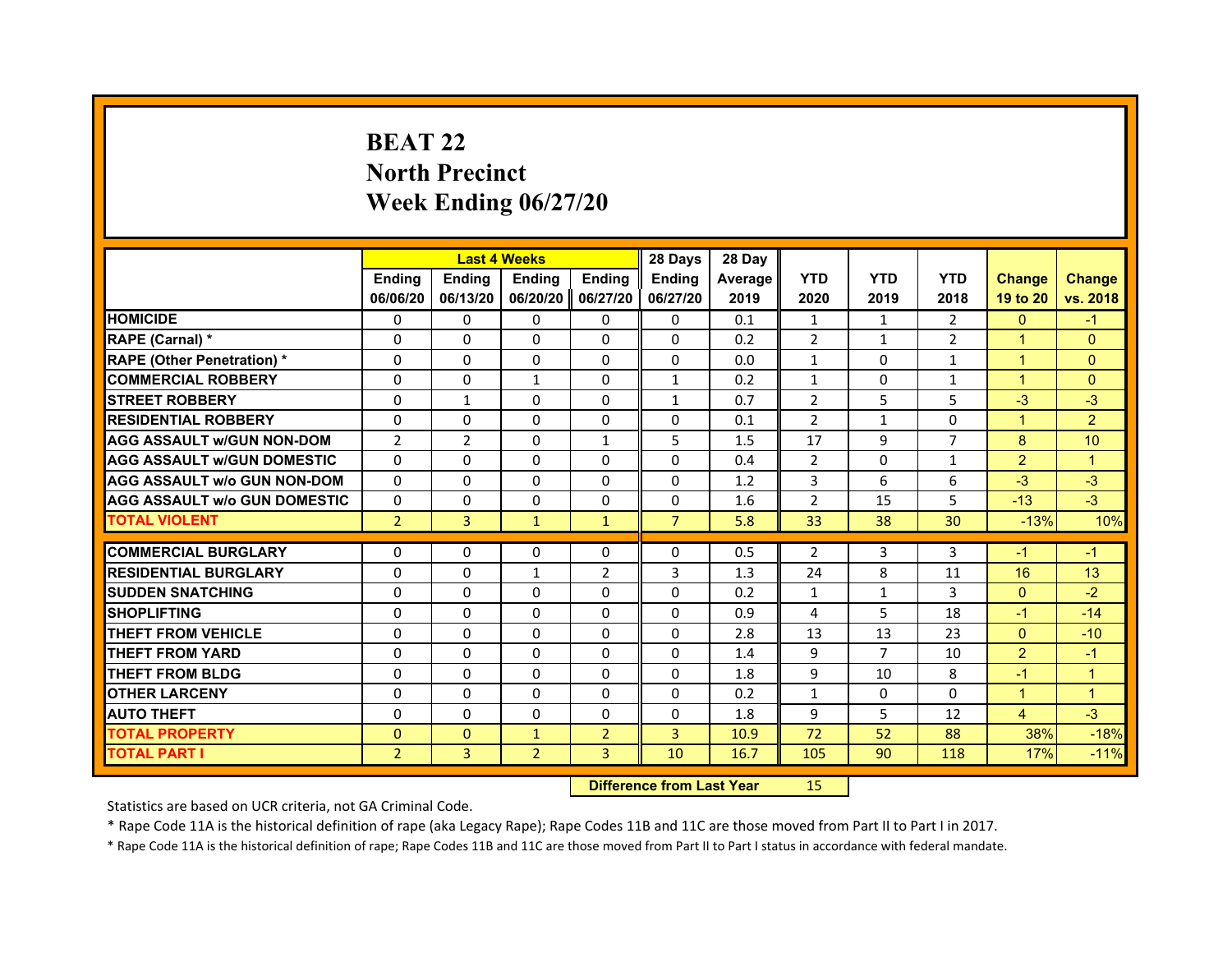# **BEAT 23North Precinct Week Ending 06/27/20**

|                                     |               | <b>Last 4 Weeks</b> |                   |                | 28 Days        | 28 Day  |                |                |                |                |                |
|-------------------------------------|---------------|---------------------|-------------------|----------------|----------------|---------|----------------|----------------|----------------|----------------|----------------|
|                                     | <b>Endina</b> | <b>Endina</b>       | <b>Endina</b>     | <b>Endina</b>  | <b>Ending</b>  | Average | <b>YTD</b>     | <b>YTD</b>     | <b>YTD</b>     | <b>Change</b>  | <b>Change</b>  |
|                                     | 06/06/20      | 06/13/20            | 06/20/20 06/27/20 |                | 06/27/20       | 2019    | 2020           | 2019           | 2018           | 19 to 20       | vs. 2018       |
| <b>HOMICIDE</b>                     | 0             | 0                   | 0                 | 0              | $\Omega$       | 0.2     | $\mathbf{1}$   | $\overline{2}$ | $\mathbf{0}$   | $-1$           | $\mathbf{1}$   |
| RAPE (Carnal) *                     | $\Omega$      | $\Omega$            | $\Omega$          | $\Omega$       | $\Omega$       | 0.1     | $\Omega$       | $\mathbf{1}$   | $\mathbf{1}$   | $-1$           | $-1$           |
| <b>RAPE (Other Penetration) *</b>   | $\Omega$      | $\Omega$            | $\Omega$          | $\Omega$       | $\Omega$       | 0.0     | $\mathbf{1}$   | $\Omega$       | $\Omega$       | $\mathbf{1}$   | $\mathbf{1}$   |
| <b>COMMERCIAL ROBBERY</b>           | $\Omega$      | $\Omega$            | $\Omega$          | $\Omega$       | $\Omega$       | 0.0     | $\Omega$       | $\mathbf{0}$   | 1              | $\Omega$       | $-1$           |
| <b>STREET ROBBERY</b>               | $\Omega$      | $\mathbf{1}$        | 0                 | 0              | $\mathbf{1}$   | 0.2     | $\overline{7}$ | $\overline{2}$ | 3              | 5              | $\overline{4}$ |
| <b>RESIDENTIAL ROBBERY</b>          | $\Omega$      | $\Omega$            | $\Omega$          | $\Omega$       | $\Omega$       | 0.0     | $\mathbf{1}$   | $\Omega$       | 3              | $\overline{1}$ | $-2$           |
| <b>AGG ASSAULT w/GUN NON-DOM</b>    | $\Omega$      | $\mathbf{1}$        | $\Omega$          | $\Omega$       | $\mathbf{1}$   | 1.0     | 3              | 8              | 8              | $-5$           | $-5$           |
| <b>AGG ASSAULT W/GUN DOMESTIC</b>   | $\Omega$      | $\Omega$            | $\Omega$          | $\Omega$       | $\Omega$       | 0.2     | $\overline{2}$ | 0              | $\overline{2}$ | $\overline{2}$ | $\Omega$       |
| <b>AGG ASSAULT W/o GUN NON-DOM</b>  | 0             | 0                   | 0                 | 0              | 0              | 1.2     | $\mathbf{1}$   | 9              | 4              | $-8$           | $-3$           |
| <b>AGG ASSAULT W/o GUN DOMESTIC</b> | $\Omega$      | 0                   | 0                 | 0              | 0              | 0.8     | $\mathbf{1}$   | 4              | 6              | $-3$           | $-5$           |
| <b>TOTAL VIOLENT</b>                | $\mathbf{0}$  | $\overline{2}$      | $\mathbf{0}$      | $\mathbf{0}$   | $\overline{2}$ | 3.6     | 17             | 26             | 28             | $-35%$         | $-39%$         |
|                                     |               |                     |                   |                |                |         |                |                |                |                |                |
| <b>COMMERCIAL BURGLARY</b>          | 1             | 0                   | $\Omega$          | 0              | $\mathbf{1}$   | 1.3     | 5              | 4              | 8              | 1              | $-3$           |
| <b>RESIDENTIAL BURGLARY</b>         | 1             | $\Omega$            | $\Omega$          | $\mathbf{1}$   | $\overline{2}$ | 0.8     | 9              | 6              | 10             | 3              | $-1$           |
| <b>SUDDEN SNATCHING</b>             | 0             | $\Omega$            | $\Omega$          | $\Omega$       | $\Omega$       | 0.2     | $\overline{2}$ | $\mathbf{1}$   | $\overline{2}$ | $\mathbf{1}$   | $\mathbf{0}$   |
| <b>SHOPLIFTING</b>                  | $\Omega$      | $\mathbf{1}$        | $\Omega$          | $\Omega$       | $\mathbf{1}$   | 1.5     | 8              | 4              | 14             | $\overline{4}$ | $-6$           |
| <b>THEFT FROM VEHICLE</b>           | $\Omega$      | $\Omega$            | 2                 | 2              | 4              | 2.5     | 17             | 16             | 16             | $\overline{1}$ | $\mathbf{1}$   |
| <b>THEFT FROM YARD</b>              | 1             | 1                   | $\Omega$          | $\Omega$       | $\overline{2}$ | 1.0     | 16             | 5              | 10             | 11             | 6              |
| <b>THEFT FROM BLDG</b>              | $\Omega$      | $\Omega$            | $\Omega$          | $\Omega$       | $\Omega$       | 1.0     | 3              | 5              | 13             | $-2$           | $-10$          |
| <b>OTHER LARCENY</b>                | 0             | 0                   | 0                 | $\mathbf{1}$   | $\mathbf{1}$   | 0.2     | $\overline{2}$ | $\overline{2}$ | 4              | $\Omega$       | $-2$           |
| <b>AUTO THEFT</b>                   | $\Omega$      | 0                   | $\Omega$          | $\Omega$       | $\Omega$       | 1.1     | 5              | 6              | 9              | $-1$           | $-4$           |
| <b>TOTAL PROPERTY</b>               | 3             | $\overline{2}$      | $\overline{2}$    | $\overline{4}$ | 11             | 9.6     | 67             | 49             | 86             | 37%            | $-22%$         |
| <b>TOTAL PART I</b>                 | 3             | 4                   | $\overline{2}$    | 4              | 13             | 13.2    | 84             | 75             | 114            | 12%            | $-26%$         |

 **Difference from Last Year**r 9

Statistics are based on UCR criteria, not GA Criminal Code.

\* Rape Code 11A is the historical definition of rape (aka Legacy Rape); Rape Codes 11B and 11C are those moved from Part II to Part I in 2017.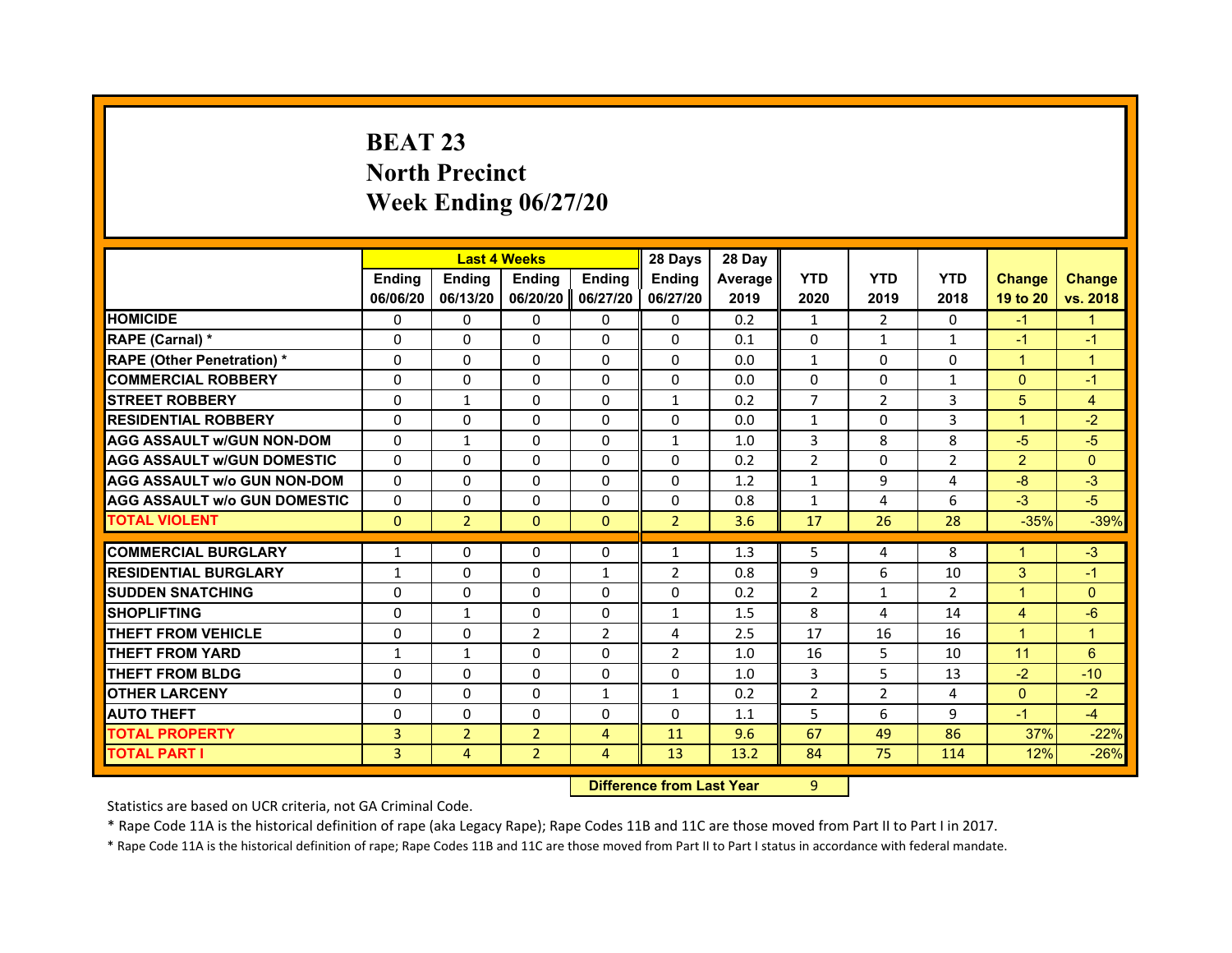# **BEAT 24North Precinct Week Ending 06/27/20**

|                                     |                | <b>Last 4 Weeks</b> |                |                | 28 Days        | 28 Day  |                |                |                |                      |                      |
|-------------------------------------|----------------|---------------------|----------------|----------------|----------------|---------|----------------|----------------|----------------|----------------------|----------------------|
|                                     | <b>Endina</b>  | <b>Ending</b>       | <b>Endina</b>  | <b>Endina</b>  | <b>Endina</b>  | Average | <b>YTD</b>     | <b>YTD</b>     | <b>YTD</b>     | <b>Change</b>        | <b>Change</b>        |
|                                     | 06/06/20       | 06/13/20            | 06/20/20       | 06/27/20       | 06/27/20       | 2019    | 2020           | 2019           | 2018           | 19 to 20             | vs. 2018             |
| <b>HOMICIDE</b>                     | $\Omega$       | $\Omega$            | $\Omega$       | 0              | 0              | 0.0     | $\mathbf{1}$   | $\Omega$       | $\Omega$       | 1                    | 1                    |
| RAPE (Carnal) *                     | $\Omega$       | $\Omega$            | $\Omega$       | $\Omega$       | $\Omega$       | 0.2     | $\mathbf{1}$   | $\mathbf{1}$   | $\Omega$       | $\Omega$             | $\overline{1}$       |
| <b>RAPE (Other Penetration) *</b>   | $\Omega$       | 0                   | $\Omega$       | 0              | $\Omega$       | 0.2     | $\Omega$       | $\mathbf{1}$   | $\Omega$       | $-1$                 | $\Omega$             |
| <b>COMMERCIAL ROBBERY</b>           | $\Omega$       | $\Omega$            | 0              | $\Omega$       | $\Omega$       | 0.2     | $\mathbf{1}$   | 0              | 0              | 1                    | 1                    |
| <b>STREET ROBBERY</b>               | $\Omega$       | $\Omega$            | $\mathbf{1}$   | $\Omega$       | $\mathbf{1}$   | 0.8     | 4              | $\overline{2}$ | 3              | $\overline{2}$       | $\mathbf 1$          |
| <b>RESIDENTIAL ROBBERY</b>          | 0              | 0                   | 0              | 0              | 0              | 0.1     | 0              | $\mathbf{1}$   | 0              | $-1$                 | $\Omega$             |
| <b>AGG ASSAULT W/GUN NON-DOM</b>    | $\Omega$       | $\Omega$            | $\mathbf{1}$   | $\Omega$       | $\mathbf{1}$   | 0.3     | 4              | $\overline{2}$ | $\mathbf{1}$   | $\overline{2}$       | 3                    |
| <b>AGG ASSAULT W/GUN DOMESTIC</b>   | $\Omega$       | $\Omega$            | $\Omega$       | $\Omega$       | $\Omega$       | 0.0     | $\Omega$       | $\Omega$       | $\Omega$       | $\Omega$             | $\Omega$             |
| <b>AGG ASSAULT w/o GUN NON-DOM</b>  | $\Omega$       | $\Omega$            | $\Omega$       | 0              | $\Omega$       | 0.4     | $\overline{2}$ | 2              | $\overline{2}$ | $\Omega$             | $\Omega$             |
| <b>AGG ASSAULT W/o GUN DOMESTIC</b> | $\mathbf{1}$   | $\Omega$            | 0              | $\Omega$       | $\mathbf{1}$   | 0.5     | $\overline{2}$ | $\Omega$       | $\mathbf{1}$   | $\overline{2}$       | $\blacktriangleleft$ |
| <b>TOTAL VIOLENT</b>                | $\mathbf{1}$   | $\mathbf{0}$        | $\overline{2}$ | $\Omega$       | 3              | 2.7     | 15             | 9              | $\overline{7}$ | 67%                  | 114%                 |
|                                     |                |                     |                |                |                |         |                |                |                |                      |                      |
| <b>COMMERCIAL BURGLARY</b>          | 0              | 0                   | 0              | 0              | 0              | 0.4     | $\mathbf{1}$   | $\mathbf{1}$   | $\mathbf{1}$   | $\mathbf{0}$         | $\mathbf{0}$         |
| <b>RESIDENTIAL BURGLARY</b>         | $\Omega$       | 0                   | $\Omega$       | 0              | $\Omega$       | 1.2     | 5              | 6              | 5              | $-1$                 | $\Omega$             |
| <b>SUDDEN SNATCHING</b>             | $\Omega$       | $\Omega$            | $\Omega$       | $\Omega$       | $\Omega$       | 0.2     | $\mathbf{1}$   | $\Omega$       | 3              | $\blacktriangleleft$ | $-2$                 |
| <b>SHOPLIFTING</b>                  | $\overline{2}$ | $\Omega$            | $\overline{2}$ | $\overline{2}$ | 6              | 2.1     | 17             | 19             | 52             | $-2$                 | $-35$                |
| <b>THEFT FROM VEHICLE</b>           | $\Omega$       | $\Omega$            | $\mathfrak{p}$ | $\Omega$       | $\overline{2}$ | 3.6     | 15             | 27             | 13             | $-12$                | $\overline{2}$       |
| <b>THEFT FROM YARD</b>              | $\Omega$       | $\Omega$            | 1              | 0              | $\mathbf{1}$   | 4.1     | 12             | 25             | 12             | $-13$                | $\Omega$             |
| <b>THEFT FROM BLDG</b>              | $\Omega$       | 0                   | $\mathbf{1}$   | 0              | $\mathbf{1}$   | 1.1     | 6              | 4              | 14             | $\overline{2}$       | $-8$                 |
| <b>OTHER LARCENY</b>                | $\Omega$       | $\mathbf{1}$        | $\Omega$       | $\Omega$       | $\mathbf{1}$   | 1.4     | 9              | $\overline{7}$ | $\overline{2}$ | 2                    | $\overline{7}$       |
| <b>AUTO THEFT</b>                   | $\Omega$       | $\mathbf{1}$        | $\Omega$       | $\Omega$       | $\mathbf{1}$   | 0.7     | $\overline{7}$ | 4              | 5              | 3                    | $\overline{2}$       |
| <b>TOTAL PROPERTY</b>               | $\overline{2}$ | $\overline{2}$      | 6              | $\overline{2}$ | 12             | 14.8    | 73             | 93             | 107            | $-22%$               | $-32%$               |
| <b>TOTAL PART I</b>                 | 3              | $\overline{2}$      | 8              | $\overline{2}$ | 15             | 17.5    | 88             | 102            | 114            | $-14%$               | $-23%$               |

 **Difference from Last Year**r -14

Statistics are based on UCR criteria, not GA Criminal Code.

\* Rape Code 11A is the historical definition of rape (aka Legacy Rape); Rape Codes 11B and 11C are those moved from Part II to Part I in 2017.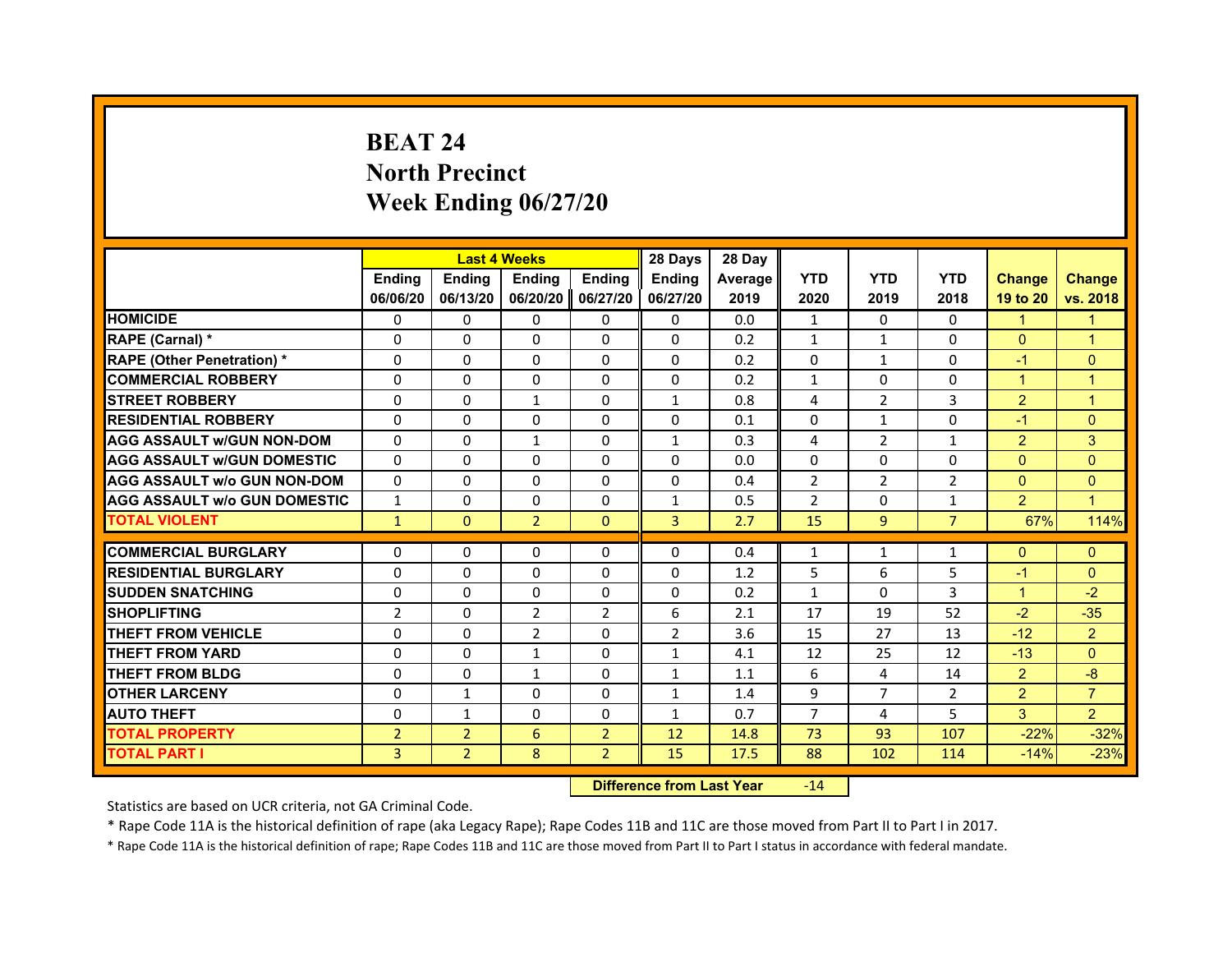# **BEAT 25North Precinct Week Ending 06/27/20**

|                                     |                |                | <b>Last 4 Weeks</b> |                | 28 Days        | 28 Day  |                |                |                |                      |                |
|-------------------------------------|----------------|----------------|---------------------|----------------|----------------|---------|----------------|----------------|----------------|----------------------|----------------|
|                                     | <b>Endina</b>  | Ending         | <b>Ending</b>       | <b>Ending</b>  | Ending         | Average | <b>YTD</b>     | <b>YTD</b>     | <b>YTD</b>     | <b>Change</b>        | <b>Change</b>  |
|                                     | 06/06/20       | 06/13/20       | 06/20/20            | 06/27/20       | 06/27/20       | 2019    | 2020           | 2019           | 2018           | 19 to 20             | vs. 2018       |
| <b>HOMICIDE</b>                     | 0              | $\mathbf{0}$   | 0                   | $\mathbf{0}$   | $\mathbf{0}$   | 0.0     | $\Omega$       | $\Omega$       | $\Omega$       | $\Omega$             | $\mathbf{0}$   |
| RAPE (Carnal) *                     | $\Omega$       | $\Omega$       | $\Omega$            | $\Omega$       | $\Omega$       | 0.1     | $\overline{2}$ | $\mathbf{1}$   | $\overline{2}$ | $\overline{1}$       | $\Omega$       |
| <b>RAPE (Other Penetration) *</b>   | 0              | 0              | 0                   | $\Omega$       | 0              | 0.0     | $\Omega$       | 0              | 0              | $\Omega$             | $\Omega$       |
| <b>COMMERCIAL ROBBERY</b>           | $\Omega$       | $\Omega$       | 0                   | $\Omega$       | $\Omega$       | 0.1     | $\Omega$       | $\mathbf{1}$   | $\Omega$       | $-1$                 | $\Omega$       |
| <b>STREET ROBBERY</b>               | $\Omega$       | $\Omega$       | 0                   | $\Omega$       | $\mathbf{0}$   | 0.5     | $\Omega$       | 3              | 8              | $-3$                 | -8             |
| <b>RESIDENTIAL ROBBERY</b>          | $\Omega$       | $\Omega$       | $\Omega$            | $\Omega$       | $\mathbf{0}$   | 0.0     | $\mathbf{1}$   | $\Omega$       | $\Omega$       | $\mathbf{1}$         | $\overline{1}$ |
| <b>AGG ASSAULT w/GUN NON-DOM</b>    | $\Omega$       | $\Omega$       | $\Omega$            | $\Omega$       | $\Omega$       | 0.2     | 0              | 2              | $\Omega$       | $-2$                 | $\Omega$       |
| <b>AGG ASSAULT W/GUN DOMESTIC</b>   | $\Omega$       | 0              | $\Omega$            | $\Omega$       | 0              | 0.0     | $\Omega$       | $\Omega$       | $\mathbf{1}$   | $\Omega$             | $-1$           |
| <b>AGG ASSAULT W/o GUN NON-DOM</b>  | $\Omega$       | $\mathbf{1}$   | 0                   | 1              | $\overline{2}$ | 0.2     | 5              | $\overline{2}$ | 1              | 3                    | $\overline{4}$ |
| <b>AGG ASSAULT W/o GUN DOMESTIC</b> | $\mathbf{1}$   | $\Omega$       | 0                   | $\Omega$       | $\mathbf{1}$   | 0.2     | 4              | $\mathbf{1}$   | $\overline{2}$ | 3                    | $\overline{2}$ |
| <b>TOTAL VIOLENT</b>                | $\mathbf{1}$   | $\mathbf{1}$   | $\mathbf{0}$        | $\mathbf{1}$   | 3              | 1.2     | 12             | 10             | 14             | 20%                  | $-14%$         |
|                                     |                |                |                     |                |                |         |                |                |                |                      |                |
| <b>COMMERCIAL BURGLARY</b>          | $\mathbf{1}$   | 0              | 0                   | $\Omega$       | 1              | 0.8     | 4              | 1              | 0              | 3                    | 4              |
| <b>RESIDENTIAL BURGLARY</b>         | $\Omega$       | $\Omega$       | $\overline{2}$      | $\Omega$       | $\overline{2}$ | 1.4     | $\overline{7}$ | 12             | $\overline{2}$ | $-5$                 | 5              |
| <b>SUDDEN SNATCHING</b>             | 0              | $\mathbf{1}$   | 0                   | $\Omega$       | $\mathbf{1}$   | 0.1     | $\overline{2}$ | $\mathbf{1}$   | $\Omega$       | $\blacktriangleleft$ | $\overline{2}$ |
| <b>SHOPLIFTING</b>                  | $\overline{2}$ | $\Omega$       | $\mathbf{1}$        | $\Omega$       | 3              | 1.5     | 14             | 10             | 5              | $\overline{4}$       | 9              |
| <b>THEFT FROM VEHICLE</b>           | $\mathbf{1}$   | $\mathbf{1}$   | 3                   | $\mathbf{1}$   | 6              | 5.0     | 16             | 28             | 19             | $-12$                | $-3$           |
| <b>THEFT FROM YARD</b>              | 0              | 0              | 0                   | $\mathbf{1}$   | $\mathbf{1}$   | 1.8     | 11             | 11             | 12             | $\Omega$             | $-1$           |
| <b>THEFT FROM BLDG</b>              | $\Omega$       | $\Omega$       | $\Omega$            | $\Omega$       | $\Omega$       | 2.0     | 5              | 10             | 12             | $-5$                 | $-7$           |
| <b>OTHER LARCENY</b>                | 1              | $\Omega$       | 0                   | $\Omega$       | $\mathbf{1}$   | 0.5     | 5              | 3              | 5              | $\overline{2}$       | $\Omega$       |
| <b>AUTO THEFT</b>                   | $\Omega$       | $\Omega$       | $\Omega$            | $\Omega$       | $\mathbf{0}$   | 1.3     | 5              | 3              | 6              | $\overline{2}$       | $-1$           |
| <b>TOTAL PROPERTY</b>               | 5              | $\overline{2}$ | 6                   | $\overline{2}$ | 15             | 14.3    | 69             | 79             | 61             | $-13%$               | 13%            |
| <b>TOTAL PART I</b>                 | 6              | 3              | 6                   | 3              | 18             | 15.4    | 81             | 89             | 75             | $-9%$                | 8%             |

 **Difference from Last Year**‐8

Statistics are based on UCR criteria, not GA Criminal Code.

\* Rape Code 11A is the historical definition of rape (aka Legacy Rape); Rape Codes 11B and 11C are those moved from Part II to Part I in 2017.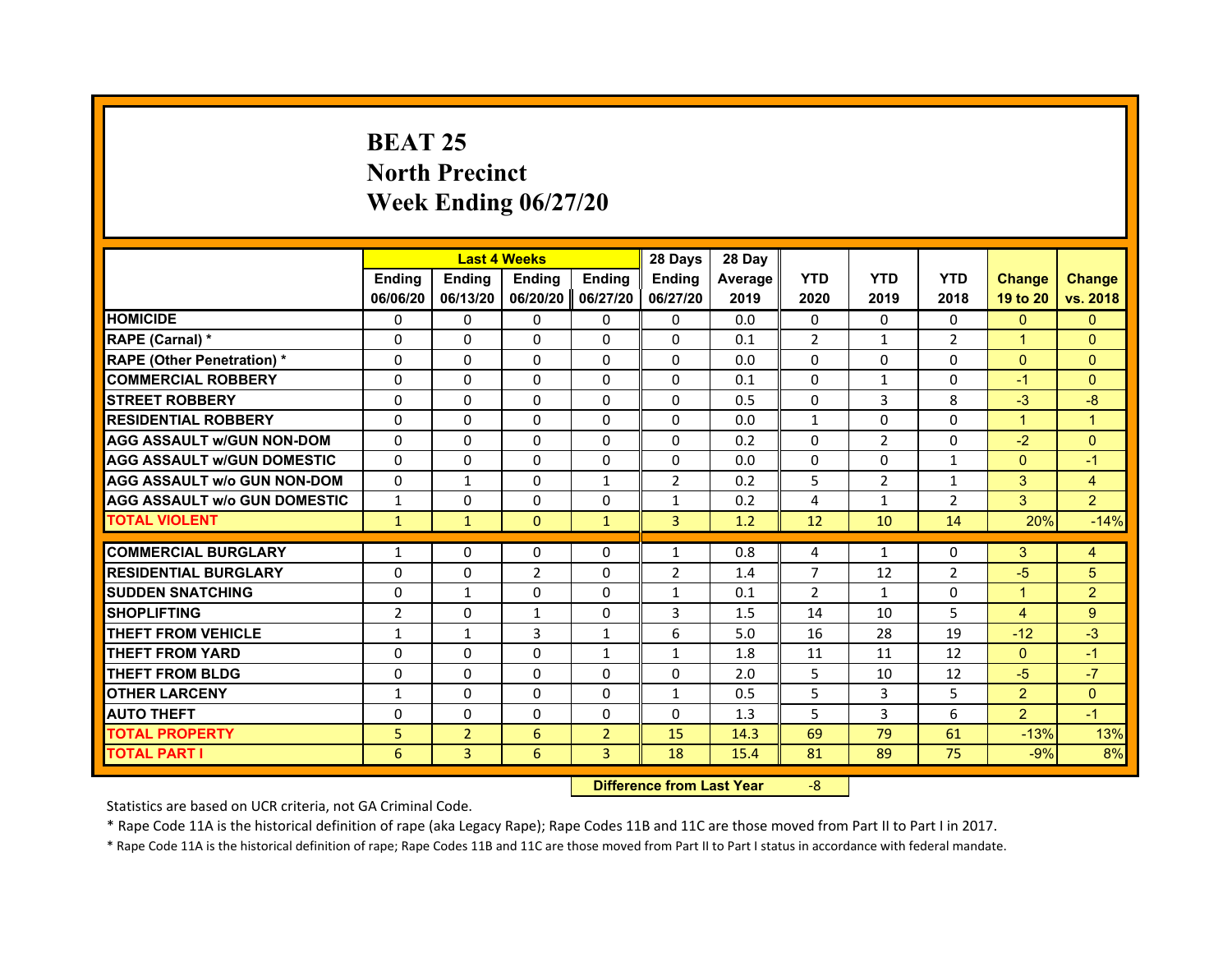# **BEAT 26North PrecinctWeek Ending 06/27/20**

|                                     |                | <b>Last 4 Weeks</b> |               |                | 28 Days        | 28 Day  |                |                |                |                      |                |
|-------------------------------------|----------------|---------------------|---------------|----------------|----------------|---------|----------------|----------------|----------------|----------------------|----------------|
|                                     | <b>Endina</b>  | <b>Ending</b>       | <b>Endina</b> | <b>Endina</b>  | <b>Endina</b>  | Average | <b>YTD</b>     | <b>YTD</b>     | <b>YTD</b>     | <b>Change</b>        | <b>Change</b>  |
|                                     | 06/06/20       | 06/13/20            | 06/20/20      | 06/27/20       | 06/27/20       | 2019    | 2020           | 2019           | 2018           | 19 to 20             | vs. 2018       |
| <b>HOMICIDE</b>                     | 0              | $\Omega$            | $\Omega$      | 0              | $\mathbf{0}$   | 0.1     | $\mathbf{0}$   | 0              | $\mathbf{0}$   | $\mathbf{0}$         | $\mathbf{0}$   |
| RAPE (Carnal) *                     | $\Omega$       | $\Omega$            | $\Omega$      | $\mathbf{0}$   | $\mathbf{0}$   | 0.2     | 3              | $\mathbf{1}$   | $\overline{2}$ | $\overline{2}$       | $\mathbf{1}$   |
| <b>RAPE (Other Penetration)*</b>    | $\Omega$       | $\Omega$            | $\Omega$      | $\mathbf{0}$   | $\mathbf{0}$   | 0.0     | $\mathbf{0}$   | $\mathbf{0}$   | $\Omega$       | $\mathbf{0}$         | $\mathbf{0}$   |
| <b>COMMERCIAL ROBBERY</b>           | 0              | $\Omega$            | 0             | $\Omega$       | $\Omega$       | 0.1     | $\mathbf{1}$   | 0              | $\Omega$       | $\overline{1}$       | $\overline{1}$ |
| <b>STREET ROBBERY</b>               | 1              | $\Omega$            | 0             | $\mathbf{0}$   | $\mathbf{1}$   | 1.2     | 4              | 6              | $\overline{7}$ | $-2$                 | $-3$           |
| <b>RESIDENTIAL ROBBERY</b>          | 0              | $\Omega$            | 0             | $\mathbf{0}$   | 0              | 0.0     | 0              | 0              | 0              | $\mathbf{0}$         | $\mathbf{0}$   |
| <b>AGG ASSAULT W/GUN NON-DOM</b>    | $\Omega$       | $\Omega$            | $\Omega$      | $\mathbf{1}$   | $\mathbf 1$    | 0.4     | $\overline{2}$ | 3              | $\Omega$       | $-1$                 | $\overline{2}$ |
| <b>AGG ASSAULT W/GUN DOMESTIC</b>   | $\Omega$       | $\Omega$            | $\Omega$      | $\Omega$       | $\Omega$       | 0.0     | $\Omega$       | $\Omega$       | $\Omega$       | $\Omega$             | $\Omega$       |
| <b>AGG ASSAULT w/o GUN NON-DOM</b>  | 0              | 0                   | $\mathbf{1}$  | 0              | $\mathbf{1}$   | 1.2     | 8              | 9              | 10             | $-1$                 | $-2$           |
| <b>AGG ASSAULT W/o GUN DOMESTIC</b> | $\Omega$       | $\Omega$            | 0             | $\mathbf{1}$   | $\mathbf{1}$   | 0.2     | 3              | $\overline{2}$ | $\mathbf{1}$   | $\blacktriangleleft$ | $\overline{2}$ |
| <b>TOTAL VIOLENT</b>                | $\mathbf{1}$   | $\mathbf{0}$        | $\mathbf{1}$  | $\overline{2}$ | $\overline{4}$ | 3.4     | 21             | 21             | 20             | 0%                   | 5%             |
|                                     |                |                     |               |                |                |         |                |                |                |                      |                |
| <b>COMMERCIAL BURGLARY</b>          | 0              | 2                   | $\mathbf{1}$  | 0              | 3              | 0.5     | 10             | $\overline{2}$ | $\mathbf{1}$   | 8                    | 9              |
| <b>RESIDENTIAL BURGLARY</b>         | $\Omega$       | $\Omega$            | 0             | $\Omega$       | $\Omega$       | 0.2     | $\mathbf{0}$   | $\mathbf{1}$   | 0              | $-1$                 | $\Omega$       |
| <b>SUDDEN SNATCHING</b>             | $\Omega$       | $\Omega$            | $\Omega$      | $\mathbf{1}$   | $\mathbf{1}$   | 0.5     | $\overline{2}$ | 5              | 6              | $-3$                 | $-4$           |
| <b>SHOPLIFTING</b>                  | $\Omega$       | $\mathbf{1}$        | $\Omega$      | $\Omega$       | $\mathbf{1}$   | 2.6     | 18             | 17             | 17             | $\mathbf{1}$         | $\overline{1}$ |
| <b>THEFT FROM VEHICLE</b>           | $\Omega$       | 3                   | $\mathbf{1}$  | $\mathbf{1}$   | 5              | 2.9     | 13             | 15             | 12             | $-2$                 | $\overline{1}$ |
| <b>THEFT FROM YARD</b>              | 0              | 0                   | 2             | 2              | 4              | 1.7     | 12             | 9              | 11             | 3                    | $\overline{1}$ |
| <b>THEFT FROM BLDG</b>              | $\Omega$       | $\Omega$            | 0             | $\Omega$       | $\mathbf{0}$   | 2.5     | 3              | 11             | 19             | $-8$                 | $-16$          |
| <b>OTHER LARCENY</b>                | $\mathbf{1}$   | $\Omega$            | $\Omega$      | $\Omega$       | $\mathbf{1}$   | 0.4     | $\overline{2}$ | $\overline{2}$ | 3              | $\Omega$             | $-1$           |
| <b>AUTO THEFT</b>                   | $\mathbf{1}$   | $\Omega$            | $\mathbf{1}$  | $\mathbf{1}$   | 3              | 0.7     | 6              | $\overline{2}$ | 8              | $\overline{4}$       | $-2$           |
| <b>TOTAL PROPERTY</b>               | $\overline{2}$ | 6                   | 5             | 5              | 18             | 11.9    | 66             | 64             | 77             | 3%                   | $-14%$         |
| <b>TOTAL PART I</b>                 | 3              | 6                   | 6             | $\overline{7}$ | 22             | 15.3    | 87             | 85             | 97             | 2%                   | $-10%$         |

 **Difference from Last Year**r 2

Statistics are based on UCR criteria, not GA Criminal Code.

\* Rape Code 11A is the historical definition of rape (aka Legacy Rape); Rape Codes 11B and 11C are those moved from Part II to Part I in 2017.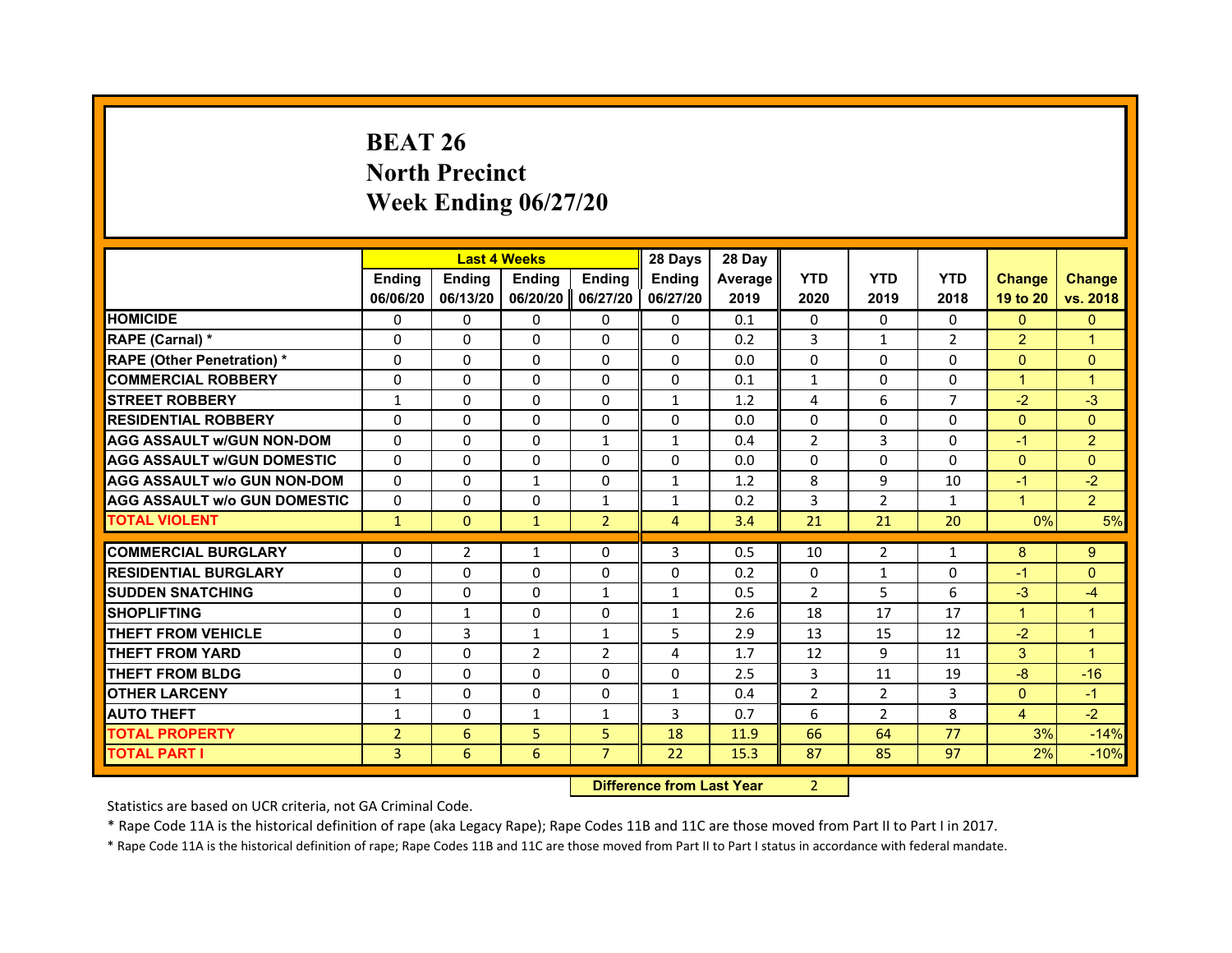# **BEAT 27North PrecinctWeek Ending 06/27/20**

|                                     |                | <b>Last 4 Weeks</b> |                     |                | 28 Days        | 28 Day  |                |                |                |                |                |
|-------------------------------------|----------------|---------------------|---------------------|----------------|----------------|---------|----------------|----------------|----------------|----------------|----------------|
|                                     | <b>Endina</b>  | <b>Endina</b>       | <b>Endina</b>       | <b>Endina</b>  | <b>Endina</b>  | Average | <b>YTD</b>     | <b>YTD</b>     | <b>YTD</b>     | <b>Change</b>  | <b>Change</b>  |
|                                     | 06/06/20       | 06/13/20            | 06/20/20   06/27/20 |                | 06/27/20       | 2019    | 2020           | 2019           | 2018           | 19 to 20       | vs. 2018       |
| <b>HOMICIDE</b>                     | 0              | 0                   | 0                   | 0              | 0              | 0.1     | 0              | 0              | $\Omega$       | $\mathbf{0}$   | $\mathbf{0}$   |
| RAPE (Carnal) *                     | $\mathbf{1}$   | $\Omega$            | $\Omega$            | $\Omega$       | $\mathbf{1}$   | 0.3     | $\overline{2}$ | $\Omega$       | $\Omega$       | $\overline{2}$ | $\overline{2}$ |
| <b>RAPE (Other Penetration) *</b>   | 0              | $\Omega$            | $\Omega$            | $\Omega$       | $\Omega$       | 0.2     | $\Omega$       | $\Omega$       | $\mathbf{1}$   | $\Omega$       | $-1$           |
| <b>COMMERCIAL ROBBERY</b>           | 0              | 0                   | $\Omega$            | $\Omega$       | $\Omega$       | 0.1     | $\Omega$       | $\Omega$       | $\overline{2}$ | $\Omega$       | $-2$           |
| <b>STREET ROBBERY</b>               | $\mathbf{1}$   | $\Omega$            | 0                   | $\Omega$       | $\mathbf{1}$   | 1.4     | 3              | 8              | $\overline{2}$ | $-5$           | $\overline{1}$ |
| <b>RESIDENTIAL ROBBERY</b>          | 0              | $\Omega$            | 0                   | 0              | 0              | 0.1     | 0              | $\mathbf{1}$   | $\overline{2}$ | $-1$           | $-2$           |
| <b>AGG ASSAULT w/GUN NON-GUN</b>    | $\Omega$       | $\mathbf 0$         | $\Omega$            | $\mathbf{1}$   | $\mathbf{1}$   | 1.0     | 10             | 8              | $\overline{7}$ | $\overline{2}$ | 3              |
| <b>AGG ASSAULT W/GUN DOMESTIC</b>   | $\Omega$       | $\Omega$            | $\Omega$            | 0              | $\Omega$       | 0.2     | $\mathbf{1}$   | $\mathbf{1}$   | $\mathbf{1}$   | $\Omega$       | $\Omega$       |
| <b>AGG ASSAULT W/o GUN NON-DOM</b>  | $\Omega$       | $\mathbf{1}$        | $\Omega$            | $\mathbf{1}$   | $\overline{2}$ | 1.5     | $\overline{7}$ | 9              | $\overline{a}$ | $-2$           | 3              |
| <b>AGG ASSAULT W/o GUN DOMESTIC</b> | $\Omega$       | $\Omega$            | $\Omega$            | $\Omega$       | $\Omega$       | 1.3     | $\overline{2}$ | 11             | $\Omega$       | $-9$           | $\overline{2}$ |
| <b>TOTAL VIOLENT</b>                | $\overline{2}$ | $\mathbf{1}$        | $\mathbf{0}$        | $\overline{2}$ | 5              | 6.2     | 25             | 38             | 19             | $-34%$         | 32%            |
|                                     |                |                     |                     |                |                |         |                |                |                |                |                |
| <b>COMMERCIAL BURGLARY</b>          | 1              | 0                   | $\mathbf{1}$        | 0              | $\overline{2}$ | 0.7     | $\overline{2}$ | 3              | 3              | $-1$           | $-1$           |
| <b>RESIDENTIAL BURGLARY</b>         | 0              | $\Omega$            | $\Omega$            | $\Omega$       | $\Omega$       | 0.5     | 4              | 4              | 6              | $\Omega$       | $-2$           |
| <b>SUDDEN SNATCHING</b>             | $\overline{2}$ | 0                   | $\Omega$            | $\Omega$       | $\overline{2}$ | 0.3     | 4              | $\overline{2}$ | 5              | $\overline{2}$ | $-1$           |
| <b>SHOPLIFTING</b>                  | 3              | 0                   | $\mathbf{1}$        | $\mathbf{1}$   | 5              | 3.1     | 15             | 15             | 25             | $\Omega$       | $-10$          |
| <b>THEFT FROM VEHICLE</b>           | $\overline{2}$ | $\mathbf{1}$        | $\Omega$            | $\Omega$       | 3              | 3.1     | 12             | 20             | 11             | $-8$           | $\overline{1}$ |
| <b>THEFT FROM YARD</b>              | 0              | $\mathbf{1}$        | $\mathbf{1}$        | $\mathbf{1}$   | 3              | 0.8     | $\overline{7}$ | $\overline{2}$ | 10             | 5              | $-3$           |
| <b>THEFT FROM BLDG</b>              | 0              | 0                   | 0                   | 1              | 1              | 2.4     | 8              | 17             | 19             | -9             | $-11$          |
| <b>OTHER LARCENY</b>                | 0              | $\Omega$            | $\Omega$            | $\Omega$       | $\Omega$       | 0.2     | $\Omega$       | $\overline{2}$ | $\Omega$       | $-2$           | $\Omega$       |
| <b>AUTO THEFT</b>                   | $\overline{2}$ | 0                   | $\Omega$            | $\mathbf{1}$   | 3              | 0.9     | 10             | 3              | $\overline{7}$ | $\overline{7}$ | 3              |
| <b>TOTAL PROPERTY</b>               | 10             | $\overline{2}$      | 3                   | 4              | 19             | 12.0    | 62             | 68             | 86             | $-9%$          | $-28%$         |
| <b>TOTAL PART I</b>                 | 12             | 3                   | 3                   | 6              | 24             | 18.3    | 87             | 106            | 105            | $-18%$         | $-17%$         |

 **Difference from Last Year**r -19

Statistics are based on UCR criteria, not GA Criminal Code.

\* Rape Code 11A is the historical definition of rape (aka Legacy Rape); Rape Codes 11B and 11C are those moved from Part II to Part I in 2017.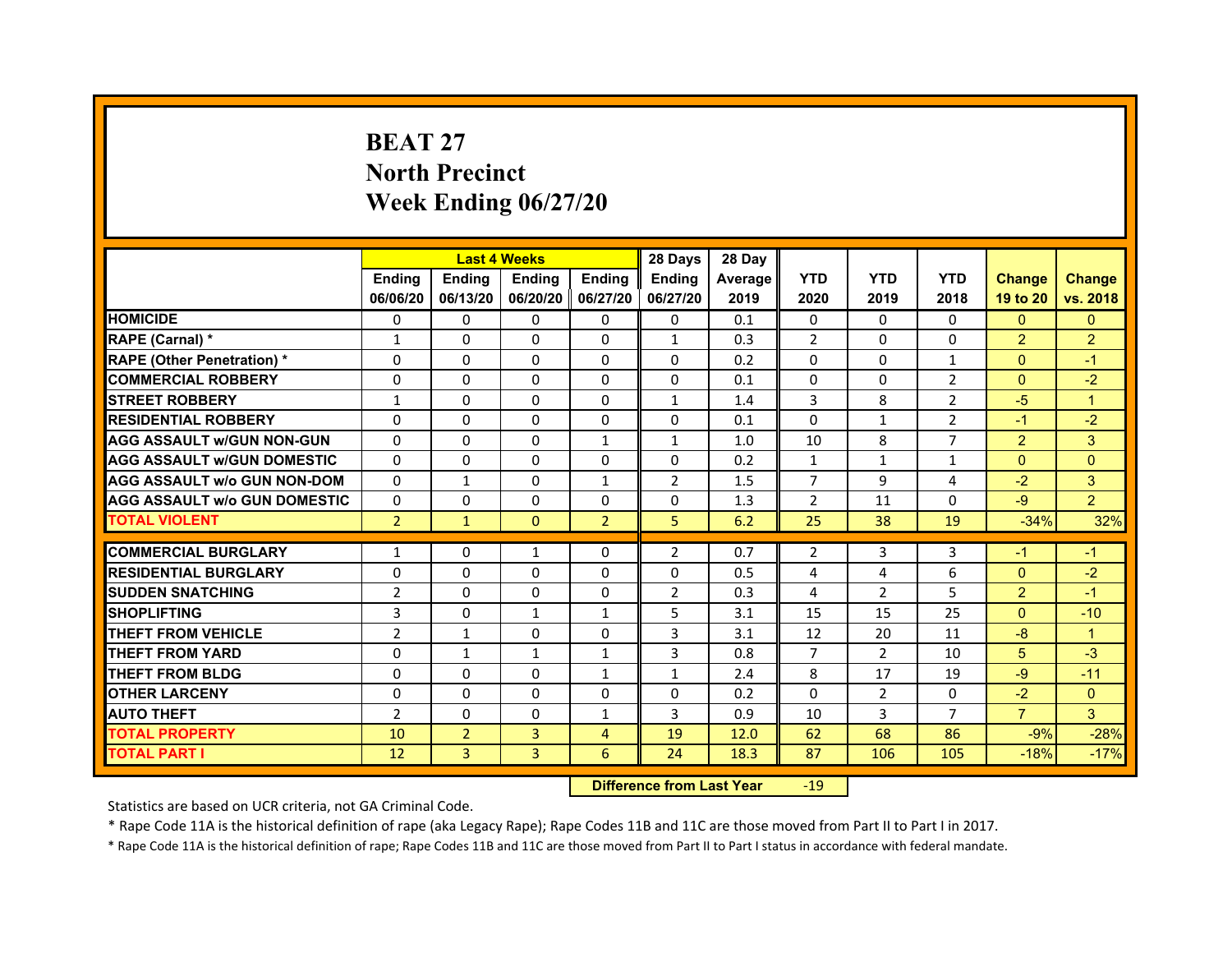# **BEAT 31Central PrecinctWeek Ending 06/27/20**

|                                     |                | <b>Last 4 Weeks</b> |                     |                | 28 Days        | 28 Day  |                |                |              |                      |                |
|-------------------------------------|----------------|---------------------|---------------------|----------------|----------------|---------|----------------|----------------|--------------|----------------------|----------------|
|                                     | <b>Endina</b>  | <b>Endina</b>       | <b>Endina</b>       | <b>Endina</b>  | <b>Endina</b>  | Average | <b>YTD</b>     | <b>YTD</b>     | <b>YTD</b>   | <b>Change</b>        | <b>Change</b>  |
|                                     | 06/06/20       | 06/13/20            | 06/20/20   06/27/20 |                | 06/27/20       | 2019    | 2020           | 2019           | 2018         | 19 to 20             | vs. 2018       |
| <b>HOMICIDE</b>                     | 0              | 0                   | $\Omega$            | 0              | 0              | 0.1     | $\mathbf{1}$   | $\mathbf{1}$   | $\Omega$     | $\mathbf{0}$         | 1              |
| RAPE (Carnal) *                     | $\Omega$       | $\Omega$            | $\Omega$            | $\Omega$       | $\Omega$       | 0.3     | 3              | 3              | $\Omega$     | $\Omega$             | 3              |
| <b>RAPE (Other Penetration)*</b>    | $\Omega$       | $\Omega$            | $\Omega$            | $\Omega$       | $\Omega$       | 0.2     | $\Omega$       | $\Omega$       | $\mathbf{1}$ | $\Omega$             | $-1$           |
| <b>COMMERCIAL ROBBERY</b>           | 0              | 0                   | $\Omega$            | 0              | 0              | 0.0     | $\Omega$       | 0              | $\mathbf{1}$ | $\Omega$             | $-1$           |
| <b>STREET ROBBERY</b>               | 0              | $\Omega$            | 0                   | $\Omega$       | 0              | 0.7     | 3              | 2              | 6            | 1                    | $-3$           |
| <b>RESIDENTIAL ROBBERY</b>          | 0              | $\Omega$            | $\Omega$            | $\Omega$       | $\Omega$       | 0.0     | $\mathbf{1}$   | $\Omega$       | $\Omega$     | $\overline{1}$       | $\overline{1}$ |
| <b>AGG ASSAULT w/GUN NON-DOM</b>    | $\Omega$       | $\Omega$            | $\Omega$            | $\Omega$       | $\Omega$       | 1.1     | 6              | $\overline{7}$ | 5            | $-1$                 | $\mathbf{1}$   |
| <b>AGG ASSAULT W/GUN DOMESTIC</b>   | $\Omega$       | $\Omega$            | $\Omega$            | $\mathbf{1}$   | $\mathbf{1}$   | 0.2     | $\mathfrak{p}$ | $\mathbf{1}$   | $\mathbf{1}$ | $\blacktriangleleft$ | $\overline{1}$ |
| <b>AGG ASSAULT W/o GUN NON-DOM</b>  | $\Omega$       | 0                   | $\Omega$            | 0              | $\Omega$       | 0.7     | 1              | 4              | 4            | $-3$                 | $-3$           |
| <b>AGG ASSAULT W/o GUN DOMESTIC</b> | 0              | $\Omega$            | 0                   | 0              | 0              | 0.9     | 4              | 8              | 2            | $-4$                 | $\overline{2}$ |
| <b>TOTAL VIOLENT</b>                | $\Omega$       | $\mathbf{0}$        | $\mathbf{0}$        | $\mathbf{1}$   | $\mathbf{1}$   | 4.1     | 21             | 26             | 20           | $-19%$               | 5%             |
|                                     |                |                     |                     |                |                |         |                |                |              |                      |                |
| <b>COMMERCIAL BURGLARY</b>          | 0              | 0                   | $\Omega$            | 0              | $\Omega$       | 1.2     | 3              | 5              | 7            | $-2$                 | $-4$           |
| <b>RESIDENTIAL BURGLARY</b>         | 0              | $\mathbf{1}$        | 0                   | $\Omega$       | $\mathbf{1}$   | 3.5     | 19             | 19             | 14           | $\mathbf{0}$         | 5              |
| <b>SUDDEN SNATCHING</b>             | 0              | $\Omega$            | $\Omega$            | $\Omega$       | $\Omega$       | 0.3     | $\Omega$       | 2              | $\mathbf{1}$ | $-2$                 | $-1$           |
| <b>SHOPLIFTING</b>                  | $\Omega$       | $\Omega$            | $\Omega$            | $\mathbf{0}$   | $\Omega$       | 0.4     | 5              | $\mathbf{1}$   | $\mathbf{1}$ | $\overline{4}$       | $\overline{4}$ |
| <b>THEFT FROM VEHICLE</b>           | $\mathbf{1}$   | $\overline{2}$      | 0                   | $\mathbf{1}$   | 4              | 4.3     | 15             | 25             | 27           | $-10$                | $-12$          |
| <b>THEFT FROM YARD</b>              | 1              | 0                   | $\Omega$            | $\mathbf{1}$   | $\overline{2}$ | 4.4     | 19             | 28             | 19           | $-9$                 | $\Omega$       |
| <b>THEFT FROM BLDG</b>              | $\Omega$       | $\Omega$            | $\Omega$            | $\mathbf{0}$   | $\Omega$       | 1.5     | 5              | 11             | 15           | $-6$                 | $-10$          |
| <b>OTHER LARCENY</b>                | 0              | 0                   | $\mathbf{1}$        | $\Omega$       | $\mathbf{1}$   | 1.9     | 7              | 10             | 1            | $-3$                 | 6              |
| <b>AUTO THEFT</b>                   | $\overline{2}$ | $\mathbf 0$         | $\Omega$            | $\Omega$       | $\overline{2}$ | 1.1     | 12             | 7              | 10           | 5                    | $\overline{2}$ |
| <b>TOTAL PROPERTY</b>               | $\overline{4}$ | 3                   | $\mathbf{1}$        | $\overline{2}$ | 10             | 18.6    | 85             | 108            | 95           | $-21%$               | $-11%$         |
| <b>TOTAL PART I</b>                 | 4              | 3                   | $\mathbf{1}$        | 3              | 11             | 22.7    | 106            | 134            | 115          | $-21%$               | $-8%$          |

 **Difference from Last Year**‐28

Statistics are based on UCR criteria, not GA Criminal Code.

\* Rape Code 11A is the historical definition of rape (aka Legacy Rape); Rape Codes 11B and 11C are those moved from Part II to Part I in 2017.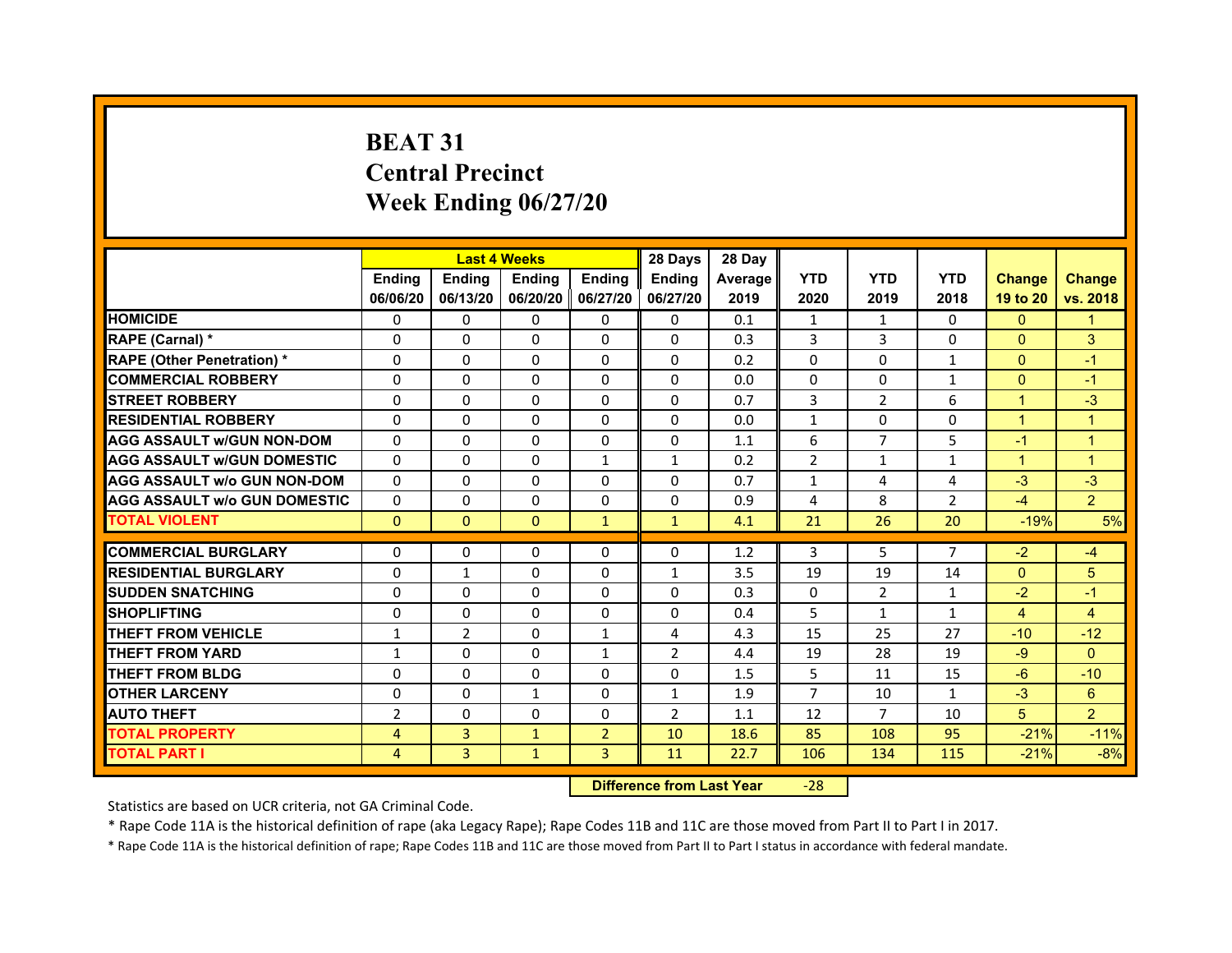# **BEAT 32Central Precinct Week Ending 06/27/20**

|                                     |                | <b>Last 4 Weeks</b> |                |                   | 28 Days       | 28 Day         |                |                |                |                |               |
|-------------------------------------|----------------|---------------------|----------------|-------------------|---------------|----------------|----------------|----------------|----------------|----------------|---------------|
|                                     | <b>Endina</b>  | <b>Endina</b>       | <b>Endina</b>  | <b>Endina</b>     | <b>Ending</b> | <b>Average</b> | <b>YTD</b>     | <b>YTD</b>     | <b>YTD</b>     | <b>Change</b>  | <b>Change</b> |
|                                     | 06/06/20       | 06/13/20            |                | 06/20/20 06/27/20 | 06/27/20      | 2019           | 2020           | 2019           | 2018           | 19 to 20       | vs. 2018      |
| <b>HOMICIDE</b>                     | $\Omega$       | $\Omega$            | <sup>0</sup>   | 0                 | 0             | 0.1            | $\Omega$       | $\Omega$       | $\Omega$       | $\Omega$       | $\Omega$      |
| RAPE (Carnal) *                     | $\Omega$       | $\Omega$            | $\Omega$       | $\Omega$          | $\Omega$      | 0.2            | $\Omega$       | $\mathbf{1}$   | $\mathbf{1}$   | $-1$           | $-1$          |
| <b>RAPE (Other Penetration)*</b>    | $\Omega$       | $\Omega$            | $\Omega$       | $\Omega$          | $\Omega$      | 0.1            | $\Omega$       | $\Omega$       | $\mathbf{1}$   | $\Omega$       | $-1$          |
| <b>COMMERCIAL ROBBERY</b>           | $\Omega$       | $\Omega$            | $\Omega$       | $\Omega$          | $\Omega$      | 0.9            | $\overline{2}$ | $\mathbf{1}$   | $\overline{2}$ | $\mathbf{1}$   | $\Omega$      |
| <b>STREET ROBBERY</b>               | $\Omega$       | 0                   | 0              | 0                 | 0             | 0.2            | $\Omega$       | $\overline{2}$ | $\overline{2}$ | $-2$           | $-2$          |
| <b>RESIDENTIAL ROBBERY</b>          | $\Omega$       | $\Omega$            | $\Omega$       | $\Omega$          | $\Omega$      | 0.0            | $\Omega$       | $\Omega$       | 0              | $\Omega$       | $\Omega$      |
| <b>AGG ASSAULT w/GUN NON-DOM</b>    | $\Omega$       | $\Omega$            | $\Omega$       | $\mathbf{1}$      | $\mathbf{1}$  | 0.2            | 3              | $\overline{2}$ | 4              | $\mathbf{1}$   | $-1$          |
| <b>AGG ASSAULT W/GUN DOMESTIC</b>   | $\Omega$       | $\Omega$            | $\Omega$       | $\Omega$          | $\Omega$      | 0.0            | $\mathbf{1}$   | 0              | $\Omega$       | $\mathbf{1}$   | $\mathbf{1}$  |
| <b>AGG ASSAULT W/o GUN NON-DOM</b>  | $\Omega$       | $\mathbf{1}$        | $\Omega$       | 0                 | 1             | 0.3            | $\mathbf{1}$   | 3              | $\mathbf{1}$   | $-2$           | $\Omega$      |
| <b>AGG ASSAULT W/o GUN DOMESTIC</b> | 1              | 0                   | 0              | 0                 | 1             | 0.4            | 2              | 3              | $\mathbf{1}$   | $-1$           | $\mathbf{1}$  |
| <b>TOTAL VIOLENT</b>                | $\mathbf{1}$   | $\mathbf{1}$        | $\Omega$       | $\mathbf{1}$      | 3             | 2.5            | 9              | 12             | 12             | $-25%$         | $-25%$        |
|                                     |                |                     |                |                   |               |                |                |                |                |                |               |
| <b>COMMERCIAL BURGLARY</b>          | $\Omega$       | 0                   | $\Omega$       | 0                 | $\Omega$      | 0.3            | 5              | 3              | $\Omega$       | $\overline{2}$ | 5             |
| <b>RESIDENTIAL BURGLARY</b>         | $\Omega$       | $\mathbf{1}$        | $\Omega$       | 0                 | $\mathbf{1}$  | 1.8            | 9              | 11             | 17             | $-2$           | -8            |
| <b>SUDDEN SNATCHING</b>             | $\Omega$       | $\Omega$            | $\Omega$       | $\Omega$          | $\Omega$      | 0.2            | $\Omega$       | $\mathbf{1}$   | 0              | $-1$           | $\Omega$      |
| <b>SHOPLIFTING</b>                  | $\overline{2}$ | $\mathbf{1}$        | $\Omega$       | $\Omega$          | 3             | 3.1            | 16             | 21             | 33             | $-5$           | $-17$         |
| <b>THEFT FROM VEHICLE</b>           | 3              | $\mathbf{1}$        | $\mathcal{P}$  | $\mathbf{1}$      | 7             | 4.9            | 24             | 28             | 35             | $-4$           | $-11$         |
| <b>THEFT FROM YARD</b>              | $\overline{2}$ | 3                   | $\Omega$       | 3                 | 8             | 2.6            | 17             | 15             | 22             | $\overline{2}$ | $-5$          |
| <b>THEFT FROM BLDG</b>              | $\Omega$       | 0                   | 0              | 0                 | 0             | 2.5            | 9              | 13             | 18             | $-4$           | $-9$          |
| <b>OTHER LARCENY</b>                | $\mathbf{1}$   | $\Omega$            | $\Omega$       | $\Omega$          | $\mathbf{1}$  | 0.8            | 10             | $\overline{2}$ | 12             | 8              | $-2$          |
| <b>AUTO THEFT</b>                   | $\Omega$       | $\Omega$            | $\Omega$       | $\Omega$          | $\Omega$      | 1.2            | 6              | 9              | 13             | $-3$           | $-7$          |
| <b>TOTAL PROPERTY</b>               | 8              | 6                   | $\overline{2}$ | $\overline{4}$    | 20            | 17.3           | 96             | 103            | 150            | $-7%$          | $-36%$        |
| <b>TOTAL PART I</b>                 | 9              | $\overline{7}$      | $\overline{2}$ | 5.                | 23            | 19.8           | 105            | 115            | 162            | $-9%$          | $-35%$        |

 **Difference from Last Year**r -10

Statistics are based on UCR criteria, not GA Criminal Code.

\* Rape Code 11A is the historical definition of rape (aka Legacy Rape); Rape Codes 11B and 11C are those moved from Part II to Part I in 2017.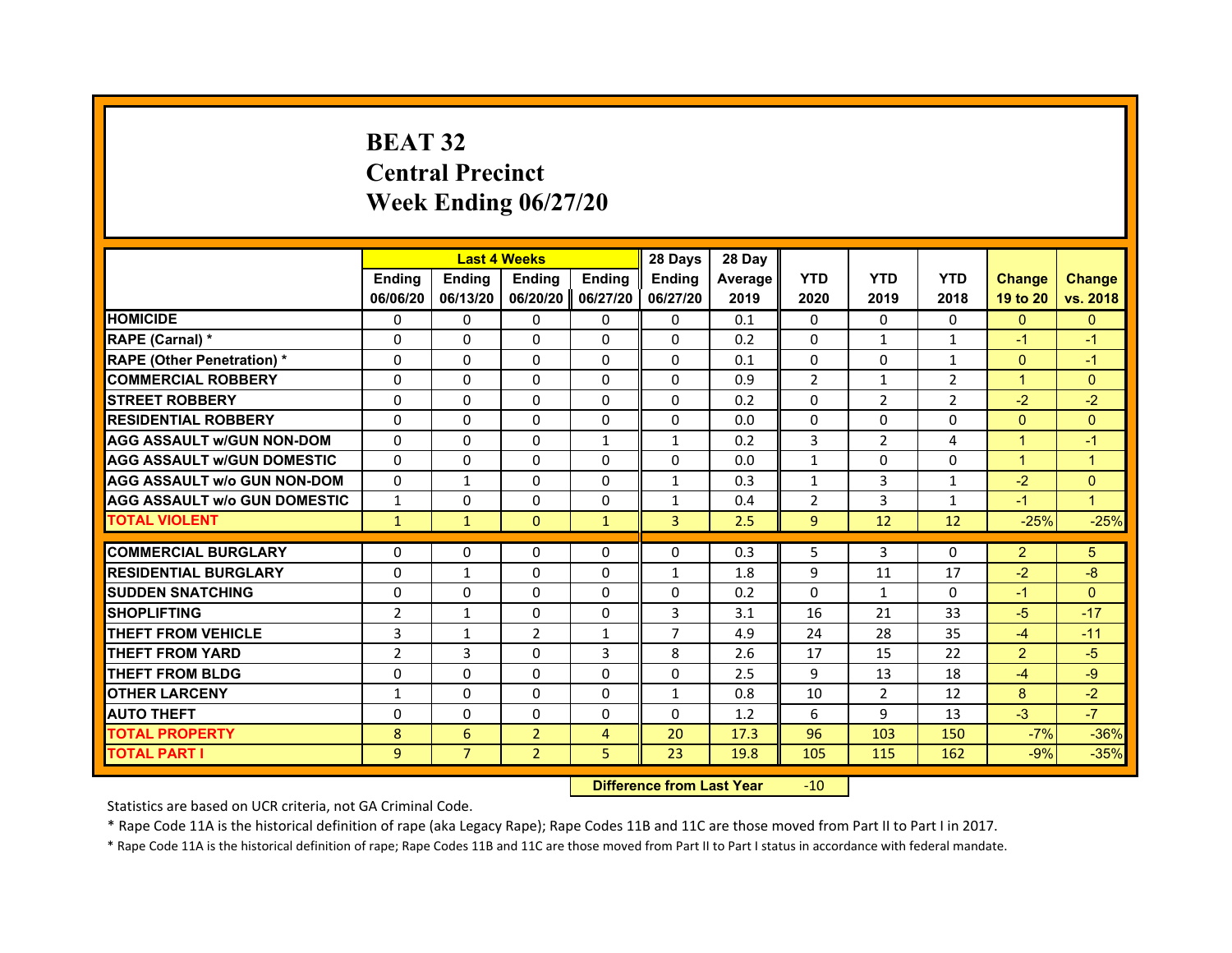# **BEAT 33Central PrecinctWeek Ending 06/27/20**

|                                     |                | <b>Last 4 Weeks</b> |                |                | 28 Days        | 28 Day  |                |              |                |                      |               |
|-------------------------------------|----------------|---------------------|----------------|----------------|----------------|---------|----------------|--------------|----------------|----------------------|---------------|
|                                     | <b>Endina</b>  | <b>Ending</b>       | Ending         | <b>Endina</b>  | <b>Endina</b>  | Average | <b>YTD</b>     | <b>YTD</b>   | <b>YTD</b>     | <b>Change</b>        | <b>Change</b> |
|                                     | 06/06/20       | 06/13/20            | 06/20/20       | 06/27/20       | 06/27/20       | 2019    | 2020           | 2019         | 2018           | 19 to 20             | vs. 2018      |
| <b>HOMICIDE</b>                     | 0              | 0                   | 0              | 0              | 0              | 0.2     | $\mathbf{1}$   | $\mathbf{1}$ | $\Omega$       | $\mathbf{0}$         | 1             |
| RAPE (Carnal) *                     | $\Omega$       | $\Omega$            | $\Omega$       | $\Omega$       | $\Omega$       | 0.0     | $\Omega$       | $\Omega$     | 3              | $\Omega$             | $-3$          |
| <b>RAPE (Other Penetration) *</b>   | $\Omega$       | $\Omega$            | 0              | $\Omega$       | $\Omega$       | 0.1     | $\Omega$       | $\Omega$     | $\Omega$       | $\Omega$             | $\Omega$      |
| <b>COMMERCIAL ROBBERY</b>           | 0              | 0                   | 0              | 0              | 0              | 0.3     | 0              | 2            | 0              | $-2$                 | $\mathbf{0}$  |
| <b>STREET ROBBERY</b>               | $\mathbf{1}$   | 0                   | 0              | 0              | $\mathbf{1}$   | 1.3     | 5              | 7            | 9              | $-2$                 | $-4$          |
| <b>RESIDENTIAL ROBBERY</b>          | 0              | $\Omega$            | $\Omega$       | 0              | 0              | 0.0     | $\Omega$       | $\Omega$     | $\Omega$       | $\Omega$             | $\Omega$      |
| <b>AGG ASSAULT w/GUN NON-DOM</b>    | $\mathbf{1}$   | $\Omega$            | $\Omega$       | $\Omega$       | $\mathbf{1}$   | 1.0     | 6              | 6            | 6              | $\Omega$             | $\mathbf{0}$  |
| <b>AGG ASSAULT W/GUN DOMESTIC</b>   | $\Omega$       | $\Omega$            | $\Omega$       | $\Omega$       | $\Omega$       | 0.2     | $\Omega$       | $\mathbf{1}$ | $\Omega$       | $-1$                 | $\mathbf{0}$  |
| <b>AGG ASSAULT W/o GUN NON-DOM</b>  | $\Omega$       | 0                   | 1              | 0              | 1              | 0.9     | 6              | 10           | 3              | $-4$                 | 3             |
| <b>AGG ASSAULT w/o GUN DOMESTIC</b> | $\Omega$       | $\mathbf{1}$        | 0              | 0              | 1              | 0.7     | $\overline{4}$ | 7            | $\mathbf{1}$   | $-3$                 | 3             |
| <b>TOTAL VIOLENT</b>                | $\overline{2}$ | $\mathbf{1}$        | $\mathbf{1}$   | $\Omega$       | $\overline{4}$ | 4.7     | 22             | 34           | 22             | $-35%$               | 0%            |
|                                     |                |                     |                |                |                |         |                |              |                |                      |               |
| <b>COMMERCIAL BURGLARY</b>          | 0              | 0                   | 1              | 0              | 1              | 1.3     | 7              | 3            | 4              | 4                    | 3             |
| <b>RESIDENTIAL BURGLARY</b>         | $\Omega$       | 0                   | $\overline{2}$ | 0              | $\overline{2}$ | 1.8     | 9              | 16           | 10             | $-7$                 | $-1$          |
| <b>SUDDEN SNATCHING</b>             | 0              | $\Omega$            | 0              | 0              | $\Omega$       | 0.1     | $\mathbf{1}$   | $\Omega$     | $\overline{2}$ | $\blacktriangleleft$ | $-1$          |
| <b>SHOPLIFTING</b>                  | $\overline{2}$ | $\Omega$            | $\mathbf{1}$   | $\mathbf{1}$   | 4              | 7.9     | 19             | 47           | 16             | $-28$                | 3             |
| <b>THEFT FROM VEHICLE</b>           | 0              | 0                   | $\overline{2}$ | $\overline{2}$ | 4              | 3.4     | 16             | 25           | 23             | $-9$                 | $-7$          |
| <b>THEFT FROM YARD</b>              | $\mathbf{1}$   | $\mathbf{1}$        | 0              | $\overline{2}$ | $\overline{a}$ | 3.6     | 25             | 31           | 19             | -6                   | 6             |
| <b>THEFT FROM BLDG</b>              | 0              | 1                   | 1              | $\overline{2}$ | 4              | 1.7     | 13             | 9            | 15             | $\overline{4}$       | $-2$          |
| <b>OTHER LARCENY</b>                | $\mathbf{1}$   | $\mathbf{1}$        | 0              | 0              | $\overline{2}$ | 2.0     | 3              | 19           | $\mathfrak{p}$ | $-16$                | 1             |
| <b>AUTO THEFT</b>                   | $\mathbf{1}$   | $\mathbf 0$         | 0              | $\overline{2}$ | 3              | 1.4     | 11             | 11           | 26             | $\Omega$             | $-15$         |
| <b>TOTAL PROPERTY</b>               | 5              | $\overline{3}$      | $\overline{7}$ | 9              | 24             | 23.2    | 104            | 161          | 117            | $-35%$               | $-11%$        |
| <b>TOTAL PART I</b>                 | $\overline{7}$ | 4                   | 8              | 9              | 28             | 27.8    | 126            | 195          | 139            | $-35%$               | $-9%$         |

#### **Difference from Last Year**r -69

Statistics are based on UCR criteria, not GA Criminal Code.

\* Rape Code 11A is the historical definition of rape (aka Legacy Rape); Rape Codes 11B and 11C are those moved from Part II to Part I in 2017.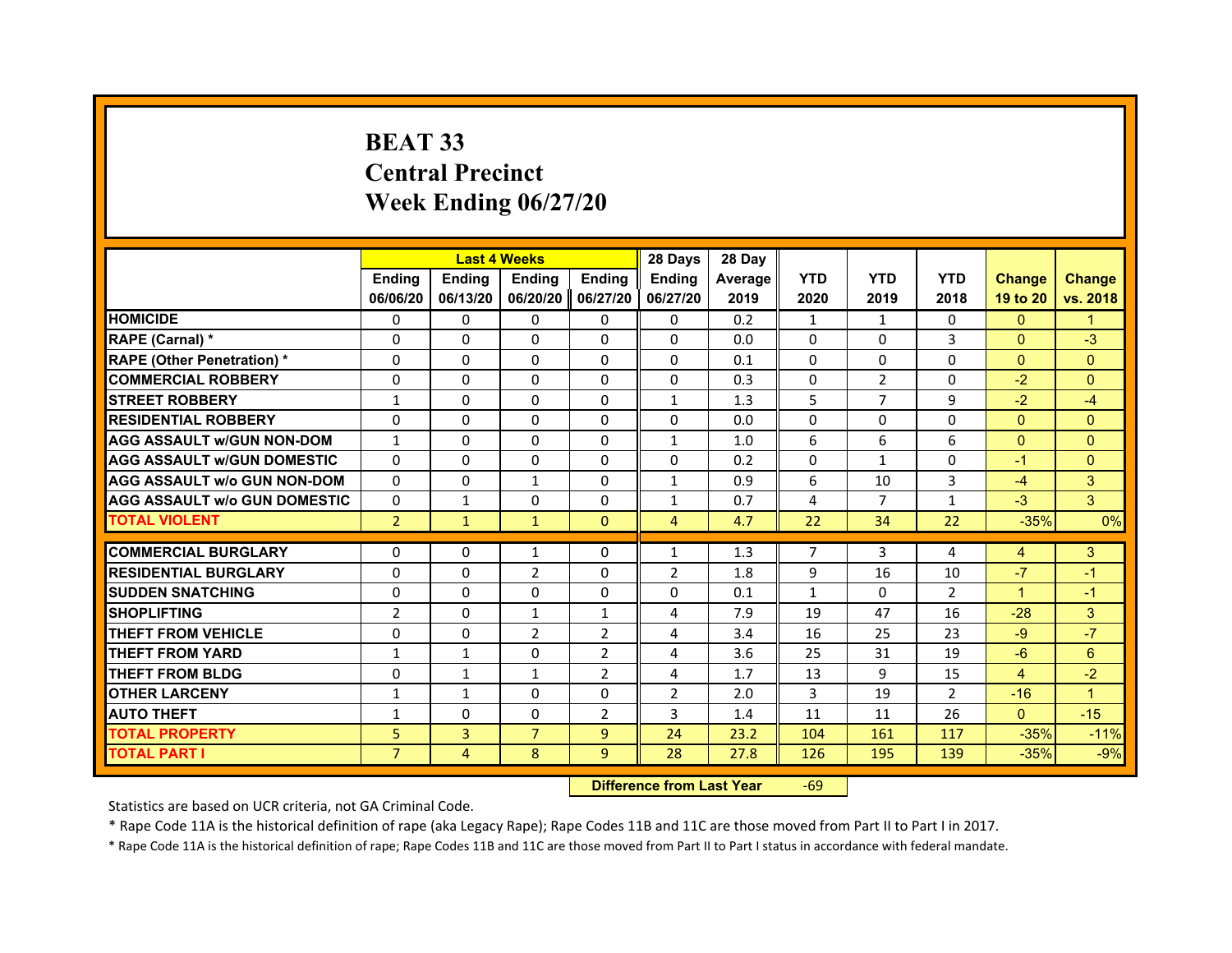# **BEAT 34Central Precinct Week Ending 06/27/20**

|                                     |                | <b>Last 4 Weeks</b> |                     |                | 28 Days        | 28 Day  |                |                |                |                |                |
|-------------------------------------|----------------|---------------------|---------------------|----------------|----------------|---------|----------------|----------------|----------------|----------------|----------------|
|                                     | <b>Endina</b>  | <b>Ending</b>       | <b>Endina</b>       | <b>Endina</b>  | <b>Endina</b>  | Average | <b>YTD</b>     | <b>YTD</b>     | <b>YTD</b>     | <b>Change</b>  | <b>Change</b>  |
|                                     | 06/06/20       | 06/13/20            | 06/20/20   06/27/20 |                | 06/27/20       | 2019    | 2020           | 2019           | 2018           | 19 to 20       | vs. 2018       |
| <b>HOMICIDE</b>                     | $\mathbf{0}$   | 0                   | $\Omega$            | 0              | 0              | 0.1     | $\overline{2}$ | $\Omega$       | $\Omega$       | $\overline{2}$ | $\overline{2}$ |
| RAPE (Carnal) *                     | $\Omega$       | $\Omega$            | $\Omega$            | $\Omega$       | $\mathbf{0}$   | 0.2     | $\overline{2}$ | $\overline{2}$ | $\Omega$       | $\Omega$       | $\overline{2}$ |
| <b>RAPE (Other Penetration)*</b>    | 0              | $\Omega$            | $\Omega$            | $\mathbf{0}$   | $\Omega$       | 0.1     | $\mathbf{1}$   | $\mathbf{1}$   | $\Omega$       | $\Omega$       | $\mathbf 1$    |
| <b>COMMERCIAL ROBBERY</b>           | 0              | 0                   | $\Omega$            | 0              | $\Omega$       | 0.0     | $\Omega$       | 0              | $\Omega$       | $\mathbf{0}$   | $\Omega$       |
| <b>STREET ROBBERY</b>               | $\mathbf{1}$   | $\mathbf{1}$        | 0                   | $\mathbf{0}$   | $\overline{2}$ | 0.9     | 10             | 7              | 3              | 3              | $\overline{7}$ |
| <b>RESIDENTIAL ROBBERY</b>          | 0              | $\Omega$            | 0                   | $\Omega$       | $\Omega$       | 0.2     | $\Omega$       | 2              | $\mathbf{1}$   | $-2$           | $-1$           |
| <b>AGG ASSAULT w/GUN NON-DOM</b>    | $\mathbf{1}$   | $\Omega$            | $\Omega$            | $\mathbf{1}$   | $\overline{2}$ | 1.8     | 10             | 5              | 5              | 5              | 5              |
| <b>AGG ASSAULT W/GUN DOMESTIC</b>   | 0              | 0                   | $\Omega$            | 0              | $\Omega$       | 0.5     | $\Omega$       | 4              | 3              | $-4$           | $-3$           |
| AGG ASSAULT w/o GUN NON-DOM         | $\Omega$       | 1                   | $\mathbf{1}$        | $\Omega$       | $\overline{2}$ | 0.9     | 11             | 6              | 9              | 5              | $\overline{2}$ |
| <b>AGG ASSAULT W/o GUN DOMESTIC</b> | $\Omega$       | 0                   | $\Omega$            | 0              | $\Omega$       | 1.6     | 9              | 10             | 9              | $-1$           | $\Omega$       |
| <b>TOTAL VIOLENT</b>                | $\overline{2}$ | $\overline{2}$      | $\mathbf{1}$        | $\mathbf{1}$   | 6              | 6.2     | 45             | 37             | 30             | 22%            | 50%            |
|                                     |                |                     |                     |                |                |         |                |                |                |                |                |
| <b>COMMERCIAL BURGLARY</b>          | 0              | 0                   | 0                   | $\mathbf{1}$   | $\mathbf{1}$   | 0.5     | $\mathbf{1}$   | 2              | $\mathbf{1}$   | $-1$           | $\Omega$       |
| <b>RESIDENTIAL BURGLARY</b>         | 0              | 0                   | 0                   | 0              | 0              | 3.2     | 14             | 20             | 35             | $-6$           | $-21$          |
| <b>SUDDEN SNATCHING</b>             | 0              | $\Omega$            | $\Omega$            | $\Omega$       | $\Omega$       | 0.2     | $\mathbf{1}$   | $\mathbf{1}$   | $\overline{2}$ | $\Omega$       | $-1$           |
| <b>SHOPLIFTING</b>                  | $\Omega$       | $\mathbf{1}$        | $\Omega$            | $\mathbf{0}$   | $\mathbf{1}$   | 1.2     | 4              | 6              | $\overline{a}$ | $-2$           | $\Omega$       |
| THEFT FROM VEHICLE                  | $\Omega$       | $\Omega$            | $\overline{2}$      | 0              | $\overline{2}$ | 2.3     | 12             | 13             | 20             | $-1$           | $-8$           |
| <b>THEFT FROM YARD</b>              | 0              | 0                   | $\Omega$            | $\Omega$       | $\Omega$       | 2.3     | 8              | 15             | $\overline{7}$ | $-7$           | $\mathbf 1$    |
| <b>THEFT FROM BLDG</b>              | $\overline{2}$ | $\mathbf{1}$        | 0                   | $\Omega$       | 3              | 1.4     | 11             | 6              | 16             | 5              | $-5$           |
| <b>OTHER LARCENY</b>                | 0              | $\Omega$            | $\Omega$            | $\Omega$       | $\Omega$       | 0.3     | $\overline{2}$ | 2              | $\mathbf{1}$   | $\Omega$       | 1              |
| <b>AUTO THEFT</b>                   | $\mathbf{1}$   | $\mathbf{1}$        | $\Omega$            | $\overline{2}$ | 4              | 2.0     | 12             | 10             | 16             | $\overline{2}$ | $-4$           |
| <b>TOTAL PROPERTY</b>               | 3              | 3                   | $\overline{2}$      | 3              | 11             | 13.3    | 65             | 75             | 102            | $-13%$         | $-36%$         |
| <b>TOTAL PART I</b>                 | 5              | 5                   | 3                   | $\overline{4}$ | 17             | 19.6    | 110            | 112            | 132            | $-2%$          | $-17%$         |

 **Difference from Last Year**‐2

Statistics are based on UCR criteria, not GA Criminal Code.

\* Rape Code 11A is the historical definition of rape (aka Legacy Rape); Rape Codes 11B and 11C are those moved from Part II to Part I in 2017.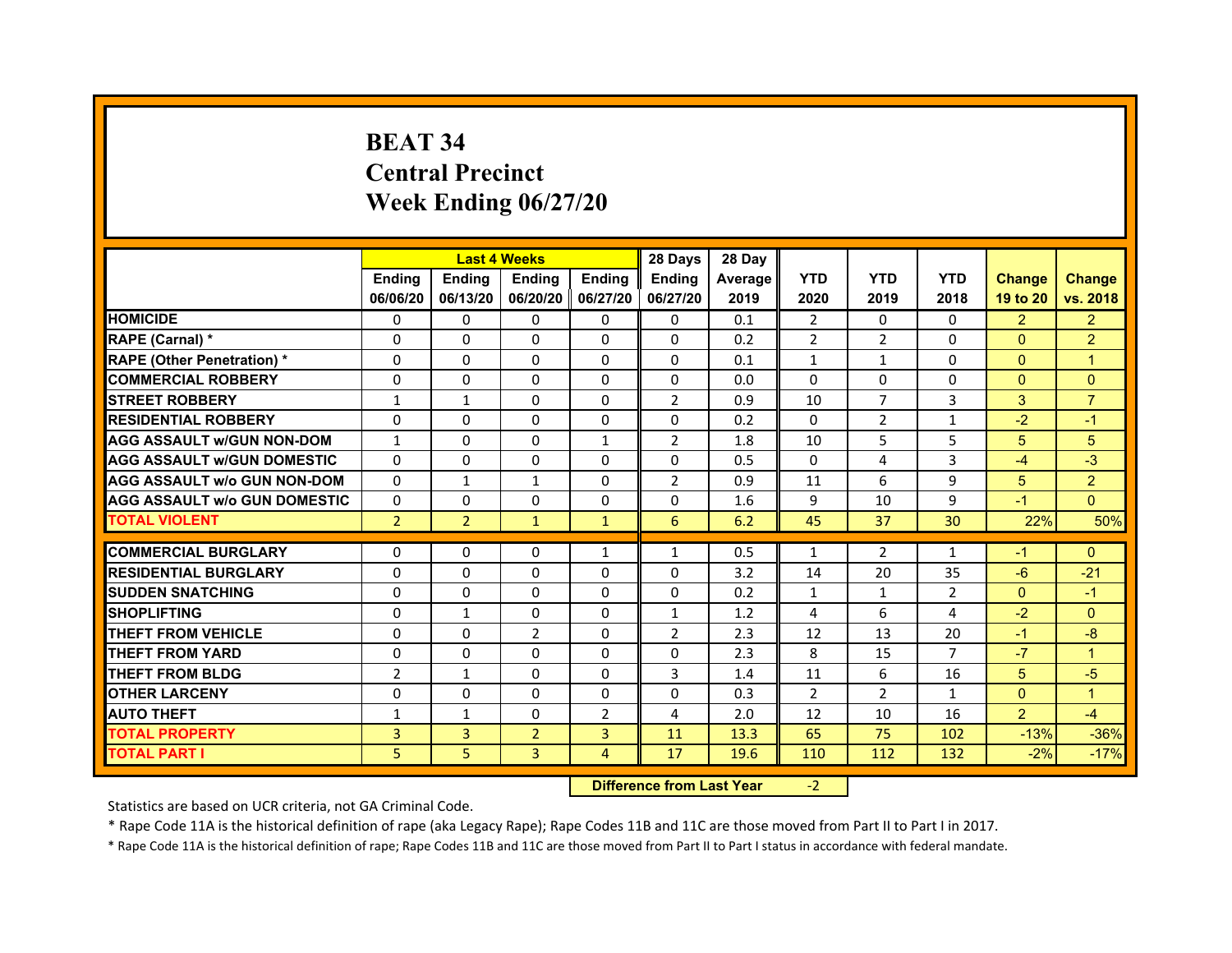# **BEAT 35Central PrecinctWeek Ending 06/27/20**

|                                     |                | <b>Last 4 Weeks</b> |                     |                | 28 Days       | 28 Day  |                |              |                |                |                |
|-------------------------------------|----------------|---------------------|---------------------|----------------|---------------|---------|----------------|--------------|----------------|----------------|----------------|
|                                     | <b>Endina</b>  | <b>Endina</b>       | <b>Endina</b>       | <b>Endina</b>  | <b>Endina</b> | Average | <b>YTD</b>     | <b>YTD</b>   | <b>YTD</b>     | <b>Change</b>  | <b>Change</b>  |
|                                     | 06/06/20       | 06/13/20            | 06/20/20   06/27/20 |                | 06/27/20      | 2019    | 2020           | 2019         | 2018           | 19 to 20       | vs. 2018       |
| <b>HOMICIDE</b>                     | 1              | 1                   | $\Omega$            | 0              | 2             | 0.0     | 5              | $\Omega$     | $\Omega$       | 5.             | 5.             |
| RAPE (Carnal) *                     | $\mathbf{1}$   | $\Omega$            | $\Omega$            | $\Omega$       | $\mathbf{1}$  | 0.0     | $\overline{2}$ | $\Omega$     | $\overline{2}$ | $\overline{2}$ | $\Omega$       |
| <b>RAPE (Other Penetration)*</b>    | $\Omega$       | $\Omega$            | $\Omega$            | $\Omega$       | $\Omega$      | 0.0     | $\Omega$       | $\Omega$     | $\mathbf{1}$   | $\Omega$       | $-1$           |
| <b>COMMERCIAL ROBBERY</b>           | 0              | 0                   | $\Omega$            | 0              | 0             | 0.2     | $\mathbf{1}$   | 0            | 0              | 1              | 1              |
| <b>STREET ROBBERY</b>               | 0              | $\Omega$            | 0                   | $\Omega$       | 0             | 1.1     | 3              | 7            | $\mathbf{1}$   | $-4$           | $\overline{2}$ |
| <b>RESIDENTIAL ROBBERY</b>          | 0              | $\Omega$            | $\Omega$            | $\Omega$       | $\Omega$      | 0.0     | $\mathbf{1}$   | $\Omega$     | $\Omega$       | $\mathbf 1$    | $\overline{1}$ |
| <b>AGG ASSAULT w/GUN NON-DOM</b>    | $\overline{2}$ | $\Omega$            | $\Omega$            | $\mathbf{1}$   | 3             | 2.2     | 9              | 15           | 11             | $-6$           | $-2$           |
| <b>AGG ASSAULT W/GUN DOMESTIC</b>   | $\Omega$       | $\Omega$            | $\Omega$            | $\Omega$       | $\Omega$      | 0.2     | $\mathbf{1}$   | $\mathbf{1}$ | $\overline{a}$ | $\Omega$       | $-3$           |
| <b>AGG ASSAULT W/o GUN NON-DOM</b>  | $\Omega$       | 0                   | $\mathbf{1}$        | 0              | $\mathbf{1}$  | 0.6     | 2              | 3            | 3              | $-1$           | $-1$           |
| <b>AGG ASSAULT W/o GUN DOMESTIC</b> | 0              | 0                   | 1                   | 0              | 1             | 0.9     | 6              | 6            | 4              | $\mathbf{0}$   | $\overline{2}$ |
| <b>TOTAL VIOLENT</b>                | 4              | $\mathbf{1}$        | $\overline{2}$      | $\mathbf{1}$   | 8             | 5.2     | 30             | 32           | 26             | $-6%$          | 15%            |
|                                     |                |                     |                     |                |               |         |                |              |                |                |                |
| <b>COMMERCIAL BURGLARY</b>          | 0              | 1                   | 0                   | $\mathbf{1}$   | 2             | 1.2     | 5              | 3            | 2              | 2              | 3              |
| <b>RESIDENTIAL BURGLARY</b>         | 0              | $\mathbf{1}$        | 0                   | $\Omega$       | $\mathbf{1}$  | 2.9     | 17             | 16           | 21             | 1              | $-4$           |
| <b>SUDDEN SNATCHING</b>             | 0              | 0                   | $\Omega$            | $\Omega$       | $\Omega$      | 0.2     | $\Omega$       | $\Omega$     | $\mathbf{1}$   | $\Omega$       | $-1$           |
| <b>SHOPLIFTING</b>                  | $\overline{2}$ | $\mathbf{1}$        | $\Omega$            | $\mathbf{1}$   | 4             | 2.4     | 18             | 19           | 14             | $-1$           | $\overline{4}$ |
| <b>THEFT FROM VEHICLE</b>           | $\overline{2}$ | $\mathbf{1}$        | $\overline{2}$      | $\mathbf{1}$   | 6             | 6.5     | 17             | 42           | 26             | $-25$          | -9             |
| <b>THEFT FROM YARD</b>              | $\Omega$       | 0                   | $\Omega$            | $\Omega$       | $\Omega$      | 1.4     | 3              | 3            | 7              | $\Omega$       | $-4$           |
| <b>THEFT FROM BLDG</b>              | $\Omega$       | 1                   | $\Omega$            | $\mathbf{0}$   | 1             | 1.8     | 10             | 9            | 7              | 1              | 3              |
| <b>OTHER LARCENY</b>                | 0              | 0                   | $\Omega$            | $\Omega$       | $\Omega$      | 1.2     | 3              | 7            | 3              | $-4$           | $\Omega$       |
| <b>AUTO THEFT</b>                   | $\mathbf{1}$   | 1                   | $\Omega$            | $\overline{2}$ | 4             | 2.1     | 20             | 12           | 26             | 8              | $-6$           |
| <b>TOTAL PROPERTY</b>               | 5              | 6                   | $\overline{2}$      | 5              | 18            | 19.7    | 93             | 111          | 107            | $-16%$         | $-13%$         |
| <b>TOTAL PART I</b>                 | 9              | $\overline{7}$      | $\overline{4}$      | 6              | 26            | 24.9    | 123            | 143          | 133            | $-14%$         | $-8%$          |

 **Difference from Last Year**‐20

Statistics are based on UCR criteria, not GA Criminal Code.

\* Rape Code 11A is the historical definition of rape (aka Legacy Rape); Rape Codes 11B and 11C are those moved from Part II to Part I in 2017.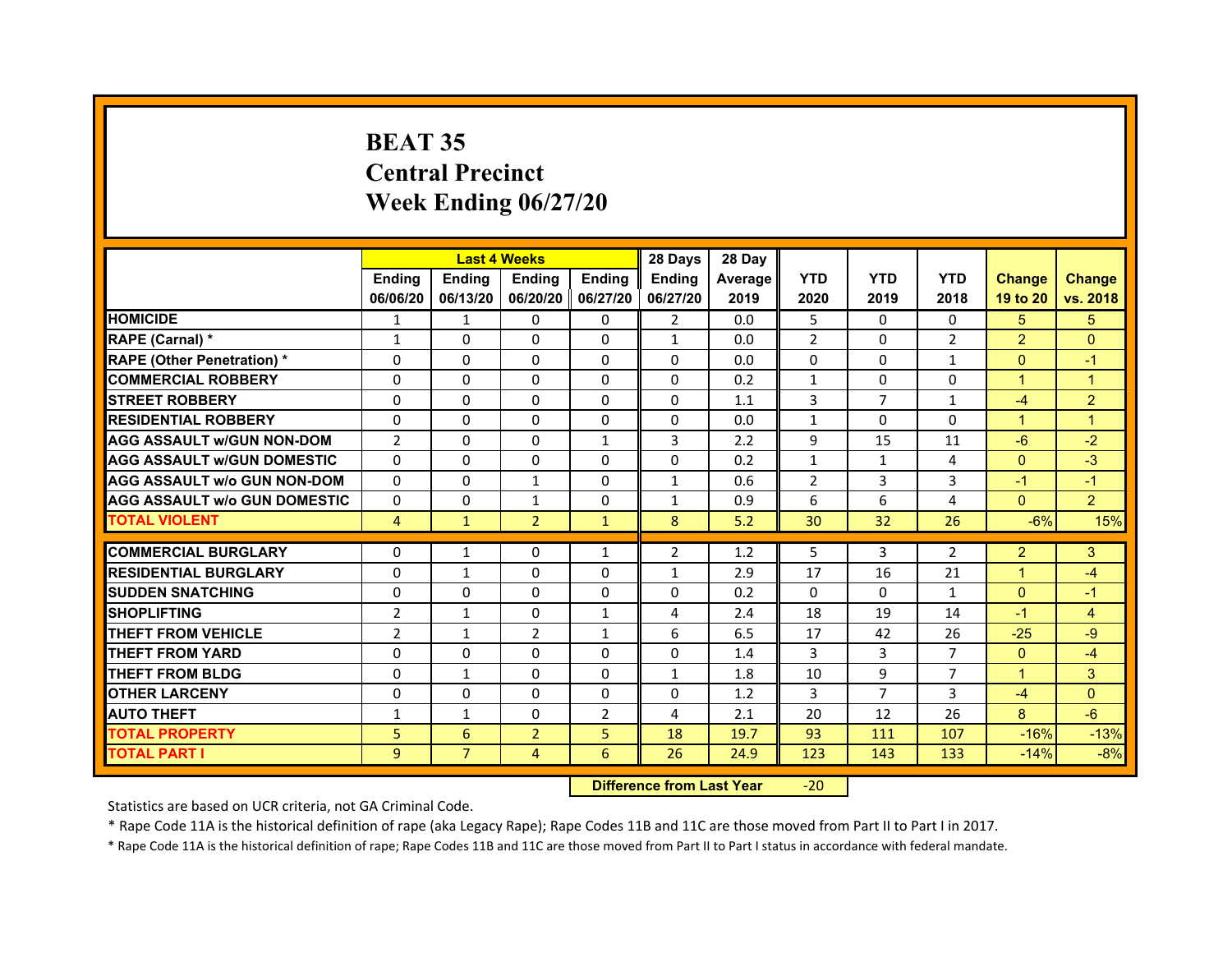#### **BEAT 36Central PrecinctWeek Ending 06/27/20**

|                                     |                |                | <b>Last 4 Weeks</b> |                | 28 Days        | 28 Day  |                |                |                |                      |                |
|-------------------------------------|----------------|----------------|---------------------|----------------|----------------|---------|----------------|----------------|----------------|----------------------|----------------|
|                                     | <b>Ending</b>  | <b>Ending</b>  | <b>Ending</b>       | <b>Endina</b>  | <b>Endina</b>  | Average | <b>YTD</b>     | <b>YTD</b>     | <b>YTD</b>     | <b>Change</b>        | <b>Change</b>  |
|                                     | 06/06/20       | 06/13/20       | 06/20/20 06/27/20   |                | 06/27/20       | 2019    | 2020           | 2019           | 2018           | 19 to 20             | vs. 2018       |
| <b>HOMICIDE</b>                     | 0              | 0              | $\mathbf{0}$        | 0              | 0              | 0.0     | $\mathbf{1}$   | 0              | $\Omega$       | $\blacktriangleleft$ | $\mathbf{1}$   |
| RAPE (Carnal) *                     | 0              | 0              | $\Omega$            | $\Omega$       | 0              | 0.2     | 2              | $\mathbf{1}$   | 2              | $\blacktriangleleft$ | $\Omega$       |
| <b>RAPE (Other Penetration) *</b>   | $\Omega$       | $\mathbf{0}$   | 0                   | $\Omega$       | 0              | 0.0     | 0              | 0              | 0              | $\mathbf{0}$         | $\Omega$       |
| <b>COMMERCIAL ROBBERY</b>           | $\Omega$       | 0              | 0                   | $\mathbf 0$    | 0              | 0.2     | 0              | 0              | 0              | $\Omega$             | $\Omega$       |
| <b>STREET ROBBERY</b>               | $\Omega$       | $\mathbf{1}$   | $\Omega$            | $\mathbf 0$    | $\mathbf{1}$   | 0.6     | $\mathbf{1}$   | 4              | $\overline{2}$ | $-3$                 | $-1$           |
| <b>RESIDENTIAL ROBBERY</b>          | $\Omega$       | $\Omega$       | 0                   | $\Omega$       | $\Omega$       | 0.1     | $\overline{3}$ | $\mathbf{1}$   | $\overline{2}$ | $\overline{2}$       | $\overline{1}$ |
| <b>AGG ASSAULT w/GUN NON-DOM</b>    | $\Omega$       | $\Omega$       | 0                   | $\mathbf{1}$   | 1              | 0.8     | $\mathbf{1}$   | 6              | $\overline{2}$ | $-5$                 | $-1$           |
| <b>AGG ASSAULT w/GUN DOMESTIC</b>   | $\Omega$       | $\Omega$       | 0                   | $\Omega$       | 0              | 0.2     | $\mathbf{1}$   | 1              | 1              | $\Omega$             | $\Omega$       |
| <b>AGG ASSAULT w/o GUN NON-DOM</b>  | $\Omega$       | $\Omega$       | 0                   | $\Omega$       | 0              | 0.5     | $\mathbf{1}$   | $\mathbf{1}$   | 3              | $\mathbf{0}$         | $-2$           |
| <b>AGG ASSAULT w/o GUN DOMESTIC</b> | $\Omega$       | 0              | 0                   | $\mathbf 0$    | $\mathbf 0$    | 0.3     | 9              | $\overline{2}$ | 1              | $\overline{7}$       | 8              |
| <b>TOTAL VIOLENT</b>                | $\mathbf{0}$   | $\mathbf{1}$   | $\mathbf{0}$        | $\mathbf{1}$   | $\overline{2}$ | 2.9     | 19             | 16             | 13             | 19%                  | 46%            |
|                                     |                |                |                     |                |                |         |                |                |                |                      |                |
| <b>COMMERCIAL BURGLARY</b>          | 0              | 0              | 0                   | $\Omega$       | 0              | 1.1     | 1              | 5              | 4              | $-4$                 | $-3$           |
| <b>RESIDENTIAL BURGLARY</b>         | $\Omega$       | $\Omega$       | 0                   | $\Omega$       | $\Omega$       | 2.3     | 8              | 11             | 14             | $-3$                 | $-6$           |
| <b>SUDDEN SNATCHING</b>             | $\Omega$       | $\Omega$       | $\Omega$            | $\mathbf{0}$   | $\mathbf{0}$   | 0.1     | $\mathbf{1}$   | $\Omega$       | $\Omega$       | $\mathbf{1}$         | $\overline{1}$ |
| <b>SHOPLIFTING</b>                  | $\Omega$       | $\mathbf{1}$   | 1                   | $\Omega$       | $\overline{2}$ | 3.7     | 25             | 22             | 16             | 3                    | 9              |
| THEFT FROM VEHICLE                  | $\overline{2}$ | $\mathbf{1}$   | 0                   | $\overline{2}$ | 5              | 3.3     | 22             | 18             | 24             | $\overline{4}$       | $-2$           |
| <b>THEFT FROM YARD</b>              | 0              | 0              | 0                   | $\Omega$       | 0              | 0.7     | 6              | 5              | 4              | 1                    | $\overline{2}$ |
| <b>THEFT FROM BLDG</b>              | 0              | $\mathbf{1}$   | 0                   | $\mathbf{1}$   | $\overline{2}$ | 1.5     | 10             | 13             | 16             | $-3$                 | $-6$           |
| <b>OTHER LARCENY</b>                | $\Omega$       | $\Omega$       | $\Omega$            | $\Omega$       | $\Omega$       | 0.3     | $\overline{2}$ | $\Omega$       | $\Omega$       | $\overline{2}$       | $\overline{2}$ |
| <b>AUTO THEFT</b>                   | 3              | $\overline{2}$ | $\Omega$            | $\mathbf{1}$   | 6              | 1.8     | 16             | 16             | $\overline{7}$ | $\Omega$             | 9              |
| <b>TOTAL PROPERTY</b>               | 5              | 5              | $\mathbf{1}$        | 4              | 15             | 14.8    | 91             | 90             | 85             | 1%                   | 7%             |
| <b>TOTAL PART I</b>                 | 5              | 6              | $\mathbf{1}$        | 5              | 17             | 17.7    | 110            | 106            | 98             | 4%                   | 12%            |

 **Difference from Last Yearr** 4

Statistics are based on UCR criteria, not GA Criminal Code.

\* Rape Code 11A is the historical definition of rape (aka Legacy Rape); Rape Codes 11B and 11C are those moved from Part II to Part I in 2017.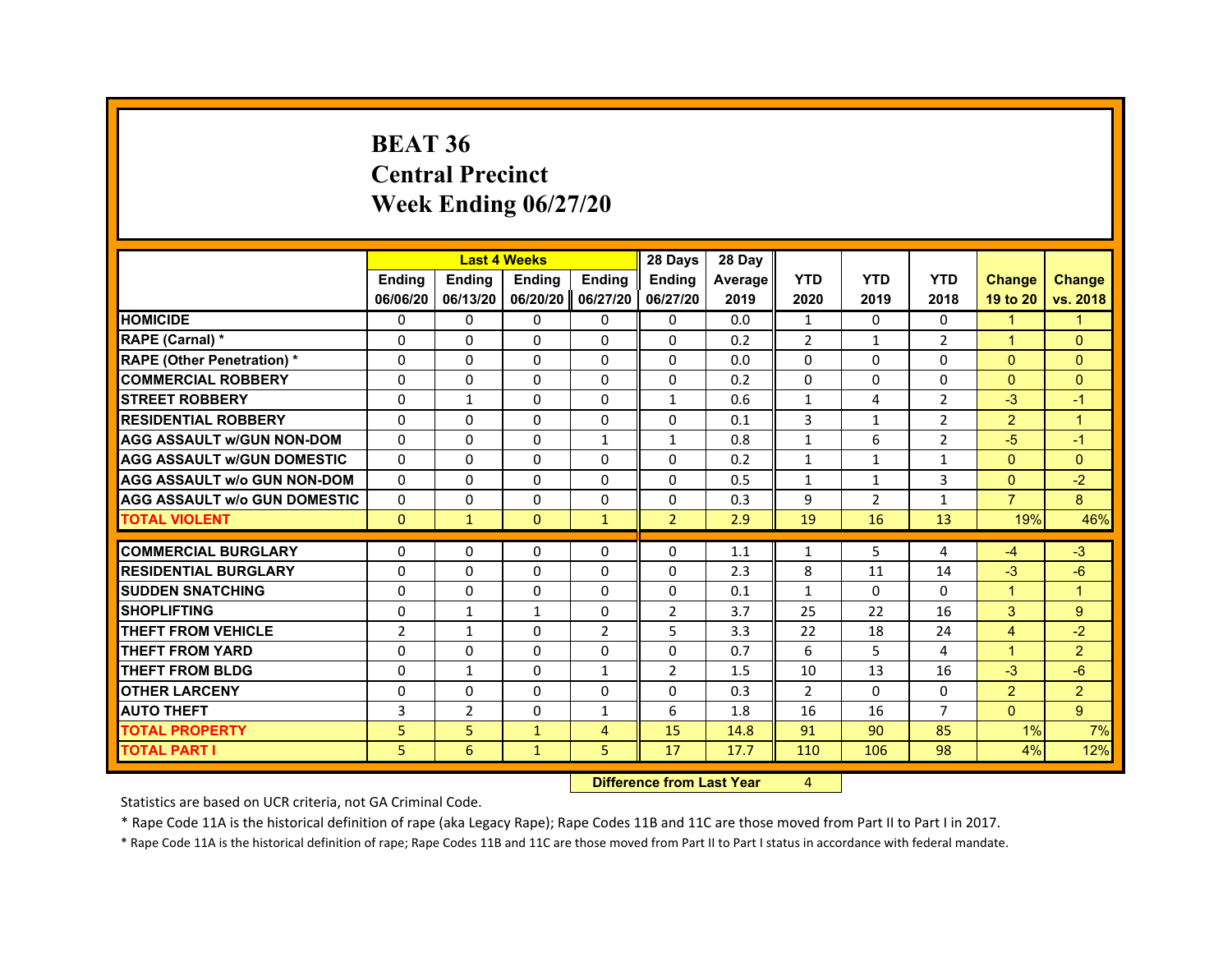# **BEAT 41South Precinct Week Ending 06/27/20**

|                                     |               |               | <b>Last 4 Weeks</b> |                | 28 Days        | 28 Day  |                |                |                |                |                |
|-------------------------------------|---------------|---------------|---------------------|----------------|----------------|---------|----------------|----------------|----------------|----------------|----------------|
|                                     | <b>Endina</b> | <b>Endina</b> | <b>Endina</b>       | <b>Endina</b>  | <b>Ending</b>  | Average | <b>YTD</b>     | <b>YTD</b>     | <b>YTD</b>     | <b>Change</b>  | <b>Change</b>  |
|                                     | 06/06/20      | 06/13/20      | 06/20/20            | 06/27/20       | 06/27/20       | 2019    | 2020           | 2019           | 2018           | 19 to 20       | vs. 2018       |
| <b>HOMICIDE</b>                     | 0             | $\Omega$      | $\Omega$            | 0              | 0              | 0.1     | $\Omega$       | $\mathbf{1}$   | $\mathbf{0}$   | $-1$           | $\Omega$       |
| RAPE (Carnal) *                     | $\Omega$      | $\Omega$      | $\Omega$            | $\Omega$       | $\Omega$       | 0.2     | $\mathbf{1}$   | $\mathbf{1}$   | $\Omega$       | $\Omega$       | $\mathbf{1}$   |
| <b>RAPE (Other Penetration) *</b>   | 0             | $\Omega$      | $\Omega$            | $\Omega$       | $\Omega$       | 0.0     | $\Omega$       | 0              | $\mathbf{1}$   | $\Omega$       | $-1$           |
| <b>COMMERCIAL ROBBERY</b>           | 0             | $\Omega$      | $\Omega$            | $\Omega$       | $\Omega$       | 0.6     | $\Omega$       | $\mathbf{1}$   | 0              | $-1$           | $\Omega$       |
| <b>STREET ROBBERY</b>               | $\Omega$      | $\Omega$      | $\Omega$            | $\Omega$       | $\Omega$       | 0.9     | 4              | 4              | $\overline{2}$ | $\mathbf{0}$   | $\overline{2}$ |
| <b>RESIDENTIAL ROBBERY</b>          | $\Omega$      | $\Omega$      | $\Omega$            | $\Omega$       | $\Omega$       | 0.1     | $\Omega$       | $\mathbf{1}$   | $\Omega$       | $-1$           | $\Omega$       |
| <b>AGG ASSAULT w/GUN NON-DOM</b>    | $\Omega$      | $\mathbf{1}$  | $\Omega$            | $\mathbf{1}$   | $\overline{2}$ | 0.2     | 3              | $\mathbf{1}$   | $\Omega$       | $\overline{2}$ | 3              |
| <b>AGG ASSAULT W/GUN DOMESTIC</b>   | $\Omega$      | $\Omega$      | $\Omega$            | 0              | $\Omega$       | 0.1     | 0              | 0              | $\Omega$       | $\Omega$       | $\Omega$       |
| <b>AGG ASSAULT W/o GUN NON-DOM</b>  | $\Omega$      | $\Omega$      | $\Omega$            | $\Omega$       | $\Omega$       | 0.3     | 1              | $\overline{2}$ | 1              | $-1$           | $\Omega$       |
| <b>AGG ASSAULT W/o GUN DOMESTIC</b> | $\Omega$      | $\Omega$      | $\Omega$            | $\Omega$       | $\Omega$       | 0.5     | 3              | 3              | $\mathbf{1}$   | $\Omega$       | $\overline{2}$ |
| <b>TOTAL VIOLENT</b>                | $\pmb{0}$     | $\mathbf{1}$  | $\mathbf{0}$        | $\mathbf{1}$   | $\overline{2}$ | 3.0     | 12             | 14             | 5              | $-14%$         | 140%           |
|                                     |               |               |                     |                |                |         |                |                |                |                |                |
| <b>COMMERCIAL BURGLARY</b>          | 0             | $\Omega$      | $\Omega$            | 0              | 0              | 1.1     | 3              | 8              | 1              | $-5$           | $\overline{2}$ |
| <b>RESIDENTIAL BURGLARY</b>         | $\Omega$      | $\Omega$      | $\Omega$            | $\Omega$       | $\Omega$       | 0.8     | $\overline{2}$ | 3              | $\overline{7}$ | $-1$           | $-5$           |
| <b>SUDDEN SNATCHING</b>             | $\Omega$      | $\Omega$      | $\Omega$            | $\Omega$       | $\Omega$       | 0.2     | $\Omega$       | $\Omega$       | $\overline{2}$ | $\Omega$       | $-2$           |
| <b>SHOPLIFTING</b>                  | $\Omega$      | $\mathbf{1}$  | $\Omega$            | $\Omega$       | $\mathbf{1}$   | 1.8     | 4              | 16             | 13             | $-12$          | $-9$           |
| <b>THEFT FROM VEHICLE</b>           | 0             | $\Omega$      | $\mathbf{1}$        | 5              | 6              | 5.4     | 17             | 42             | 17             | $-25$          | $\Omega$       |
| <b>THEFT FROM YARD</b>              | 1             | $\mathbf{1}$  | 0                   | $\Omega$       | 2              | 0.9     | 6              | 6              | $\overline{7}$ | $\Omega$       | $-1$           |
| <b>THEFT FROM BLDG</b>              | $\Omega$      | $\Omega$      | $\Omega$            | $\mathbf{1}$   | $\mathbf{1}$   | 3.3     | 9              | 23             | 9              | $-14$          | $\Omega$       |
| <b>OTHER LARCENY</b>                | 0             | 1             | $\Omega$            | $\Omega$       | $\mathbf{1}$   | 0.3     | 5              | $\overline{2}$ | $\overline{2}$ | 3              | 3              |
| <b>AUTO THEFT</b>                   | $\Omega$      | $\mathbf{1}$  | $\Omega$            | $\overline{2}$ | 3              | 1.5     | 11             | 12             | 5              | $-1$           | $6\phantom{1}$ |
| <b>TOTAL PROPERTY</b>               | $\mathbf{1}$  | 4             | $\mathbf{1}$        | 8              | 14             | 15.3    | 57             | 112            | 63             | $-49%$         | $-10%$         |
| <b>TOTAL PART I</b>                 | $\mathbf{1}$  | 5             | $\mathbf{1}$        | 9              | 16             | 18.3    | 69             | 126            | 68             | $-45%$         | 1%             |

 **Difference from Last Year**‐57

Statistics are based on UCR criteria, not GA Criminal Code.

\* Rape Code 11A is the historical definition of rape (aka Legacy Rape); Rape Codes 11B and 11C are those moved from Part II to Part I in 2017.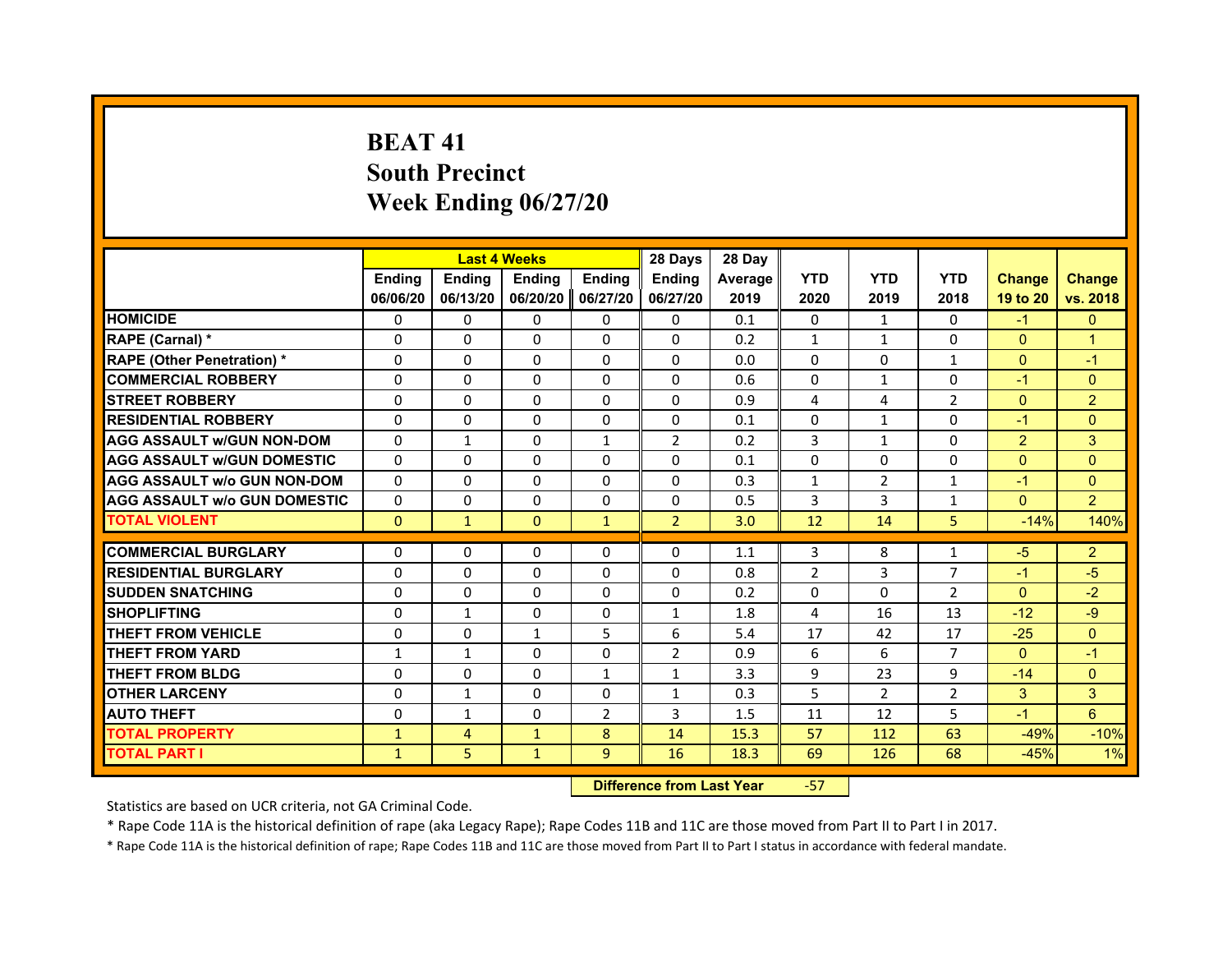# **BEAT 42South Precinct Week Ending 06/27/20**

|                                     |                |                | <b>Last 4 Weeks</b> |                | 28 Days        | 28 Day  |                |                |                |                      |                |
|-------------------------------------|----------------|----------------|---------------------|----------------|----------------|---------|----------------|----------------|----------------|----------------------|----------------|
|                                     | <b>Endina</b>  | <b>Ending</b>  | <b>Endina</b>       | <b>Endina</b>  | <b>Endina</b>  | Average | <b>YTD</b>     | <b>YTD</b>     | <b>YTD</b>     | <b>Change</b>        | <b>Change</b>  |
|                                     | 06/06/20       | 06/13/20       | 06/20/20            | 06/27/20       | 06/27/20       | 2019    | 2020           | 2019           | 2018           | 19 to 20             | vs. 2018       |
| <b>HOMICIDE</b>                     | $\Omega$       | $\Omega$       | $\Omega$            | 0              | 0              | 0.1     | 0              | $\Omega$       | $\Omega$       | $\Omega$             | $\Omega$       |
| RAPE (Carnal) *                     | $\Omega$       | $\Omega$       | $\mathbf{1}$        | $\Omega$       | $\mathbf{1}$   | 0.2     | $\mathbf{1}$   | $\Omega$       | $\mathbf{1}$   | $\overline{1}$       | $\Omega$       |
| <b>RAPE (Other Penetration) *</b>   | $\Omega$       | 0              | $\Omega$            | 0              | $\Omega$       | 0.1     | $\mathbf{1}$   | 0              | 3              | $\blacktriangleleft$ | $-2$           |
| <b>COMMERCIAL ROBBERY</b>           | 1              | $\Omega$       | 0                   | $\Omega$       | $\mathbf{1}$   | 0.2     | 4              | 2              | $\mathbf{1}$   | $\overline{2}$       | 3              |
| <b>STREET ROBBERY</b>               | $\Omega$       | $\Omega$       | $\Omega$            | $\Omega$       | $\Omega$       | 0.4     | $\Omega$       | $\overline{2}$ | 3              | $-2$                 | $-3$           |
| <b>RESIDENTIAL ROBBERY</b>          | 0              | 0              | 0                   | $\mathbf{1}$   | $\mathbf{1}$   | 0.1     | $\overline{2}$ | $\mathbf{1}$   | 0              | $\blacktriangleleft$ | $\overline{2}$ |
| <b>AGG ASSAULT W/GUN NON-DOM</b>    | $\Omega$       | $\mathbf{1}$   | $\Omega$            | $\mathbf{1}$   | $\overline{2}$ | 0.4     | $\overline{3}$ | $\overline{3}$ | $\Omega$       | $\Omega$             | 3              |
| <b>AGG ASSAULT W/GUN DOMESTIC</b>   | $\Omega$       | $\Omega$       | $\Omega$            | $\Omega$       | $\Omega$       | 0.1     | $\Omega$       | $\mathbf{1}$   | $\mathbf{1}$   | $-1$                 | $-1$           |
| <b>AGG ASSAULT w/o GUN NON-DOM</b>  | $\Omega$       | $\Omega$       | $\Omega$            | 0              | $\Omega$       | 0.2     | $\mathbf{1}$   | 3              | $\mathbf{1}$   | $-2$                 | $\Omega$       |
| <b>AGG ASSAULT W/o GUN DOMESTIC</b> | $\Omega$       | $\Omega$       | 0                   | 0              | $\Omega$       | 0.3     | $\mathbf{1}$   | $\mathbf{1}$   | 0              | $\Omega$             | $\overline{1}$ |
| <b>TOTAL VIOLENT</b>                | $\mathbf{1}$   | $\mathbf{1}$   | $\mathbf{1}$        | $\overline{2}$ | 5              | 2.1     | 13             | 13             | 10             | 0%                   | 30%            |
|                                     |                |                |                     |                |                |         |                |                |                |                      |                |
| <b>COMMERCIAL BURGLARY</b>          | 0              | 0              | $\mathbf{1}$        | 0              | $\mathbf{1}$   | 0.9     | 2              | 7              | 4              | -5                   | $-2$           |
| <b>RESIDENTIAL BURGLARY</b>         | $\Omega$       | 0              | $\Omega$            | 0              | 0              | 0.8     | $\Omega$       | 3              | $\overline{2}$ | $-3$                 | $-2$           |
| <b>SUDDEN SNATCHING</b>             | $\Omega$       | $\Omega$       | $\Omega$            | $\Omega$       | $\Omega$       | 0.2     | $\Omega$       | $\overline{2}$ | 0              | $-2$                 | $\Omega$       |
| <b>SHOPLIFTING</b>                  | $\overline{2}$ | 5              | 3                   | 3              | 13             | 18.6    | 76             | 142            | 151            | $-66$                | $-75$          |
| <b>THEFT FROM VEHICLE</b>           | $\mathbf{1}$   | $\Omega$       | $\Omega$            | 5              | 6              | 3.2     | 27             | 25             | 21             | 2                    | 6              |
| <b>THEFT FROM YARD</b>              | $\Omega$       | $\Omega$       | $\Omega$            | 0              | $\Omega$       | 0.7     | 8              | 4              | 8              | 4                    | $\Omega$       |
| <b>THEFT FROM BLDG</b>              | $\Omega$       | 0              | $\Omega$            | $\Omega$       | $\Omega$       | 2.3     | 14             | 12             | 6              | $\overline{2}$       | 8              |
| <b>OTHER LARCENY</b>                | $\Omega$       | $\mathbf{1}$   | $\mathbf{1}$        | $\Omega$       | $\overline{2}$ | 0.8     | 2              | $\overline{7}$ | $\mathbf{1}$   | $-5$                 | $\overline{1}$ |
| <b>AUTO THEFT</b>                   | $\mathbf{1}$   | $\Omega$       | $\Omega$            | $\overline{2}$ | 3              | 2.0     | 9              | 8              | 14             | $\mathbf{1}$         | $-5$           |
| <b>TOTAL PROPERTY</b>               | 4              | 6              | 5                   | 10             | 25             | 29.5    | 138            | 210            | 207            | $-34%$               | $-33%$         |
| <b>TOTAL PART I</b>                 | 5.             | $\overline{7}$ | 6                   | 12             | 30             | 31.5    | 151            | 223            | 217            | $-32%$               | $-30%$         |

 **Difference from Last Year**r -72

Statistics are based on UCR criteria, not GA Criminal Code.

\* Rape Code 11A is the historical definition of rape (aka Legacy Rape); Rape Codes 11B and 11C are those moved from Part II to Part I in 2017.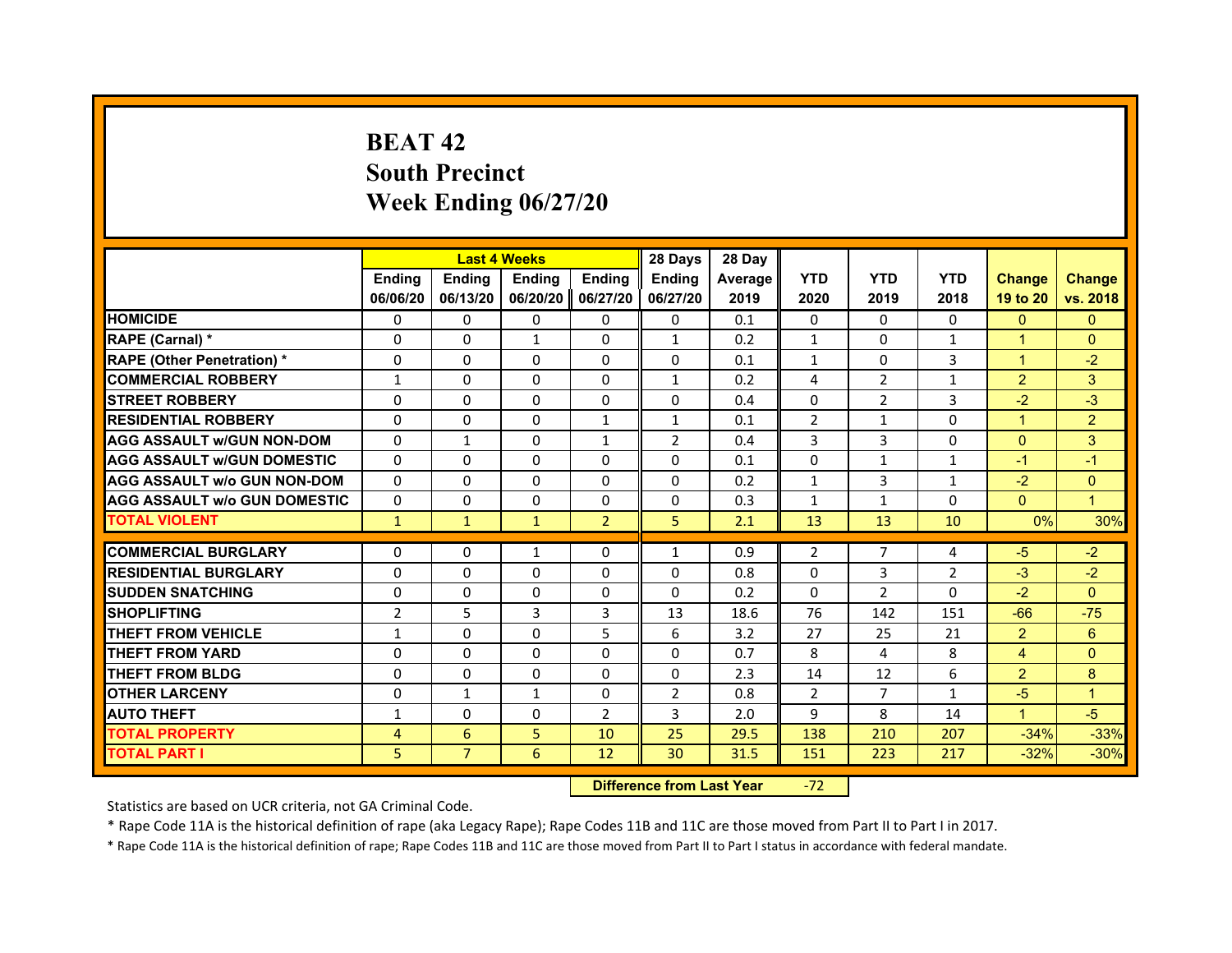# **BEAT 43South PrecinctWeek Ending 06/27/20**

|                                     |                | <b>Last 4 Weeks</b> |                     |                | 28 Days        | 28 Day  |                |                |                |                      |                |
|-------------------------------------|----------------|---------------------|---------------------|----------------|----------------|---------|----------------|----------------|----------------|----------------------|----------------|
|                                     | <b>Endina</b>  | <b>Endina</b>       | <b>Endina</b>       | <b>Endina</b>  | <b>Endina</b>  | Average | <b>YTD</b>     | <b>YTD</b>     | <b>YTD</b>     | <b>Change</b>        | <b>Change</b>  |
|                                     | 06/06/20       | 06/13/20            | 06/20/20   06/27/20 |                | 06/27/20       | 2019    | 2020           | 2019           | 2018           | 19 to 20             | vs. 2018       |
| <b>HOMICIDE</b>                     | 0              | 0                   | $\mathbf{0}$        | 0              | 0              | 0.2     | 0              | 1              | $\mathbf{1}$   | $-1$                 | $-1$           |
| RAPE (Carnal) *                     | $\Omega$       | $\Omega$            | $\Omega$            | $\Omega$       | $\Omega$       | 0.2     | $\Omega$       | 2              | $\mathbf{1}$   | $-2$                 | $-1$           |
| <b>RAPE (Other Penetration) *</b>   | 0              | $\Omega$            | $\Omega$            | $\Omega$       | $\Omega$       | 0.1     | $\mathbf{1}$   | $\Omega$       | $\Omega$       | $\mathbf{1}$         | $\mathbf{1}$   |
| <b>COMMERCIAL ROBBERY</b>           | 0              | 0                   | $\Omega$            | $\mathbf{1}$   | $\mathbf{1}$   | 0.3     | 4              | $\mathbf{1}$   | $\Omega$       | 3                    | $\overline{4}$ |
| <b>STREET ROBBERY</b>               | 0              | $\Omega$            | 0                   | $\Omega$       | 0              | 0.7     | $\overline{2}$ | 3              | $\overline{a}$ | $-1$                 | $-2$           |
| <b>RESIDENTIAL ROBBERY</b>          | 0              | $\Omega$            | 0                   | 0              | 0              | 0.1     | 0              | $\Omega$       | 0              | $\Omega$             | $\Omega$       |
| <b>AGG ASSAULT w/GUN ON-DOM</b>     | $\mathbf{1}$   | $\mathbf{1}$        | $\Omega$            | $\mathbf{0}$   | $\overline{2}$ | 0.6     | 11             | $\overline{7}$ | $\mathbf{1}$   | $\overline{4}$       | 10             |
| <b>AGG ASSAULT W/GUN DOMESTIC</b>   | $\Omega$       | $\Omega$            | $\Omega$            | $\mathbf{0}$   | $\Omega$       | 0.2     | $\Omega$       | $\mathbf{1}$   | $\Omega$       | $-1$                 | $\Omega$       |
| <b>AGG ASSAULT W/o GUN NON-DOM</b>  | $\Omega$       | 0                   | $\overline{2}$      | 0              | $\overline{2}$ | 0.6     | 4              | 3              | 3              | $\mathbf{1}$         | $\overline{1}$ |
| <b>AGG ASSAULT W/o GUN DOMESTIC</b> | $\Omega$       | 0                   | 0                   | $\mathbf{0}$   | $\Omega$       | 0.6     | 10             | 5              | 1              | 5                    | 9              |
| <b>TOTAL VIOLENT</b>                | $\mathbf{1}$   | $\mathbf{1}$        | $\overline{2}$      | $\mathbf{1}$   | 5              | 3.5     | 32             | 23             | 11             | 39%                  | 191%           |
|                                     |                |                     |                     |                |                |         |                |                |                |                      |                |
| <b>COMMERCIAL BURGLARY</b>          | 0              | 0                   | $\mathbf{1}$        | 0              | $\mathbf{1}$   | 1.2     | $\overline{2}$ | 5              | 6              | $-3$                 | $-4$           |
| <b>RESIDENTIAL BURGLARY</b>         | 0              | $\mathbf{1}$        | $\Omega$            | $\Omega$       | 1              | 2.1     | 11             | 10             | 22             | $\mathbf{1}$         | $-11$          |
| <b>SUDDEN SNATCHING</b>             | 0              | 0                   | $\Omega$            | $\Omega$       | $\Omega$       | 0.2     | $\mathbf{1}$   | $\mathbf{1}$   | $\overline{2}$ | $\Omega$             | $-1$           |
| <b>SHOPLIFTING</b>                  | 1              | 1                   | 0                   | $\mathbf{1}$   | 3              | 6.8     | 18             | 47             | 19             | $-29$                | $-1$           |
| <b>THEFT FROM VEHICLE</b>           | $\Omega$       | 3                   | $\mathbf{1}$        | $\mathbf{1}$   | 5              | 2.7     | 24             | 18             | 24             | 6                    | $\Omega$       |
| <b>THEFT FROM YARD</b>              | 0              | $\mathbf{1}$        | $\Omega$            | $\mathbf{1}$   | $\overline{2}$ | 1.2     | $\overline{7}$ | 6              | 6              | $\blacktriangleleft$ | 1              |
| <b>THEFT FROM BLDG</b>              | 0              | 0                   | 0                   | 0              | 0              | 2.1     | 5              | 17             | 19             | $-12$                | $-14$          |
| <b>OTHER LARCENY</b>                | 1              | 0                   | $\Omega$            | 0              | $\mathbf{1}$   | 0.5     | 4              | $\mathbf{1}$   | $\overline{2}$ | 3                    | $\overline{2}$ |
| <b>AUTO THEFT</b>                   | $\mathbf 0$    | $\overline{2}$      | $\mathbf{1}$        | $\Omega$       | 3              | 1.8     | 9              | 10             | 10             | $-1$                 | $-1$           |
| <b>TOTAL PROPERTY</b>               | $\overline{2}$ | 8                   | 3                   | 3              | 16             | 18.6    | 81             | 115            | 110            | $-30%$               | $-26%$         |
| <b>TOTAL PART I</b>                 | 3              | 9                   | 5                   | $\overline{4}$ | 21             | 22.1    | 113            | 138            | 121            | $-18%$               | $-7%$          |

#### **Difference from Last Year**‐25

Statistics are based on UCR criteria, not GA Criminal Code.

\* Rape Code 11A is the historical definition of rape (aka Legacy Rape); Rape Codes 11B and 11C are those moved from Part II to Part I in 2017.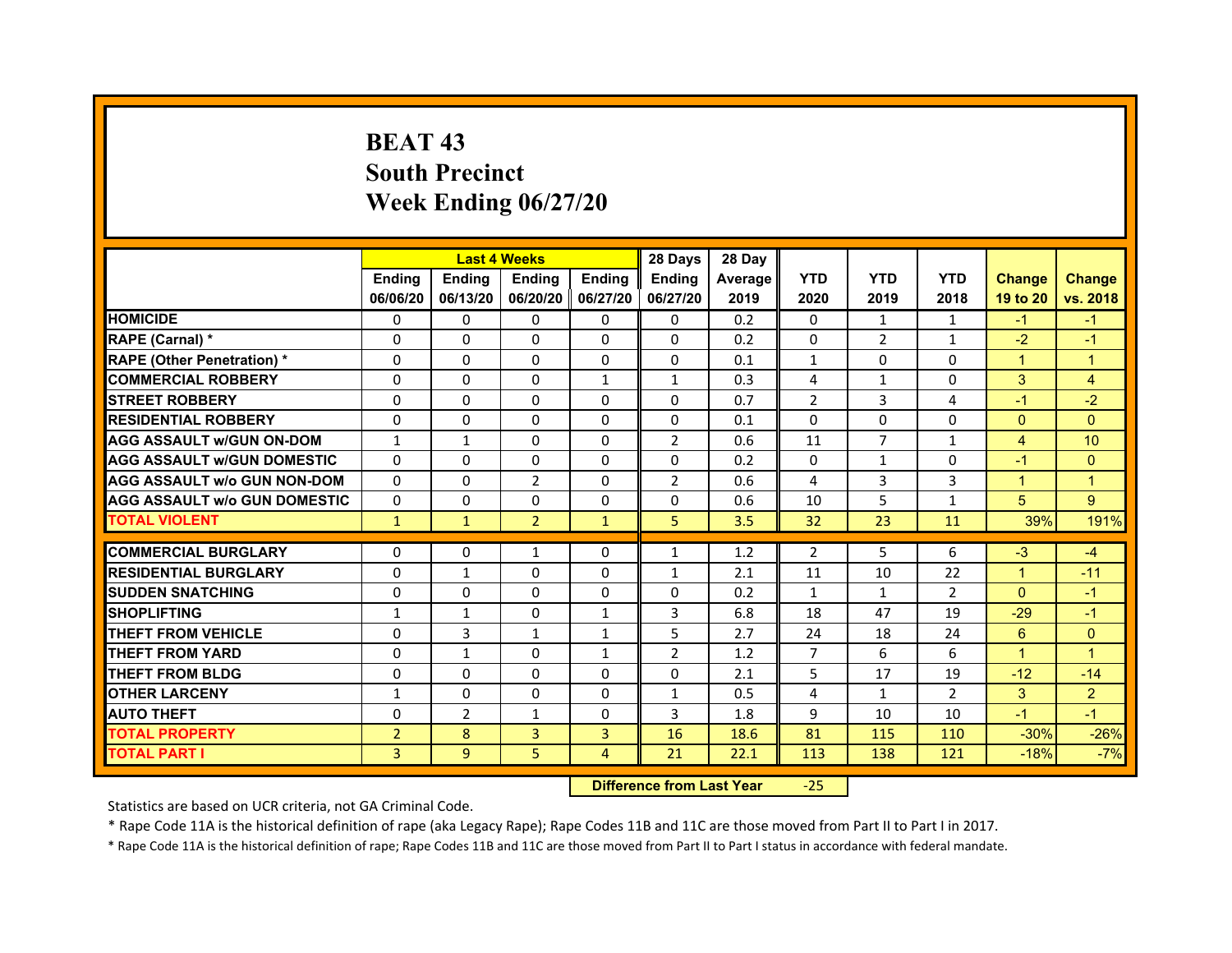# **BEAT 44South Precinct Week Ending 06/27/20**

|                                     |                | <b>Last 4 Weeks</b> |                     |               | 28 Days        | 28 Day  |                |                |                |                |                |
|-------------------------------------|----------------|---------------------|---------------------|---------------|----------------|---------|----------------|----------------|----------------|----------------|----------------|
|                                     | <b>Endina</b>  | <b>Ending</b>       | <b>Endina</b>       | <b>Endina</b> | <b>Endina</b>  | Average | <b>YTD</b>     | <b>YTD</b>     | <b>YTD</b>     | <b>Change</b>  | <b>Change</b>  |
|                                     | 06/06/20       | 06/13/20            | 06/20/20   06/27/20 |               | 06/27/20       | 2019    | 2020           | 2019           | 2018           | 19 to 20       | vs. 2018       |
| <b>HOMICIDE</b>                     | $\Omega$       | $\mathbf{0}$        | $\Omega$            | $\mathbf{0}$  | $\mathbf{0}$   | 0.1     | $\mathbf{1}$   | $\mathbf{1}$   | $\mathbf{1}$   | $\Omega$       | $\Omega$       |
| RAPE (Carnal) *                     | $\Omega$       | $\Omega$            | $\mathbf{1}$        | $\mathbf{0}$  | $\mathbf{1}$   | 0.2     | $\overline{2}$ | $\overline{2}$ | $\Omega$       | $\Omega$       | $\overline{2}$ |
| <b>RAPE (Other Penetration) *</b>   | 0              | $\Omega$            | $\Omega$            | $\Omega$      | $\Omega$       | 0.0     | 2              | $\Omega$       | 2              | $\overline{2}$ | $\Omega$       |
| <b>COMMERCIAL ROBBERY</b>           | 0              | 0                   | $\Omega$            | 0             | $\Omega$       | 0.0     | $\mathbf{1}$   | $\Omega$       | $\mathbf{1}$   | 1              | $\Omega$       |
| <b>STREET ROBBERY</b>               | 0              | $\Omega$            | $\Omega$            | 0             | $\Omega$       | 0.5     | 4              | 4              | 3              | $\Omega$       | $\overline{1}$ |
| <b>RESIDENTIAL ROBBERY</b>          | 0              | 0                   | 0                   | $\Omega$      | $\Omega$       | 0.0     | $\mathbf{1}$   | 0              | $\overline{2}$ | $\mathbf{1}$   | $-1$           |
| <b>AGG ASSAULT w/GUN NON-DOM</b>    | $\mathbf{1}$   | $\Omega$            | $\mathbf{1}$        | $\mathbf{0}$  | $\overline{2}$ | 0.8     | 6              | 8              | $\overline{2}$ | $-2$           | $\overline{4}$ |
| <b>AGG ASSAULT W/GUN DOMESTIC</b>   | $\Omega$       | $\Omega$            | $\Omega$            | 0             | $\Omega$       | 0.2     | $\mathbf{1}$   | $\mathcal{P}$  | $\mathbf{1}$   | $-1$           | $\Omega$       |
| <b>AGG ASSAULT W/o GUN NON-DOM</b>  | 0              | 0                   | $\Omega$            | 0             | $\Omega$       | 0.4     | 3              | 3              | 3              | $\mathbf{0}$   | $\Omega$       |
| <b>AGG ASSAULT W/o GUN DOMESTIC</b> | $\mathbf{1}$   | 0                   | 0                   | 0             | $\mathbf{1}$   | 1.2     | 5              | $\overline{7}$ | $\overline{2}$ | $-2$           | 3              |
| <b>TOTAL VIOLENT</b>                | $\overline{2}$ | $\mathbf{0}$        | $\overline{2}$      | $\mathbf{0}$  | 4              | 3.3     | 26             | 27             | 17             | $-4%$          | 53%            |
|                                     |                |                     |                     |               |                |         |                |                |                |                |                |
| <b>COMMERCIAL BURGLARY</b>          | 0              | 0                   | $\Omega$            | 0             | $\Omega$       | 0.8     | 2              | 8              | 1              | -6             | 1              |
| <b>RESIDENTIAL BURGLARY</b>         | $\mathbf{1}$   | 0                   | $\Omega$            | 0             | $\mathbf{1}$   | 1.5     | 16             | 9              | 19             | $\overline{7}$ | $-3$           |
| <b>SUDDEN SNATCHING</b>             | 0              | 0                   | 0                   | $\Omega$      | 0              | 0.2     | $\Omega$       | $\overline{2}$ | $\Omega$       | $-2$           | $\Omega$       |
| <b>SHOPLIFTING</b>                  | $\Omega$       | $\Omega$            | $\Omega$            | $\mathbf{0}$  | $\Omega$       | 2.7     | 9              | 17             | 34             | $-8$           | $-25$          |
| <b>THEFT FROM VEHICLE</b>           | $\Omega$       | $\Omega$            | $\Omega$            | $\mathbf{1}$  | $\mathbf{1}$   | 6.5     | 26             | 47             | 39             | $-21$          | $-13$          |
| <b>THEFT FROM YARD</b>              | 1              | 0                   | $\mathbf{1}$        | 1             | 3              | 0.7     | 7              | 6              | 6              | 1              | 1              |
| <b>THEFT FROM BLDG</b>              | 0              | 0                   | 0                   | 1             | $\mathbf{1}$   | 1.4     | 8              | 11             | $\overline{7}$ | $-3$           | $\mathbf{1}$   |
| <b>OTHER LARCENY</b>                | 0              | 0                   | $\mathbf{1}$        | $\mathbf{1}$  | $\overline{2}$ | 0.8     | 6              | 5              | $\overline{4}$ | $\mathbf{1}$   | $\overline{2}$ |
| <b>AUTO THEFT</b>                   | $\overline{2}$ | $\Omega$            | $\overline{2}$      | $\mathbf{0}$  | $\overline{a}$ | 2.7     | 13             | 15             | 10             | $-2$           | 3              |
| <b>TOTAL PROPERTY</b>               | 4              | $\mathbf{0}$        | $\overline{4}$      | 4             | 12             | 17.3    | 87             | 120            | 120            | $-28%$         | $-28%$         |
| <b>TOTAL PART I</b>                 | 6              | $\mathbf{0}$        | 6                   | 4             | 16             | 20.6    | 113            | 147            | 137            | $-23%$         | $-18%$         |

 **Difference from Last Year**r -34

Statistics are based on UCR criteria, not GA Criminal Code.

\* Rape Code 11A is the historical definition of rape (aka Legacy Rape); Rape Codes 11B and 11C are those moved from Part II to Part I in 2017.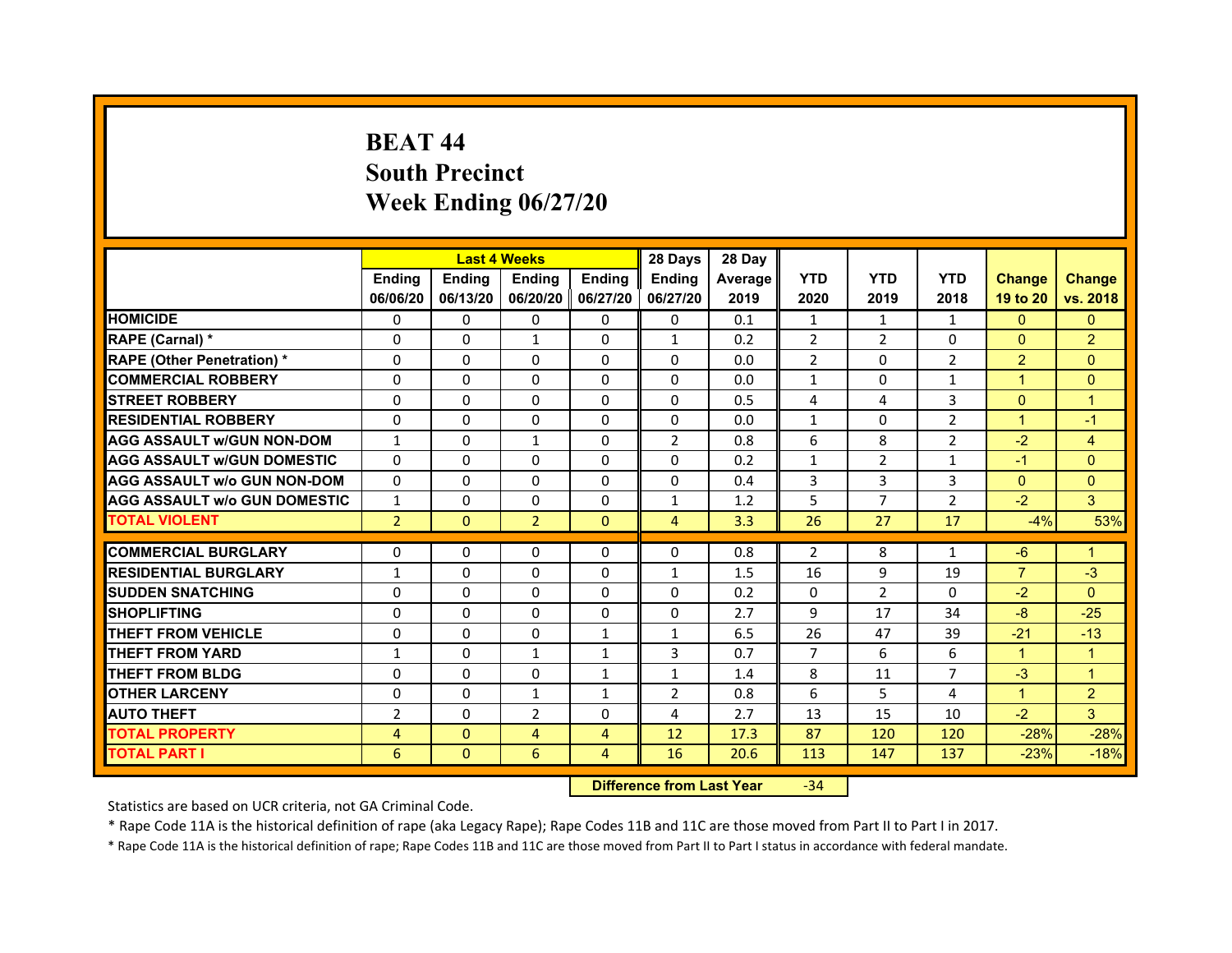# **BEAT 45South PrecinctWeek Ending 06/27/20**

|                                     |               | <b>Last 4 Weeks</b> |                |                   | 28 Days        | 28 Day  |                |                |                |                      |                      |
|-------------------------------------|---------------|---------------------|----------------|-------------------|----------------|---------|----------------|----------------|----------------|----------------------|----------------------|
|                                     | <b>Endina</b> | <b>Ending</b>       | <b>Endina</b>  | <b>Endina</b>     | <b>Endina</b>  | Average | <b>YTD</b>     | <b>YTD</b>     | <b>YTD</b>     | <b>Change</b>        | <b>Change</b>        |
|                                     | 06/06/20      | 06/13/20            |                | 06/20/20 06/27/20 | 06/27/20       | 2019    | 2020           | 2019           | 2018           | 19 to 20             | vs. 2018             |
| <b>HOMICIDE</b>                     | 0             | 0                   | 0              | 0                 | 0              | 0.0     | $\mathbf{1}$   | 0              | 0              | $\blacktriangleleft$ | 1                    |
| RAPE (Carnal) *                     | $\Omega$      | $\mathbf{1}$        | $\Omega$       | $\Omega$          | $\mathbf{1}$   | 0.1     | 3              | $\Omega$       | $\overline{2}$ | 3                    | $\overline{1}$       |
| <b>RAPE (Other Penetration)*</b>    | $\Omega$      | $\Omega$            | $\Omega$       | $\Omega$          | $\Omega$       | 0.0     | $\mathbf{1}$   | $\Omega$       | $\mathbf{1}$   | $\mathbf{1}$         | $\mathbf{0}$         |
| <b>COMMERCIAL ROBBERY</b>           | 0             | 0                   | 0              | 0                 | 0              | 0.2     | $\overline{2}$ | 0              | $\mathbf{1}$   | $\overline{2}$       | $\overline{1}$       |
| <b>STREET ROBBERY</b>               | 0             | $\Omega$            | 0              | 0                 | $\Omega$       | 0.3     | $\overline{2}$ | 2              | $\mathbf{1}$   | $\mathbf{0}$         | $\overline{1}$       |
| <b>RESIDENTIAL ROBBERY</b>          | 0             | $\Omega$            | $\Omega$       | $\Omega$          | $\Omega$       | 0.1     | $\Omega$       | $\mathbf{1}$   | $\Omega$       | $-1$                 | $\mathbf{0}$         |
| <b>AGG ASSAULT w/GUN NON-DOM</b>    | $\Omega$      | $\mathbf{0}$        | $\mathbf{1}$   | $\Omega$          | $\mathbf{1}$   | 0.5     | $\overline{2}$ | 2              | $\Omega$       | $\mathbf{0}$         | $\overline{2}$       |
| <b>AGG ASSAULT W/GUN DOMESTIC</b>   | $\Omega$      | $\Omega$            | $\Omega$       | $\Omega$          | $\Omega$       | 0.2     | $\mathbf{1}$   | $\mathbf{1}$   | $\Omega$       | $\Omega$             | $\overline{1}$       |
| <b>AGG ASSAULT W/o GUN NON-DOM</b>  | $\Omega$      | 0                   | $\Omega$       | 0                 | $\Omega$       | 0.2     | 2              | 1              | 3              | $\blacktriangleleft$ | $-1$                 |
| <b>AGG ASSAULT w/o GUN DOMESTIC</b> | $\Omega$      | 0                   | 0              | 0                 | 0              | 0.5     | $\overline{2}$ | 2              | $\mathbf{1}$   | $\Omega$             | $\blacktriangleleft$ |
| <b>TOTAL VIOLENT</b>                | $\Omega$      | $\mathbf{1}$        | $\mathbf{1}$   | $\mathbf{0}$      | $\overline{2}$ | 1.9     | 16             | $\overline{9}$ | 9              | 78%                  | 78%                  |
|                                     |               |                     |                |                   |                |         |                |                |                |                      |                      |
| <b>COMMERCIAL BURGLARY</b>          | 0             | 0                   | $\Omega$       | 0                 | $\Omega$       | 0.2     | $\mathbf{1}$   | $\mathbf{1}$   | $\mathbf{1}$   | $\Omega$             | $\mathbf{0}$         |
| <b>RESIDENTIAL BURGLARY</b>         | 0             | 0                   | 0              | $\mathbf{1}$      | $\mathbf{1}$   | 1.2     | 5              | 6              | 19             | $-1$                 | $-14$                |
| <b>SUDDEN SNATCHING</b>             | $\Omega$      | $\Omega$            | $\Omega$       | $\Omega$          | $\Omega$       | 0.1     | $\Omega$       | $\Omega$       | $\Omega$       | $\Omega$             | $\Omega$             |
| <b>SHOPLIFTING</b>                  | $\mathbf{1}$  | $\overline{2}$      | $\mathbf{1}$   | $\Omega$          | 4              | 8.0     | 16             | 70             | 27             | $-54$                | $-11$                |
| <b>THEFT FROM VEHICLE</b>           | 3             | $\Omega$            | 0              | $\mathbf{1}$      | $\overline{4}$ | 3.1     | 31             | 18             | 29             | 13                   | $\overline{2}$       |
| <b>THEFT FROM YARD</b>              | $\Omega$      | $\Omega$            | $\mathbf{1}$   | $\Omega$          | $\mathbf{1}$   | 1.2     | $\overline{7}$ | 11             | 9              | $-4$                 | $-2$                 |
| <b>THEFT FROM BLDG</b>              | 1             | 0                   | $\Omega$       | 0                 | 1              | 1.2     | 8              | 10             | 5              | $-2$                 | 3                    |
| <b>OTHER LARCENY</b>                | $\mathbf 0$   | $\mathbf{1}$        | $\Omega$       | $\Omega$          | $\mathbf{1}$   | 0.5     | 4              | $\Omega$       | $\overline{2}$ | $\overline{4}$       | $\overline{2}$       |
| <b>AUTO THEFT</b>                   | $\mathbf{1}$  | $\overline{2}$      | $\Omega$       | $\mathbf{1}$      | 4              | 1.0     | 10             | 6              | 10             | $\overline{4}$       | $\mathbf{0}$         |
| <b>TOTAL PROPERTY</b>               | 6             | 5                   | $\overline{2}$ | $\overline{3}$    | 16             | 16.3    | 82             | 122            | 102            | $-33%$               | $-20%$               |
| <b>TOTAL PART I</b>                 | 6             | 6                   | 3              | 3                 | 18             | 18.2    | 98             | 131            | 111            | $-25%$               | $-12%$               |

 **Difference from Last Year**‐33

Statistics are based on UCR criteria, not GA Criminal Code.

\* Rape Code 11A is the historical definition of rape (aka Legacy Rape); Rape Codes 11B and 11C are those moved from Part II to Part I in 2017.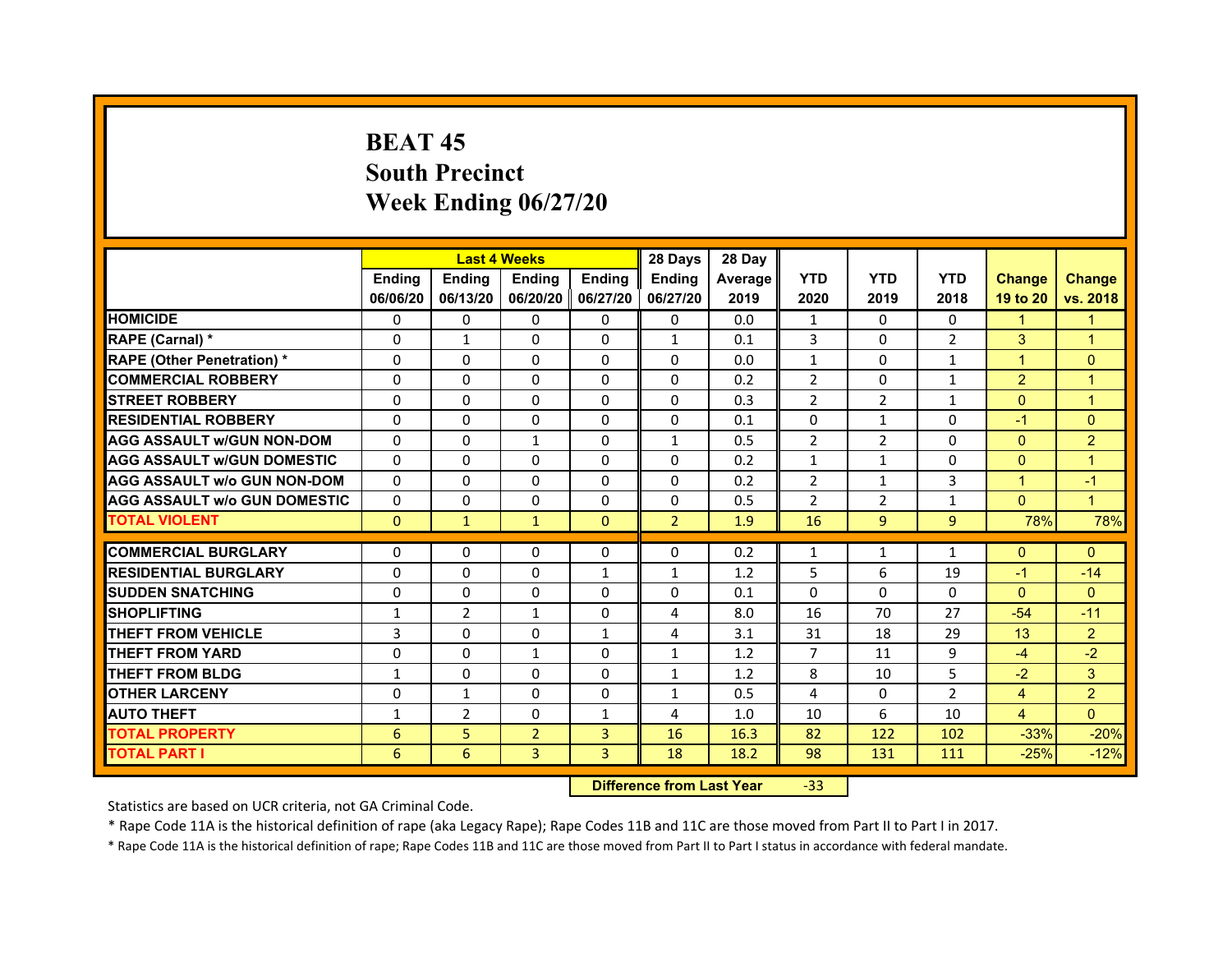# **BEAT 46South Precinct Week Ending 06/27/20**

|                                     |                |               | <b>Last 4 Weeks</b> |               | 28 Days        | 28 Day         |                |                |                |                |                |
|-------------------------------------|----------------|---------------|---------------------|---------------|----------------|----------------|----------------|----------------|----------------|----------------|----------------|
|                                     | <b>Endina</b>  | <b>Endina</b> | <b>Endina</b>       | <b>Endina</b> | <b>Endina</b>  | <b>Average</b> | <b>YTD</b>     | <b>YTD</b>     | <b>YTD</b>     | <b>Change</b>  | <b>Change</b>  |
|                                     | 06/06/20       | 06/13/20      | 06/20/20            | 06/27/20      | 06/27/20       | 2019           | 2020           | 2019           | 2018           | 19 to 20       | vs. 2019       |
| <b>HOMICIDE</b>                     | 0              | 0             | 0                   | 0             | 0              | 0.2            | 0              | 2              | $\Omega$       | $-2$           | $\Omega$       |
| RAPE (Carnal) *                     | $\Omega$       | $\Omega$      | $\Omega$            | $\Omega$      | $\Omega$       | 0.2            | $\overline{2}$ | $\mathbf{1}$   | $\mathbf{1}$   | $\mathbf{1}$   | $\overline{1}$ |
| <b>RAPE (Other Penetration) *</b>   | $\Omega$       | $\Omega$      | $\Omega$            | $\Omega$      | $\Omega$       | 0.0            | $\Omega$       | $\Omega$       | $\overline{2}$ | $\Omega$       | $-2$           |
| <b>COMMERCIAL ROBBERY</b>           | 0              | 0             | 0                   | $\Omega$      | $\Omega$       | 0.2            | $\mathbf{1}$   | $\overline{2}$ | $\overline{2}$ | $-1$           | $-1$           |
| <b>STREET ROBBERY</b>               | $\Omega$       | 0             | $\Omega$            | 0             | $\Omega$       | 0.2            | 3              | $\mathbf{1}$   | 3              | $\overline{2}$ | $\Omega$       |
| <b>RESIDENTIAL ROBBERY</b>          | $\Omega$       | $\Omega$      | $\Omega$            | $\Omega$      | $\Omega$       | 0.0            | $\Omega$       | $\Omega$       | $\Omega$       | $\Omega$       | $\Omega$       |
| <b>AGG ASSAULT w/GUN NON-DOM</b>    | $\mathbf{1}$   | $\Omega$      | $\Omega$            | $\Omega$      | $\mathbf{1}$   | 0.3            | 6              | $\overline{2}$ | $\mathbf{1}$   | $\overline{4}$ | 5              |
| <b>AGG ASSAULT W/GUN DOMESTIC</b>   | $\Omega$       | $\Omega$      | $\Omega$            | $\Omega$      | $\Omega$       | 0.2            | $\mathbf{1}$   | 2              | $\Omega$       | $-1$           | $\overline{1}$ |
| <b>AGG ASSAULT W/o GUN NON-DOM</b>  | $\Omega$       | 0             | $\Omega$            | 0             | $\Omega$       | 0.4            | 5              | $\overline{2}$ | 0              | 3              | 5              |
| <b>AGG ASSAULT W/o GUN DOMESTIC</b> | $\Omega$       | 0             | 0                   | 0             | 0              | 0.9            | $\mathbf{1}$   | 6              | 6              | $-5$           | $-5$           |
| <b>TOTAL VIOLENT</b>                | $\mathbf{1}$   | $\Omega$      | $\Omega$            | $\mathbf{0}$  | $\mathbf{1}$   | 2.5            | 19             | 18             | 15             | 6%             | 27%            |
|                                     |                |               |                     |               |                |                |                |                |                |                |                |
| <b>COMMERCIAL BURGLARY</b>          | $\Omega$       | 0             | $\Omega$            | 0             | 0              | 0.8            | 3              | $\overline{7}$ | $\overline{7}$ | $-4$           | $-4$           |
| <b>RESIDENTIAL BURGLARY</b>         | 0              | 1             | 0                   | 0             | 1              | 2.2            | 6              | 13             | 31             | $-7$           | $-25$          |
| <b>SUDDEN SNATCHING</b>             | $\Omega$       | $\Omega$      | $\Omega$            | $\Omega$      | $\Omega$       | 0.3            | $\overline{2}$ | $\mathcal{P}$  | 1              | $\Omega$       | $\overline{1}$ |
| <b>SHOPLIFTING</b>                  | $\Omega$       | 3             | $\Omega$            | 4             | $\overline{7}$ | 9.6            | 31             | 67             | 58             | $-36$          | $-27$          |
| <b>THEFT FROM VEHICLE</b>           | $\mathbf{1}$   | 3             | $\mathbf{1}$        | $\mathbf{1}$  | 6              | 4.1            | 20             | 30             | 21             | $-10$          | $-1$           |
| <b>THEFT FROM YARD</b>              | $\Omega$       | $\Omega$      | $\Omega$            | $\mathbf{1}$  | $\mathbf{1}$   | 0.6            | 5              | 2              | 6              | 3              | $-1$           |
| <b>THEFT FROM BLDG</b>              | $\Omega$       | 3             | 1                   | $\Omega$      | 4              | 2.1            | 11             | 10             | 15             | 1              | $-4$           |
| <b>OTHER LARCENY</b>                | $\Omega$       | $\Omega$      | $\Omega$            | $\Omega$      | $\Omega$       | 0.8            | $\mathbf{1}$   | 5              | 4              | $-4$           | $-3$           |
| <b>AUTO THEFT</b>                   | 1              | $\Omega$      | $\Omega$            | 0             | $\mathbf{1}$   | 1.9            | 3              | 16             | 21             | $-13$          | $-18$          |
| <b>TOTAL PROPERTY</b>               | $\overline{2}$ | 10            | $\overline{2}$      | 6             | 20             | 22.3           | 82             | 152            | 164            | $-46%$         | $-50%$         |
| <b>TOTAL PART I</b>                 | 3              | 10            | $\overline{2}$      | 6             | 21             | 24.8           | 101            | 170            | 179            | $-41%$         | $-44%$         |

 **Difference from Last Year**r -69

Statistics are based on UCR criteria, not GA Criminal Code.

\* Rape Code 11A is the historical definition of rape (aka Legacy Rape); Rape Codes 11B and 11C are those moved from Part II to Part I in 2017.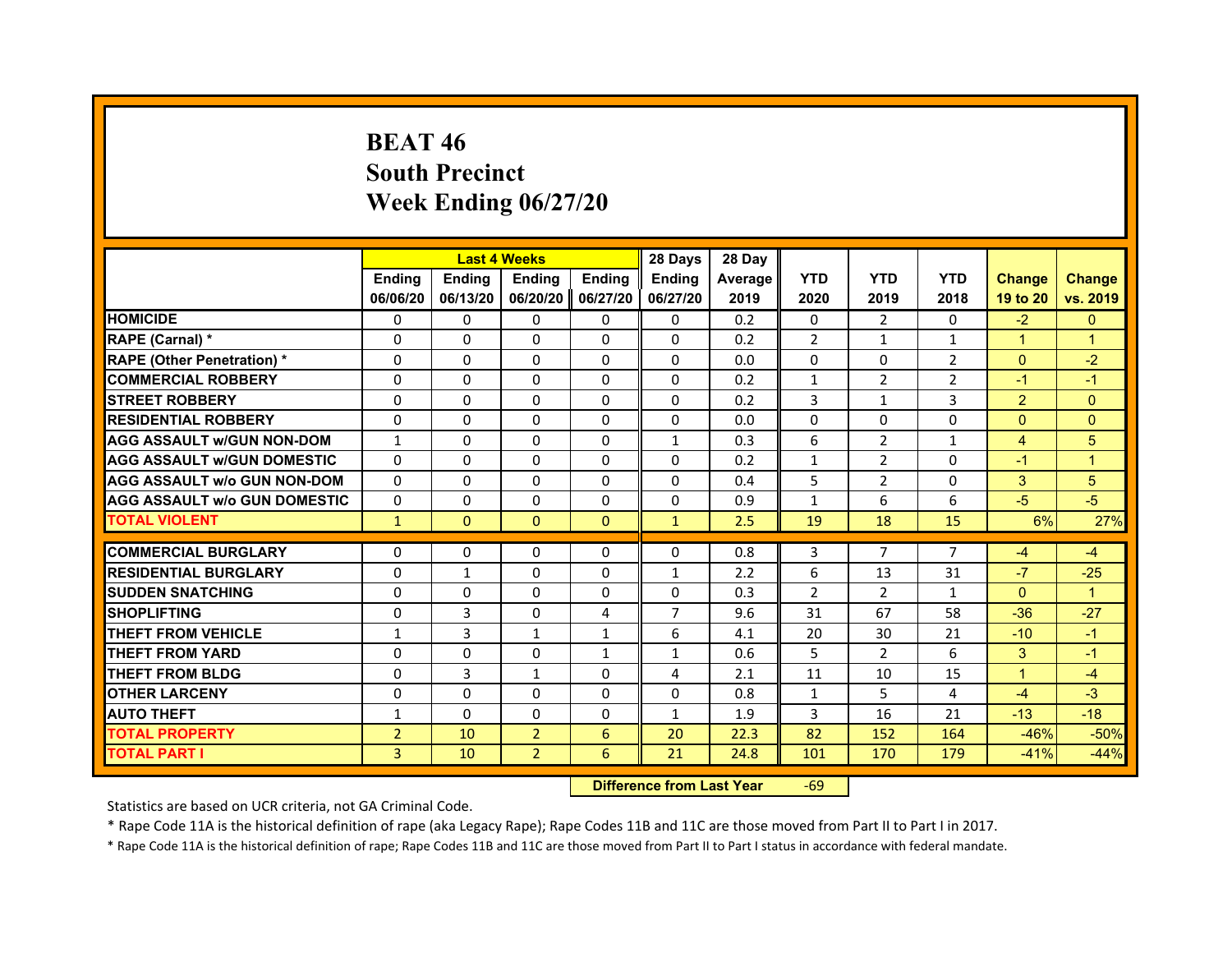# **BEAT 47South Precinct Week Ending 06/27/20**

|                                     |                | <b>Last 4 Weeks</b> |               |                | 28 Days        | 28 Day  |                |                |                |                      |                |
|-------------------------------------|----------------|---------------------|---------------|----------------|----------------|---------|----------------|----------------|----------------|----------------------|----------------|
|                                     | <b>Endina</b>  | Ending              | <b>Endina</b> | <b>Endina</b>  | <b>Endina</b>  | Average | <b>YTD</b>     | <b>YTD</b>     | <b>YTD</b>     | <b>Change</b>        | <b>Change</b>  |
|                                     | 06/06/20       | 06/13/20            | 06/20/20      | 06/27/20       | 06/27/20       | 2019    | 2020           | 2019           | 2018           | 19 to 20             | vs. 2018       |
| <b>HOMICIDE</b>                     | 0              | 0                   | 0             | 0              | 0              | 0.0     | $\mathbf{0}$   | 0              | $\mathbf{0}$   | $\mathbf{0}$         | $\mathbf{0}$   |
| RAPE (Carnal) *                     | $\Omega$       | $\Omega$            | $\Omega$      | $\Omega$       | $\Omega$       | 0.0     | $\Omega$       | $\Omega$       | $\Omega$       | $\Omega$             | $\mathbf{0}$   |
| <b>RAPE (Other Penetration)*</b>    | $\Omega$       | $\Omega$            | $\Omega$      | $\Omega$       | $\Omega$       | 0.0     | $\Omega$       | 0              | $\mathbf{1}$   | $\Omega$             | $-1$           |
| <b>COMMERCIAL ROBBERY</b>           | $\Omega$       | $\Omega$            | $\Omega$      | $\Omega$       | $\Omega$       | 0.0     | $\Omega$       | $\Omega$       | $\Omega$       | $\Omega$             | $\mathbf{0}$   |
| <b>STREET ROBBERY</b>               | $\Omega$       | $\Omega$            | $\Omega$      | $\Omega$       | $\Omega$       | 0.1     | $\Omega$       | $\Omega$       | 0              | $\mathbf{0}$         | $\mathbf{0}$   |
| <b>RESIDENTIAL ROBBERY</b>          | 0              | 0                   | 0             | 0              | 0              | 0.0     | $\mathbf{1}$   | 0              | 0              | $\overline{1}$       | $\overline{1}$ |
| <b>AGG ASSAULT W/GUN NON-GUN</b>    | $\Omega$       | $\Omega$            | $\Omega$      | $\Omega$       | $\Omega$       | 0.2     | $\Omega$       | $\Omega$       | $\Omega$       | $\Omega$             | $\mathbf{0}$   |
| <b>AGG ASSAULT W/GUN DOMESTIC</b>   | $\Omega$       | $\Omega$            | $\Omega$      | $\Omega$       | $\Omega$       | 0.1     | $\Omega$       | $\Omega$       | $\Omega$       | $\Omega$             | $\mathbf{0}$   |
| <b>AGG ASSAULT W/o GUN NON-DOM</b>  | $\Omega$       | $\Omega$            | $\Omega$      | $\Omega$       | $\Omega$       | 0.3     | $\Omega$       | 2              | $\Omega$       | $-2$                 | $\Omega$       |
| <b>AGG ASSAULT W/o GUN DOMESTIC</b> | $\Omega$       | $\Omega$            | $\Omega$      | $\Omega$       | $\Omega$       | 0.4     | $\Omega$       | 2              | 0              | $-2$                 | $\Omega$       |
| <b>TOTAL VIOLENT</b>                | $\mathbf{0}$   | $\mathbf{0}$        | $\mathbf{0}$  | $\mathbf{0}$   | $\mathbf{0}$   | 1.1     | $\mathbf{1}$   | $\overline{4}$ | $\mathbf{1}$   | $-75%$               | 0%             |
|                                     |                |                     |               |                |                |         |                |                |                |                      |                |
| <b>COMMERCIAL BURGLARY</b>          | 0              | 0                   | 0             | 0              | 0              | 0.1     | 0              | $\mathbf{1}$   | 0              | $-1$                 | $\mathbf{0}$   |
| <b>RESIDENTIAL BURGLARY</b>         | $\Omega$       | $\Omega$            | $\Omega$      | $\Omega$       | $\Omega$       | 0.3     | 2              | $\mathbf{1}$   | $\overline{7}$ | $\overline{1}$       | $-5$           |
| <b>SUDDEN SNATCHING</b>             | $\Omega$       | $\Omega$            | $\Omega$      | $\Omega$       | $\Omega$       | 0.0     | $\Omega$       | $\Omega$       | $\Omega$       | $\Omega$             | $\mathbf{0}$   |
| <b>SHOPLIFTING</b>                  | $\Omega$       | $\Omega$            | $\Omega$      | $\Omega$       | $\Omega$       | 0.1     | $\Omega$       | $\Omega$       | $\mathbf{1}$   | $\Omega$             | $-1$           |
| <b>THEFT FROM VEHICLE</b>           | $\mathbf{1}$   | $\Omega$            | $\Omega$      | $\overline{2}$ | 3              | 1.3     | $\overline{7}$ | 8              | 14             | $-1$                 | $-7$           |
| <b>THEFT FROM YARD</b>              | 0              | 0                   | $\Omega$      | 0              | 0              | 0.7     | 5              | 5              | 2              | $\Omega$             | 3              |
| <b>THEFT FROM BLDG</b>              | $\Omega$       | $\mathbf{1}$        | $\Omega$      | $\Omega$       | $\mathbf{1}$   | 0.5     | $\overline{2}$ | $\mathbf{1}$   | 3              | $\blacktriangleleft$ | $-1$           |
| <b>OTHER LARCENY</b>                | $\Omega$       | $\Omega$            | $\Omega$      | $\Omega$       | $\Omega$       | 0.8     | $\mathbf{1}$   | 4              | $\Omega$       | $-3$                 | $\overline{1}$ |
| <b>AUTO THEFT</b>                   | $\mathbf{1}$   | $\Omega$            | $\mathbf{1}$  | $\Omega$       | $\overline{2}$ | 0.5     | 5              | 3              | 4              | $\overline{2}$       | $\mathbf{1}$   |
| <b>TOTAL PROPERTY</b>               | $\overline{2}$ | $\mathbf{1}$        | $\mathbf{1}$  | $\overline{2}$ | 6              | 4.2     | 22             | 23             | 31             | $-4%$                | $-29%$         |
| TOTAL PART I                        | $\overline{2}$ | $\mathbf{1}$        | $\mathbf{1}$  | $\overline{2}$ | 6              | 5.3     | 23             | 27             | 32             | $-15%$               | $-28%$         |

 **Difference from Last Year**‐4

Statistics are based on UCR criteria, not GA Criminal Code.

\* Rape Code 11A is the historical definition of rape (aka Legacy Rape); Rape Codes 11B and 11C are those moved from Part II to Part I in 2017.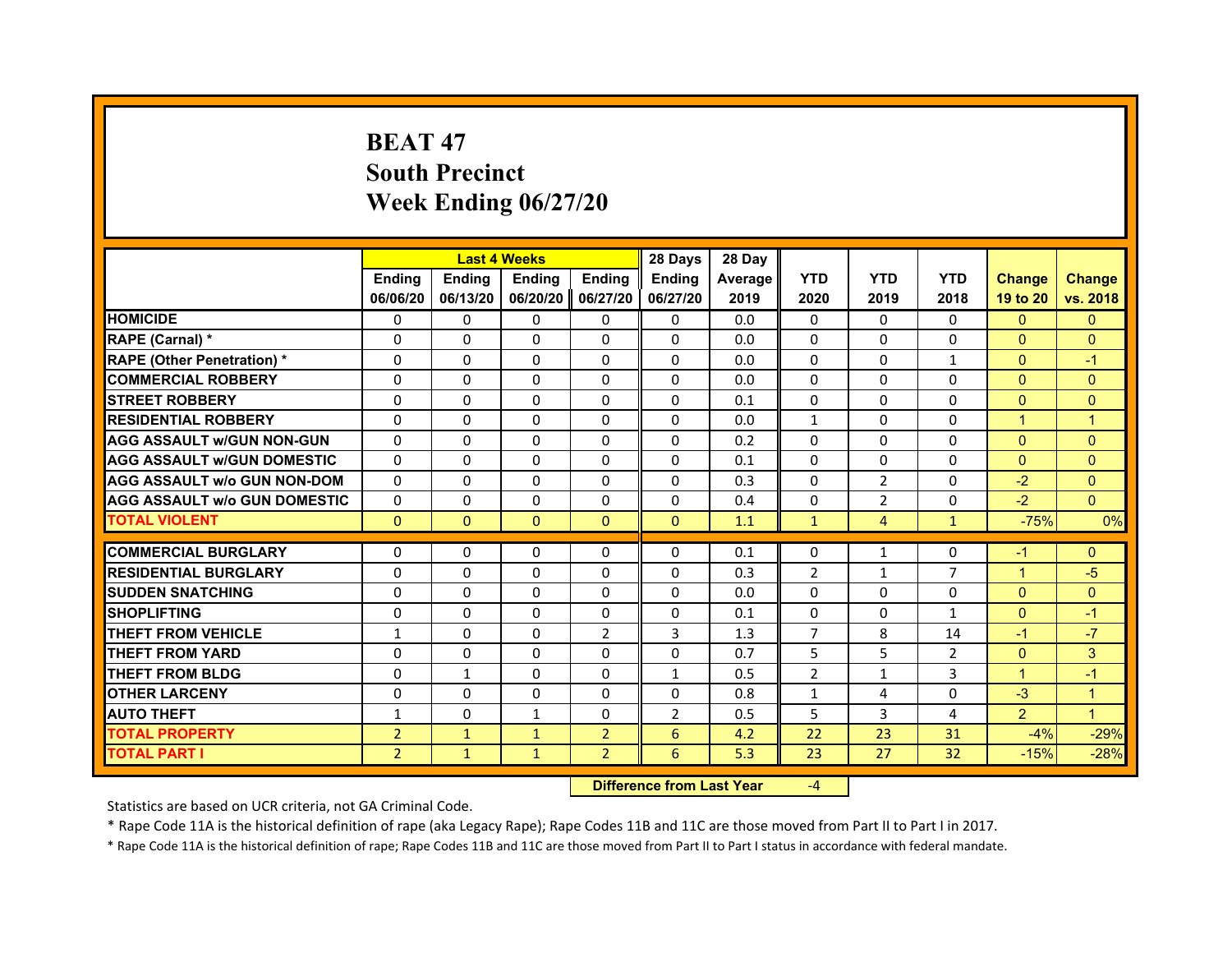#### **BEAT 51East Precinct Week Ending 06/27/20**

|                                     |                | <b>Last 4 Weeks</b> |               |                | 28 Days        | 28 Day  |                |              |                |                |                |
|-------------------------------------|----------------|---------------------|---------------|----------------|----------------|---------|----------------|--------------|----------------|----------------|----------------|
|                                     | <b>Endina</b>  | <b>Endina</b>       | <b>Endina</b> | <b>Ending</b>  | <b>Endina</b>  | Average | <b>YTD</b>     | <b>YTD</b>   | <b>YTD</b>     | <b>Change</b>  | <b>Change</b>  |
|                                     | 06/06/20       | 06/13/20            | 06/20/20      | 06/27/20       | 06/27/20       | 2019    | 2020           | 2019         | 2018           | 19 to 20       | vs. 2018       |
| <b>HOMICIDE</b>                     | $\mathbf{0}$   | $\mathbf{0}$        | $\mathbf{0}$  | 0              | 0              | 0.2     | $\overline{2}$ | $\mathbf{1}$ | 2              | $\mathbf{1}$   | $\mathbf{0}$   |
| RAPE (Carnal) *                     | $\Omega$       | 0                   | $\Omega$      | $\Omega$       | $\Omega$       | 0.2     | $\Omega$       | $\mathbf{1}$ | $\overline{2}$ | $-1$           | $-2$           |
| <b>RAPE (Other Penetration)*</b>    | $\Omega$       | 0                   | $\Omega$      | $\Omega$       | $\Omega$       | 0.1     | 0              | $\Omega$     | $\overline{2}$ | $\mathbf{0}$   | $-2$           |
| <b>COMMERCIAL ROBBERY</b>           | 0              | $\Omega$            | $\Omega$      | $\Omega$       | $\Omega$       | 0.1     | 0              | $\Omega$     | 0              | $\Omega$       | $\Omega$       |
| <b>STREET ROBBERY</b>               | $\Omega$       | $\Omega$            | $\Omega$      | $\Omega$       | $\Omega$       | 1.2     | 3              | 6            | 5              | $-3$           | $-2$           |
| <b>RESIDENTIAL ROBBERY</b>          | $\Omega$       | 0                   | 0             | $\Omega$       | $\Omega$       | 0.2     | $\Omega$       | $\Omega$     | 0              | $\mathbf{0}$   | $\Omega$       |
| <b>AGG ASSAULT W/GUN NON-DOM</b>    | $\Omega$       | $\Omega$            | $\Omega$      | $\mathbf{1}$   | 1              | 1.7     | 10             | 8            | 5              | $\overline{2}$ | 5              |
| <b>AGG ASSAULT W/GUN DOMESTIC</b>   | $\mathbf{1}$   | 0                   | 0             | $\Omega$       | 1              | 0.5     | 1              | $\mathbf{1}$ | 0              | $\mathbf{0}$   | $\overline{1}$ |
| <b>AGG ASSAULT w/o GUN NON-DOM</b>  | $\mathbf{1}$   | $\Omega$            | $\Omega$      | $\Omega$       | $\mathbf{1}$   | 1.5     | 9              | 11           | 9              | $-2$           | $\Omega$       |
| <b>AGG ASSAULT W/o GUN DOMESTIC</b> | $\mathbf{1}$   | 0                   | $\Omega$      | $\Omega$       | $\mathbf{1}$   | 0.8     | $\mathbf{q}$   | 10           | $\overline{4}$ | $-1$           | 5              |
| <b>TOTAL VIOLENT</b>                | $\overline{3}$ | $\Omega$            | $\Omega$      | $\mathbf{1}$   | $\overline{4}$ | 6.4     | 34             | 38           | 29             | $-11%$         | 17%            |
| <b>COMMERCIAL BURGLARY</b>          | $\Omega$       | 0                   | $\Omega$      | $\Omega$       | $\Omega$       | 0.2     | $\overline{2}$ | $\mathbf{1}$ | 3              | -1             | $-1$           |
| <b>RESIDENTIAL BURGLARY</b>         | $\Omega$       | $\Omega$            | $\Omega$      | $\mathbf{1}$   | $\mathbf{1}$   | 2.8     | 12             | 20           | 10             | $-8$           | $\overline{2}$ |
| <b>SUDDEN SNATCHING</b>             | $\Omega$       | 0                   | $\Omega$      | $\Omega$       | $\Omega$       | 0.0     | $\Omega$       | $\Omega$     | $\overline{2}$ | $\Omega$       | $-2$           |
| <b>SHOPLIFTING</b>                  | $\Omega$       | $\mathbf{1}$        | $\Omega$      | $\Omega$       | $\mathbf{1}$   | 2.0     | 11             | 13           | 12             | $-2$           | $-1$           |
| <b>THEFT FROM VEHICLE</b>           | $\Omega$       | $\mathbf{1}$        | $\Omega$      | $\mathbf{1}$   | $\overline{2}$ | 2.2     | 17             | 16           | 25             | $\overline{1}$ | $-8$           |
| <b>THEFT FROM YARD</b>              | 1              | $\Omega$            | $\mathbf{1}$  | $\mathbf{1}$   | $\overline{3}$ | 1.2     | 9              | 6            | 11             | 3              | $-2$           |
| <b>THEFT FROM BLDG</b>              | $\mathbf{1}$   | $\Omega$            | $\Omega$      | $\mathbf{1}$   | $\overline{2}$ | 1.3     | 14             | 6            | 12             | 8              | $\overline{2}$ |
| <b>OTHER LARCENY</b>                | 0              | $\mathbf{1}$        | 0             | $\Omega$       | 1              | 1.4     | 6              | 12           | 9              | $-6$           | $-3$           |
| <b>AUTO THEFT</b>                   | 1              | 0                   | 0             | $\Omega$       | $\mathbf{1}$   | 2.3     | 9              | 15           | 12             | $-6$           | $-3$           |
| <b>TOTAL PROPERTY</b>               | 3              | 3                   | $\mathbf{1}$  | $\overline{4}$ | 11             | 13.3    | 80             | 89           | 96             | $-10%$         | $-17%$         |
| <b>TOTAL PART I</b>                 | 6              | 3                   | $\mathbf{1}$  | 5              | 15             | 19.8    | 114            | 127          | 125            | $-10%$         | $-9%$          |
|                                     |                |                     |               |                |                |         | $\sim$         |              |                |                |                |

#### **Difference from Last Year**r -13

Statistics are based on UCR criteria, not GA Criminal Code.

\* Rape Code 11A is the historical definition of rape (aka Legacy Rape); Rape Codes 11B and 11C are those moved from Part II to Part I in 2017.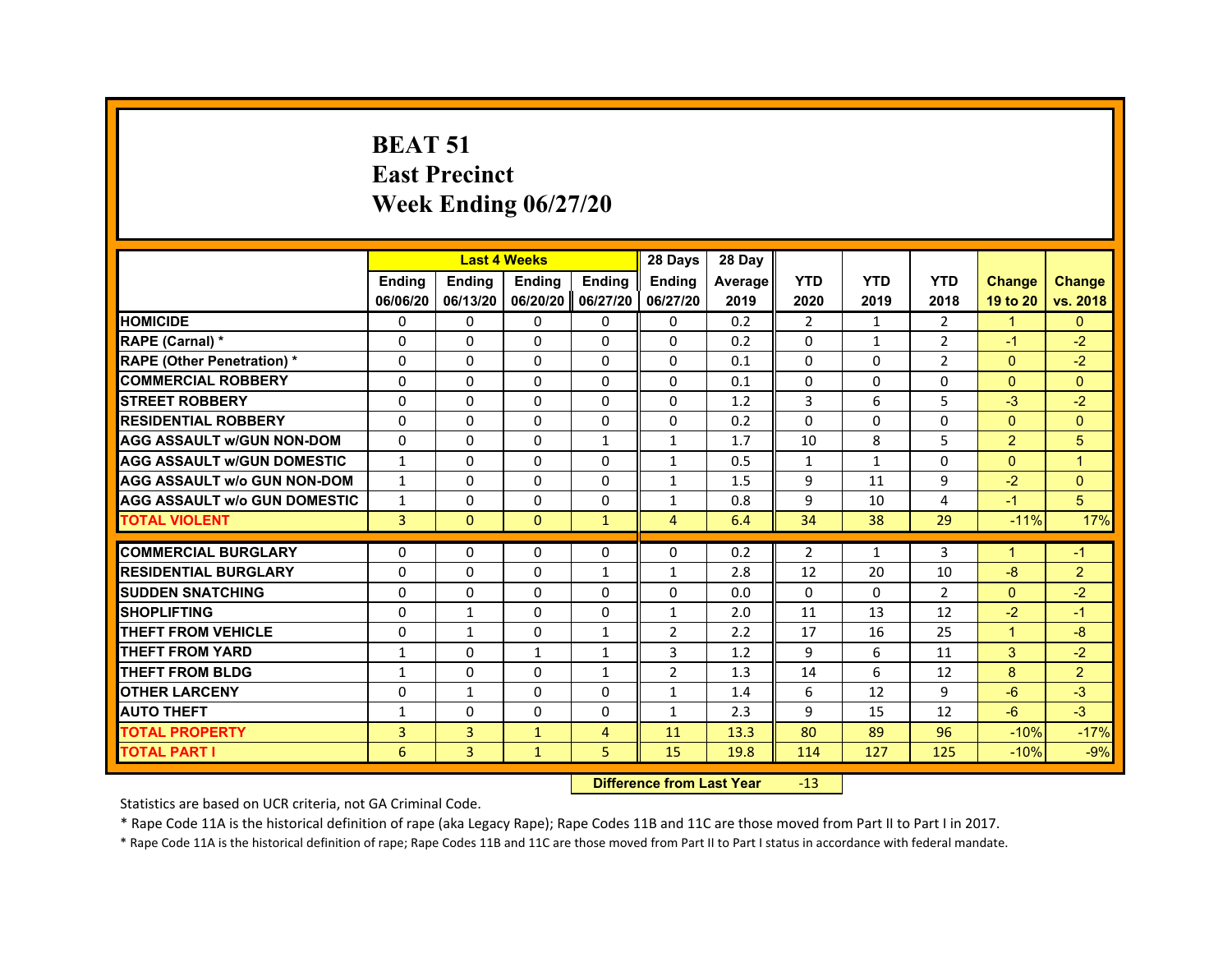# **BEAT 52East Precinct Week Ending 06/27/20**

|                                     |               | <b>Last 4 Weeks</b> |                     |                | 28 Days        | 28 Day  |                |                |                |                |                 |
|-------------------------------------|---------------|---------------------|---------------------|----------------|----------------|---------|----------------|----------------|----------------|----------------|-----------------|
|                                     | <b>Ending</b> | <b>Endina</b>       | Ending              | Ending         | <b>Ending</b>  | Average | <b>YTD</b>     | <b>YTD</b>     | <b>YTD</b>     | <b>Change</b>  | <b>Change</b>   |
|                                     | 06/06/20      | 06/13/20            | 06/20/20   06/27/20 |                | 06/27/20       | 2019    | 2020           | 2019           | 2018           | 19 to 20       | vs. 2018        |
| <b>HOMICIDE</b>                     | $\Omega$      | $\Omega$            | $\Omega$            | $\Omega$       | 0              | 0.1     | $\mathbf{0}$   | $\Omega$       | $\Omega$       | $\Omega$       | $\mathbf{0}$    |
| RAPE (Carnal) *                     | 0             | $\Omega$            | $\Omega$            | $\mathbf{0}$   | $\Omega$       | 0.3     | $\Omega$       | 2              | $\overline{2}$ | $-2$           | $-2$            |
| <b>RAPE (Other Penetration) *</b>   | 0             | $\Omega$            | $\mathbf{0}$        | $\mathbf{0}$   | $\mathbf{0}$   | 0.0     | 0              | 0              | $\Omega$       | $\Omega$       | $\Omega$        |
| <b>COMMERCIAL ROBBERY</b>           | 0             | 0                   | $\Omega$            | $\Omega$       | $\Omega$       | 0.2     | $\Omega$       | $\mathbf{1}$   | 1              | $-1$           | $-1$            |
| <b>STREET ROBBERY</b>               | 0             | 0                   | $\mathbf{1}$        | 0              | $\mathbf{1}$   | 0.9     | $\overline{2}$ | 6              | $\overline{2}$ | $-4$           | $\Omega$        |
| <b>RESIDENTIAL ROBBERY</b>          | $\Omega$      | $\Omega$            | $\Omega$            | $\Omega$       | $\Omega$       | 0.2     | $\Omega$       | $\overline{2}$ | $\Omega$       | $-2$           | $\Omega$        |
| <b>AGG ASSAULT w/GUN NON-DOM</b>    | $\Omega$      | $\Omega$            | $\Omega$            | $\mathbf{1}$   | $\mathbf{1}$   | 1.1     | 4              | 5              | $\overline{a}$ | $-1$           | $\Omega$        |
| <b>AGG ASSAULT W/GUN DOMESTIC</b>   | $\Omega$      | 0                   | 0                   | 0              | 0              | 0.2     | $\overline{2}$ | $\mathbf{1}$   | $\mathbf{1}$   | $\mathbf{1}$   | $\mathbf{1}$    |
| <b>AGG ASSAULT w/o GUN NON-DOM</b>  | 0             | 0                   | $\mathbf{1}$        | 1              | $\overline{2}$ | 0.8     | 9              | 7              | 4              | $\overline{2}$ | 5               |
| <b>AGG ASSAULT W/o GUN DOMESTIC</b> | 0             | 0                   | $\mathbf{1}$        | 0              | $\mathbf{1}$   | 0.8     | 9              | 5              | $\overline{4}$ | $\overline{4}$ | 5               |
| <b>TOTAL VIOLENT</b>                | $\mathbf{0}$  | $\mathbf{0}$        | 3                   | $\overline{2}$ | 5              | 4.6     | 26             | 29             | 18             | $-10%$         | 44%             |
|                                     |               |                     |                     |                |                |         |                |                |                |                |                 |
| <b>COMMERCIAL BURGLARY</b>          | 0             | 0                   | 0                   | 0              | 0              | 0.1     | $\overline{2}$ | 0              | 2              | $\overline{2}$ | $\Omega$        |
| <b>RESIDENTIAL BURGLARY</b>         | 0             | $\mathbf{1}$        | 3                   | 0              | 4              | 4.4     | 13             | 29             | 29             | $-16$          | $-16$           |
| <b>SUDDEN SNATCHING</b>             | 0             | $\Omega$            | 0                   | $\Omega$       | 0              | 0.2     | $\overline{2}$ | $\mathbf{1}$   | $\mathbf{1}$   | $\mathbf{1}$   | $\mathbf{1}$    |
| <b>SHOPLIFTING</b>                  | $\Omega$      | $\Omega$            | $\Omega$            | $\Omega$       | $\Omega$       | 0.5     | $\overline{7}$ | $\overline{2}$ | $\mathbf{1}$   | 5              | 6               |
| <b>THEFT FROM VEHICLE</b>           | 0             | $\mathbf{1}$        | $\Omega$            | 4              | 5              | 4.9     | 35             | 31             | 15             | $\overline{4}$ | 20              |
| <b>THEFT FROM YARD</b>              | 3             | 0                   | $\overline{2}$      | $\Omega$       | 5              | 2.5     | 19             | 16             | 9              | 3              | 10 <sup>°</sup> |
| <b>THEFT FROM BLDG</b>              | 0             | $\Omega$            | $\mathbf{1}$        | 0              | $\mathbf{1}$   | 2.8     | 12             | 19             | 10             | $-7$           | $\overline{2}$  |
| <b>OTHER LARCENY</b>                | $\mathbf{1}$  | $\Omega$            | $\mathbf{1}$        | $\mathbf{1}$   | 3              | 0.8     | 9              | 4              | 6              | 5              | 3               |
| <b>AUTO THEFT</b>                   | $\Omega$      | $\Omega$            | $\Omega$            | $\mathbf{0}$   | $\Omega$       | 2.0     | $\overline{7}$ | 13             | 15             | $-6$           | $-8$            |
| <b>TOTAL PROPERTY</b>               | 4             | $\overline{2}$      | $\overline{7}$      | 5              | 18             | 18.3    | 106            | 115            | 88             | $-8%$          | 20%             |
| <b>TOTAL PART I</b>                 | 4             | 2                   | 10                  | $\overline{7}$ | 23             | 22.9    | 132            | 144            | 106            | $-8%$          | 25%             |

#### **Difference from Last Year**r -12

Statistics are based on UCR criteria, not GA Criminal Code.

\* Rape Code 11A is the historical definition of rape (aka Legacy Rape); Rape Codes 11B and 11C are those moved from Part II to Part I in 2017.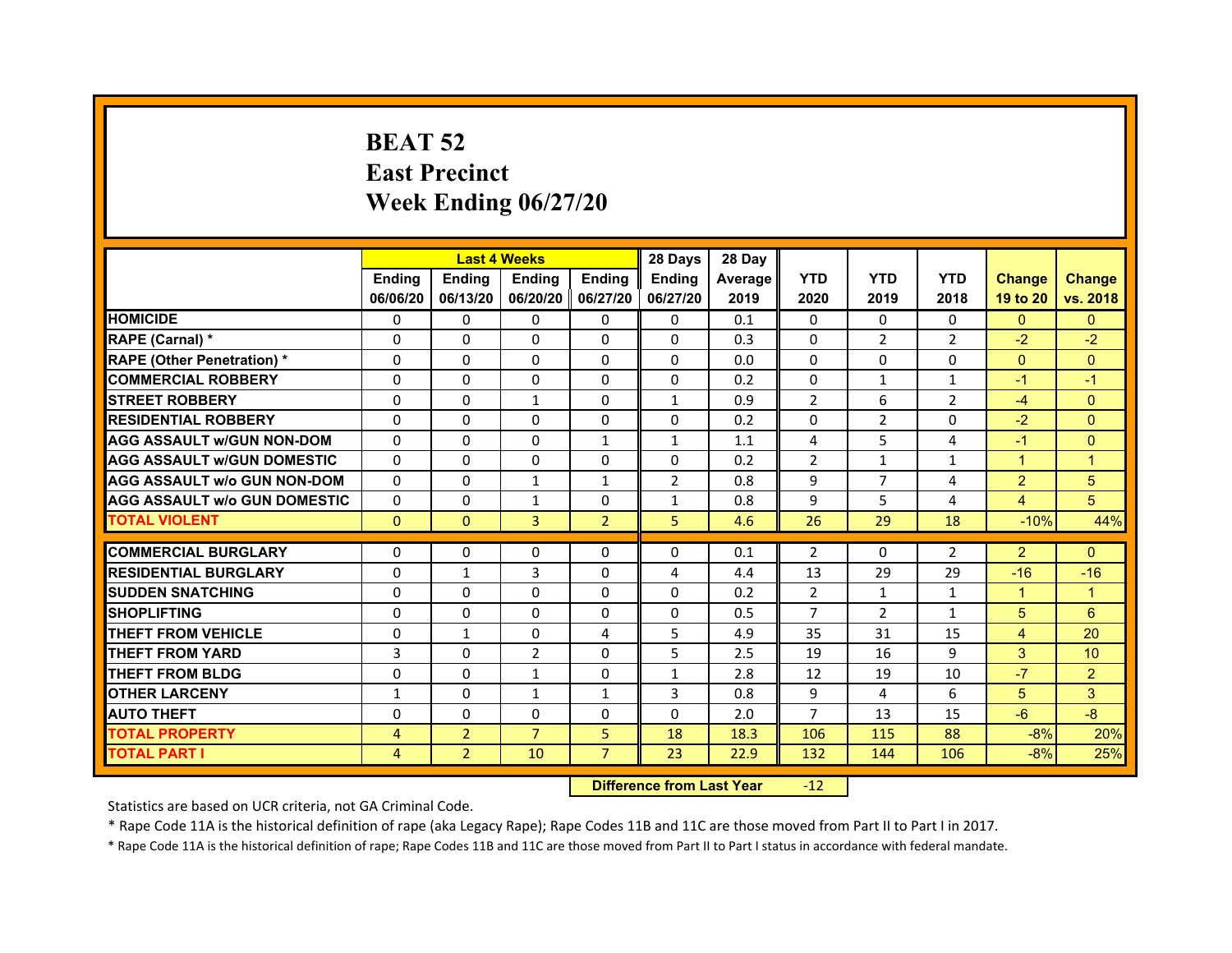# **BEAT 53East Precinct Week Ending 06/27/20**

|                                     |                | <b>Last 4 Weeks</b> |                |                | 28 Days        | 28 Day  |                |              |                |                |                      |
|-------------------------------------|----------------|---------------------|----------------|----------------|----------------|---------|----------------|--------------|----------------|----------------|----------------------|
|                                     | <b>Endina</b>  | <b>Ending</b>       | <b>Endina</b>  | Ending         | <b>Endina</b>  | Average | <b>YTD</b>     | <b>YTD</b>   | <b>YTD</b>     | <b>Change</b>  | <b>Change</b>        |
|                                     | 06/06/20       | 06/13/20            | 06/20/20       | 06/27/20       | 06/27/20       | 2019    | 2020           | 2019         | 2018           | 19 to 20       | vs. 2018             |
| <b>HOMICIDE</b>                     | 0              | $\Omega$            | 0              | $\Omega$       | $\mathbf{0}$   | 0.0     | 0              | $\Omega$     | $\Omega$       | $\Omega$       | $\Omega$             |
| RAPE (Carnal) *                     | $\Omega$       | $\Omega$            | $\Omega$       | $\Omega$       | $\mathbf{0}$   | 0.0     | $\Omega$       | $\Omega$     | $\mathbf{1}$   | $\Omega$       | $-1$                 |
| <b>RAPE (Other Penetration) *</b>   | $\Omega$       | $\Omega$            | $\Omega$       | $\Omega$       | $\mathbf{0}$   | 0.1     | $\mathbf{1}$   | $\Omega$     | $\Omega$       | $\mathbf{1}$   | $\mathbf{1}$         |
| <b>COMMERCIAL ROBBERY</b>           | 0              | 0                   | 0              | $\Omega$       | 0              | 0.0     | 0              | 0            | $\Omega$       | $\Omega$       | $\Omega$             |
| <b>STREET ROBBERY</b>               | $\Omega$       | $\Omega$            | $\overline{2}$ | $\Omega$       | $\overline{2}$ | 0.8     | 3              | 4            | $\overline{a}$ | $-1$           | $\blacktriangleleft$ |
| <b>RESIDENTIAL ROBBERY</b>          | $\Omega$       | $\Omega$            | $\Omega$       | $\Omega$       | $\Omega$       | 0.0     | $\mathbf{1}$   | $\Omega$     | $\mathbf 0$    | $\mathbf{1}$   | $\mathbf{1}$         |
| <b>AGG ASSAULT w/GUN NON-DOM</b>    | $\mathbf{1}$   | $\Omega$            | $\Omega$       | $\mathbf{1}$   | $\overline{2}$ | 1.3     | 6              | 4            | 3              | $\overline{2}$ | 3                    |
| <b>AGG ASSAULT W/GUN DOMESTIC</b>   | $\Omega$       | $\Omega$            | $\Omega$       | $\Omega$       | $\Omega$       | 0.2     | 3              | $\mathbf{1}$ | $\mathbf{1}$   | $\overline{2}$ | $\overline{2}$       |
| <b>AGG ASSAULT W/o GUN NON-DOM</b>  | $\Omega$       | 0                   | 0              | 1              | $\mathbf{1}$   | 0.6     | 9              | 4            | 5              | 5              | 4                    |
| <b>AGG ASSAULT w/o GUN DOMESTIC</b> | $\Omega$       | $\mathbf{1}$        | 0              | 0              | $\mathbf{1}$   | 1.7     | $\overline{7}$ | 12           | $\overline{a}$ | $-5$           | 3                    |
| <b>TOTAL VIOLENT</b>                | $\mathbf{1}$   | $\mathbf{1}$        | $\overline{2}$ | $\overline{2}$ | 6              | 4.7     | 30             | 25           | 18             | 20%            | 67%                  |
|                                     |                |                     |                |                |                |         |                |              |                |                |                      |
| <b>COMMERCIAL BURGLARY</b>          | 0              | 0                   | 0              | $\Omega$       | 0              | 0.2     | 2              | 1            | 2              | 1              | $\Omega$             |
| <b>RESIDENTIAL BURGLARY</b>         | $\Omega$       | 1                   | $\Omega$       | 1              | $\overline{2}$ | 3.8     | 13             | 29           | 22             | $-16$          | $-9$                 |
| <b>SUDDEN SNATCHING</b>             | 0              | 0                   | 0              | $\Omega$       | $\Omega$       | 0.2     | 0              | 0            | $\mathbf{1}$   | $\mathbf{0}$   | $-1$                 |
| <b>SHOPLIFTING</b>                  | $\Omega$       | $\Omega$            | $\Omega$       | $\Omega$       | $\Omega$       | 0.3     | $\mathbf{1}$   | $\Omega$     | 8              | $\mathbf{1}$   | $-7$                 |
| <b>THEFT FROM VEHICLE</b>           | $\Omega$       | $\mathbf{1}$        | $\Omega$       | $\mathbf{1}$   | $\overline{2}$ | 3.7     | 20             | 26           | 23             | $-6$           | $-3$                 |
| <b>THEFT FROM YARD</b>              | 0              | 1                   | $\Omega$       | $\overline{2}$ | 3              | 1.4     | 8              | 4            | 15             | 4              | $-7$                 |
| <b>THEFT FROM BLDG</b>              | $\overline{2}$ | $\Omega$            | $\overline{2}$ | $\Omega$       | 4              | 2.7     | 15             | 17           | 20             | $-2$           | $-5$                 |
| <b>OTHER LARCENY</b>                | 0              | 0                   | 0              | $\Omega$       | $\Omega$       | 1.1     | 3              | 9            | 5              | $-6$           | $-2$                 |
| <b>AUTO THEFT</b>                   | $\mathbf{1}$   | $\mathbf{1}$        | $\Omega$       | $\mathbf{1}$   | 3              | 1.3     | 10             | 11           | 14             | $-1$           | $-4$                 |
| <b>TOTAL PROPERTY</b>               | 3              | 4                   | $\overline{2}$ | 5              | 14             | 14.6    | 72             | 97           | 110            | $-26%$         | $-35%$               |
| <b>TOTAL PART I</b>                 | 4              | 5                   | 4              | $\overline{7}$ | 20             | 19.3    | 102            | 122          | 128            | $-16%$         | $-20%$               |

 **Difference from Last Year**‐20

Statistics are based on UCR criteria, not GA Criminal Code.

\* Rape Code 11A is the historical definition of rape (aka Legacy Rape); Rape Codes 11B and 11C are those moved from Part II to Part I in 2017.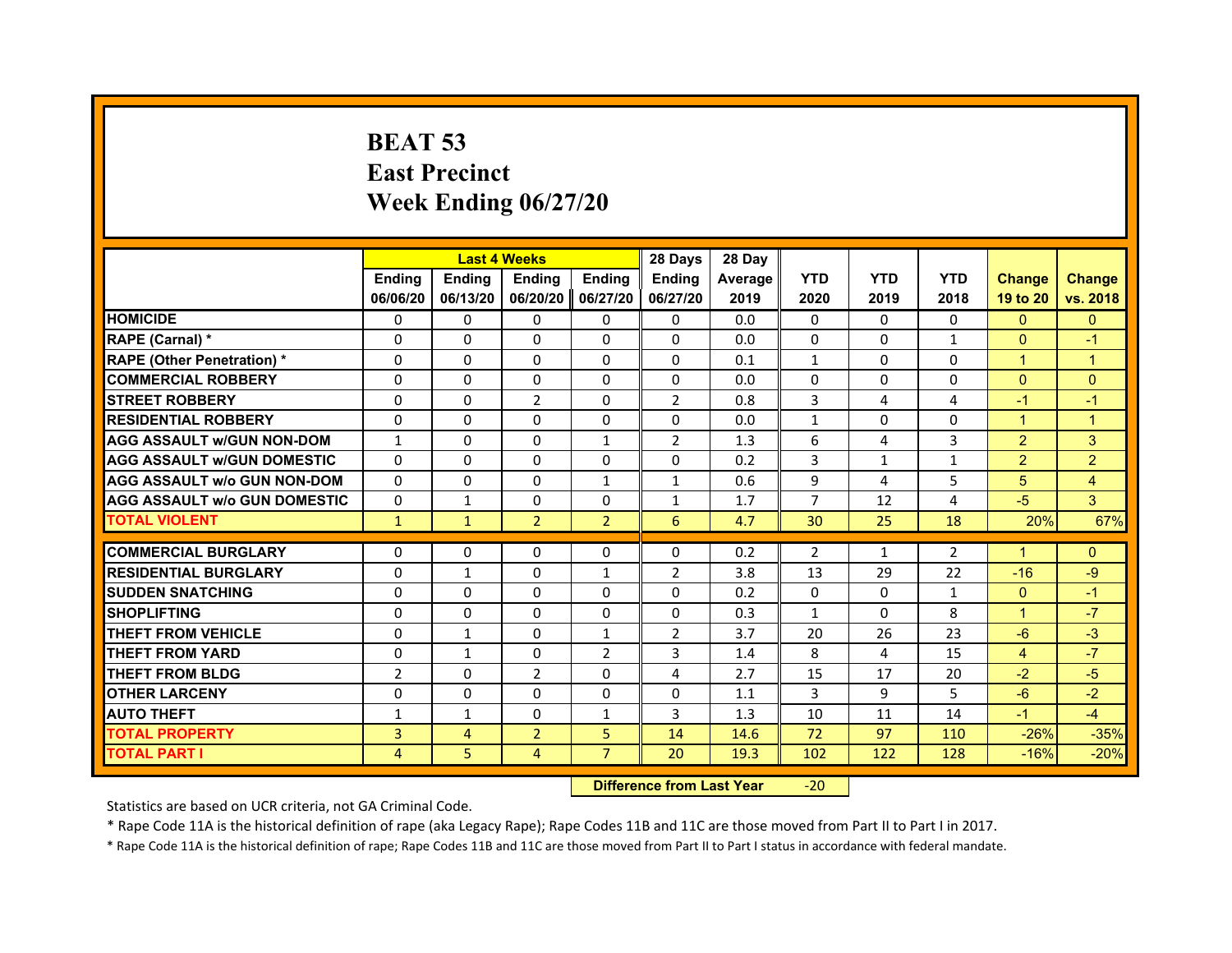# **BEAT 54East Precinct Week Ending 06/27/20**

|                                     |                |               | <b>Last 4 Weeks</b> |                | 28 Days        | 28 Day  |                |              |                |                |                |
|-------------------------------------|----------------|---------------|---------------------|----------------|----------------|---------|----------------|--------------|----------------|----------------|----------------|
|                                     | <b>Ending</b>  | <b>Endina</b> | Ending              | Ending         | <b>Ending</b>  | Average | <b>YTD</b>     | <b>YTD</b>   | <b>YTD</b>     | <b>Change</b>  | <b>Change</b>  |
|                                     | 06/06/20       | 06/13/20      | 06/20/20   06/27/20 |                | 06/27/20       | 2019    | 2020           | 2019         | 2018           | 19 to 20       | vs. 2018       |
| <b>HOMICIDE</b>                     | $\Omega$       | $\Omega$      | $\Omega$            | $\Omega$       | 0              | 0.0     | $\mathbf{0}$   | $\Omega$     | 4              | $\mathbf{0}$   | $-4$           |
| RAPE (Carnal) *                     | 0              | $\Omega$      | $\Omega$            | $\mathbf{0}$   | $\Omega$       | 0.2     | $\Omega$       | $\mathbf{1}$ | $\Omega$       | $-1$           | $\Omega$       |
| <b>RAPE (Other Penetration) *</b>   | 0              | $\Omega$      | $\mathbf{0}$        | $\mathbf{0}$   | $\mathbf{0}$   | 0.0     | 2              | 0            | 0              | $\overline{2}$ | 2              |
| <b>COMMERCIAL ROBBERY</b>           | 0              | 0             | $\Omega$            | $\Omega$       | $\Omega$       | 0.3     | 4              | $\mathbf{1}$ | 1              | 3              | 3              |
| <b>STREET ROBBERY</b>               | 0              | 0             | $\Omega$            | 0              | 0              | 0.7     | $\overline{2}$ | 3            | 5              | $-1$           | $-3$           |
| <b>RESIDENTIAL ROBBERY</b>          | 0              | $\Omega$      | $\Omega$            | $\Omega$       | $\Omega$       | 0.2     | $\Omega$       | $\Omega$     | 1              | $\Omega$       | $-1$           |
| <b>AGG ASSAULT w/GUN NON-DOM</b>    | $\mathbf{1}$   | $\Omega$      | $\Omega$            | $\mathbf{0}$   | $\mathbf{1}$   | 1.7     | 4              | 9            | 6              | $-5$           | $-2$           |
| <b>AGG ASSAULT W/GUN DOMESTIC</b>   | $\Omega$       | 0             | 0                   | 0              | 0              | 0.2     | $\mathbf{1}$   | $\mathbf{1}$ | $\mathbf{1}$   | $\Omega$       | $\Omega$       |
| <b>AGG ASSAULT w/o GUN NON-DOM</b>  | 0              | 0             | $\mathbf{1}$        | 0              | $\mathbf{1}$   | 0.8     | 3              | 5            | 7              | $-2$           | -4             |
| <b>AGG ASSAULT W/o GUN DOMESTIC</b> | 0              | 0             | $\mathbf{1}$        | 0              | $\mathbf{1}$   | 0.2     | 5              | 5            | $\overline{4}$ | $\Omega$       | $\overline{1}$ |
| <b>TOTAL VIOLENT</b>                | $\mathbf{1}$   | $\mathbf{0}$  | $\overline{2}$      | $\mathbf{0}$   | 3              | 4.2     | 21             | 25           | 29             | $-16%$         | $-28%$         |
|                                     |                |               |                     |                |                |         |                |              |                |                |                |
| <b>COMMERCIAL BURGLARY</b>          | 0              | 0             | 1                   | 0              | 1              | 0.5     | $\mathbf{1}$   | 3            | 2              | $-2$           | $-1$           |
| <b>RESIDENTIAL BURGLARY</b>         | 0              | 0             | 0                   | 1              | $\mathbf{1}$   | 2.9     | 14             | 20           | 31             | $-6$           | $-17$          |
| <b>SUDDEN SNATCHING</b>             | 0              | $\Omega$      | 0                   | 0              | 0              | 0.3     | $\Omega$       | 3            | $\Omega$       | $-3$           | $\Omega$       |
| <b>SHOPLIFTING</b>                  | $\overline{2}$ | $\Omega$      | $\mathbf{1}$        | $\overline{2}$ | 5              | 3.1     | 29             | 17           | 41             | 12             | $-12$          |
| <b>THEFT FROM VEHICLE</b>           | 1              | 0             | $\Omega$            | $\Omega$       | $\mathbf{1}$   | 6.4     | 26             | 51           | 22             | $-25$          | $\overline{4}$ |
| <b>THEFT FROM YARD</b>              | 0              | 0             | $\Omega$            | $\Omega$       | $\Omega$       | 2.1     | 6              | 12           | 16             | $-6$           | $-10$          |
| <b>THEFT FROM BLDG</b>              | 0              | $\Omega$      | $\mathbf{1}$        | $\mathbf{1}$   | $\overline{2}$ | 2.2     | 13             | 6            | 19             | $\overline{7}$ | $-6$           |
| <b>OTHER LARCENY</b>                | $\mathbf{1}$   | $\Omega$      | 0                   | 0              | $\mathbf{1}$   | 0.5     | $\overline{7}$ | 3            | 6              | $\overline{4}$ | $\overline{1}$ |
| <b>AUTO THEFT</b>                   | $\Omega$       | $\Omega$      | $\mathbf{1}$        | 1              | $\overline{2}$ | 2.4     | 11             | 17           | 18             | $-6$           | $-7$           |
| <b>TOTAL PROPERTY</b>               | $\overline{4}$ | $\mathbf{0}$  | $\overline{4}$      | 5              | 13             | 20.6    | 107            | 132          | 155            | $-19%$         | $-31%$         |
| <b>TOTAL PART I</b>                 | 5              | $\Omega$      | 6                   | 5              | 16             | 24.8    | 128            | 157          | 184            | $-18%$         | $-30%$         |

 **Difference from Last Year**‐29

Statistics are based on UCR criteria, not GA Criminal Code.

\* Rape Code 11A is the historical definition of rape (aka Legacy Rape); Rape Codes 11B and 11C are those moved from Part II to Part I in 2017.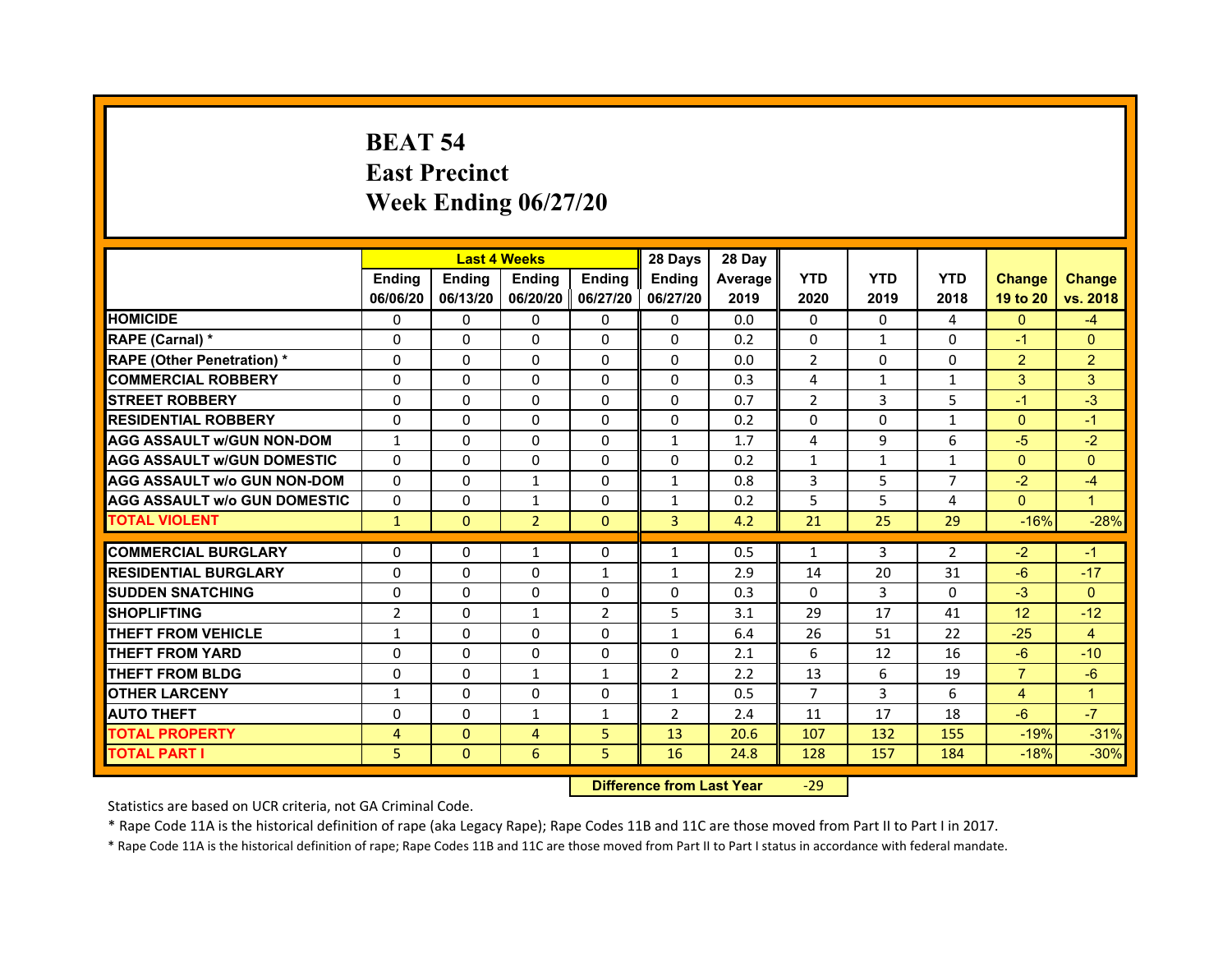# **BEAT 55East Precinct Week Ending 06/27/20**

|                                     |                |                | <b>Last 4 Weeks</b> |                | 28 Days        | 28 Day  |                |                |                |               |               |
|-------------------------------------|----------------|----------------|---------------------|----------------|----------------|---------|----------------|----------------|----------------|---------------|---------------|
|                                     | <b>Endina</b>  | <b>Endina</b>  | <b>Endina</b>       | Ending         | <b>Ending</b>  | Average | <b>YTD</b>     | <b>YTD</b>     | <b>YTD</b>     | <b>Change</b> | <b>Change</b> |
|                                     | 06/06/20       | 06/13/20       | 06/20/20            | 06/27/20       | 06/27/20       | 2019    | 2020           | 2019           | 2018           | 19 to 20      | vs. 2018      |
| <b>HOMICIDE</b>                     | $\Omega$       | $\Omega$       | 0                   | $\mathbf{0}$   | 0              | 0.0     | $\mathbf{1}$   | 0              | $\mathbf{1}$   | $\mathbf{1}$  | $\Omega$      |
| RAPE (Carnal) *                     | $\Omega$       | $\Omega$       | $\Omega$            | $\Omega$       | $\Omega$       | 0.2     | $\Omega$       | $\overline{2}$ | $\Omega$       | $-2$          | $\Omega$      |
| <b>RAPE (Other Penetration) *</b>   | $\Omega$       | $\Omega$       | $\Omega$            | 0              | $\Omega$       | 0.0     | $\Omega$       | 0              | $\Omega$       | $\Omega$      | $\Omega$      |
| <b>COMMERCIAL ROBBERY</b>           | $\Omega$       | $\Omega$       | $\Omega$            | $\Omega$       | $\Omega$       | 0.1     | $\Omega$       | $\Omega$       | $\Omega$       | $\mathbf{0}$  | $\Omega$      |
| <b>STREET ROBBERY</b>               | $\mathbf{1}$   | $\Omega$       | $\Omega$            | $\Omega$       | $\mathbf{1}$   | 0.3     | $\overline{2}$ | $\overline{2}$ | 4              | $\mathbf{0}$  | $-2$          |
| <b>RESIDENTIAL ROBBERY</b>          | $\Omega$       | $\Omega$       | $\Omega$            | $\Omega$       | $\Omega$       | 0.1     | 0              | $\mathbf{1}$   | $\Omega$       | $-1$          | $\Omega$      |
| <b>AGG ASSAULT w/GUN NON- DOM</b>   | $\Omega$       | $\Omega$       | $\Omega$            | $\Omega$       | $\Omega$       | 0.2     | $\mathbf{1}$   | $\overline{2}$ | 4              | $-1$          | $-3$          |
| <b>AGG ASSAULT W/GUN DOMESTIC</b>   | $\Omega$       | $\Omega$       | 0                   | 0              | 0              | 0.3     | $\Omega$       | 3              | $\mathbf{1}$   | $-3$          | $-1$          |
| <b>AGG ASSAULT w/o GUN NON-DOM</b>  | $\Omega$       | $\Omega$       | $\Omega$            | $\Omega$       | $\Omega$       | 0.4     | 2              | $\mathbf{1}$   | $\mathbf{1}$   | $\mathbf{1}$  | $\mathbf{1}$  |
| <b>AGG ASSAULT W/o GUN DOMESTIC</b> | $\Omega$       | $\Omega$       | $\Omega$            | $\mathbf{1}$   | $\mathbf{1}$   | 0.4     | $\overline{2}$ | 4              | 1              | $-2$          | $\mathbf{1}$  |
| <b>TOTAL VIOLENT</b>                | $\mathbf{1}$   | $\mathbf{0}$   | $\mathbf{0}$        | $\mathbf{1}$   | $\overline{2}$ | 2.0     | 8              | 15             | 12             | $-47%$        | $-33%$        |
|                                     |                |                |                     |                |                |         |                |                |                |               |               |
| <b>COMMERCIAL BURGLARY</b>          | $\Omega$       | $\Omega$       | 0                   | 0              | 0              | 0.5     | 2              | 3              | 4              | $-1$          | $-2$          |
| <b>RESIDENTIAL BURGLARY</b>         | $\Omega$       | $\Omega$       | $\Omega$            | $\Omega$       | $\Omega$       | 1.8     | 5              | 9              | 10             | $-4$          | $-5$          |
| <b>SUDDEN SNATCHING</b>             | $\Omega$       | $\Omega$       | $\Omega$            | $\Omega$       | 0              | 0.2     | $\Omega$       | $\mathbf{1}$   | $\mathbf{1}$   | $-1$          | $-1$          |
| <b>SHOPLIFTING</b>                  | 3              | $\mathbf{1}$   | $\mathbf{1}$        | $\Omega$       | 5              | 16.0    | 83             | 121            | 106            | $-38$         | $-23$         |
| <b>THEFT FROM VEHICLE</b>           | $\Omega$       | $\Omega$       | 0                   | 0              | $\Omega$       | 3.6     | 13             | 19             | 25             | $-6$          | $-12$         |
| <b>THEFT FROM YARD</b>              | $\Omega$       | $\Omega$       | $\Omega$            | 1              | 1              | 1.3     | 8              | 10             | 14             | $-2$          | $-6$          |
| <b>THEFT FROM BLDG</b>              | $\Omega$       | $\mathbf{1}$   | $\Omega$            | $\Omega$       | 1              | 1.8     | 8              | 9              | 9              | $-1$          | $-1$          |
| <b>OTHER LARCENY</b>                | $\Omega$       | $\Omega$       | $\Omega$            | 0              | 0              | 0.3     | $\overline{2}$ | $\overline{2}$ | $\overline{2}$ | $\mathbf{0}$  | $\mathbf{0}$  |
| <b>AUTO THEFT</b>                   | $\mathbf{1}$   | $\Omega$       | $\Omega$            | $\mathbf{1}$   | $\overline{2}$ | 0.8     | 6              | 6              | 10             | $\Omega$      | $-4$          |
| <b>TOTAL PROPERTY</b>               | 4              | $\overline{2}$ | $\mathbf{1}$        | $\overline{2}$ | 9              | 26.2    | 127            | 180            | 181            | $-29%$        | $-30%$        |
| <b>TOTAL PART I</b>                 | 5 <sup>1</sup> | $\overline{2}$ | $\mathbf{1}$        | 3              | 11             | 28.2    | 135            | 195            | 193            | $-31%$        | $-30%$        |

 **Difference from Last Year**r -60

Statistics are based on UCR criteria, not GA Criminal Code.

\* Rape Code 11A is the historical definition of rape (aka Legacy Rape); Rape Codes 11B and 11C are those moved from Part II to Part I in 2017.